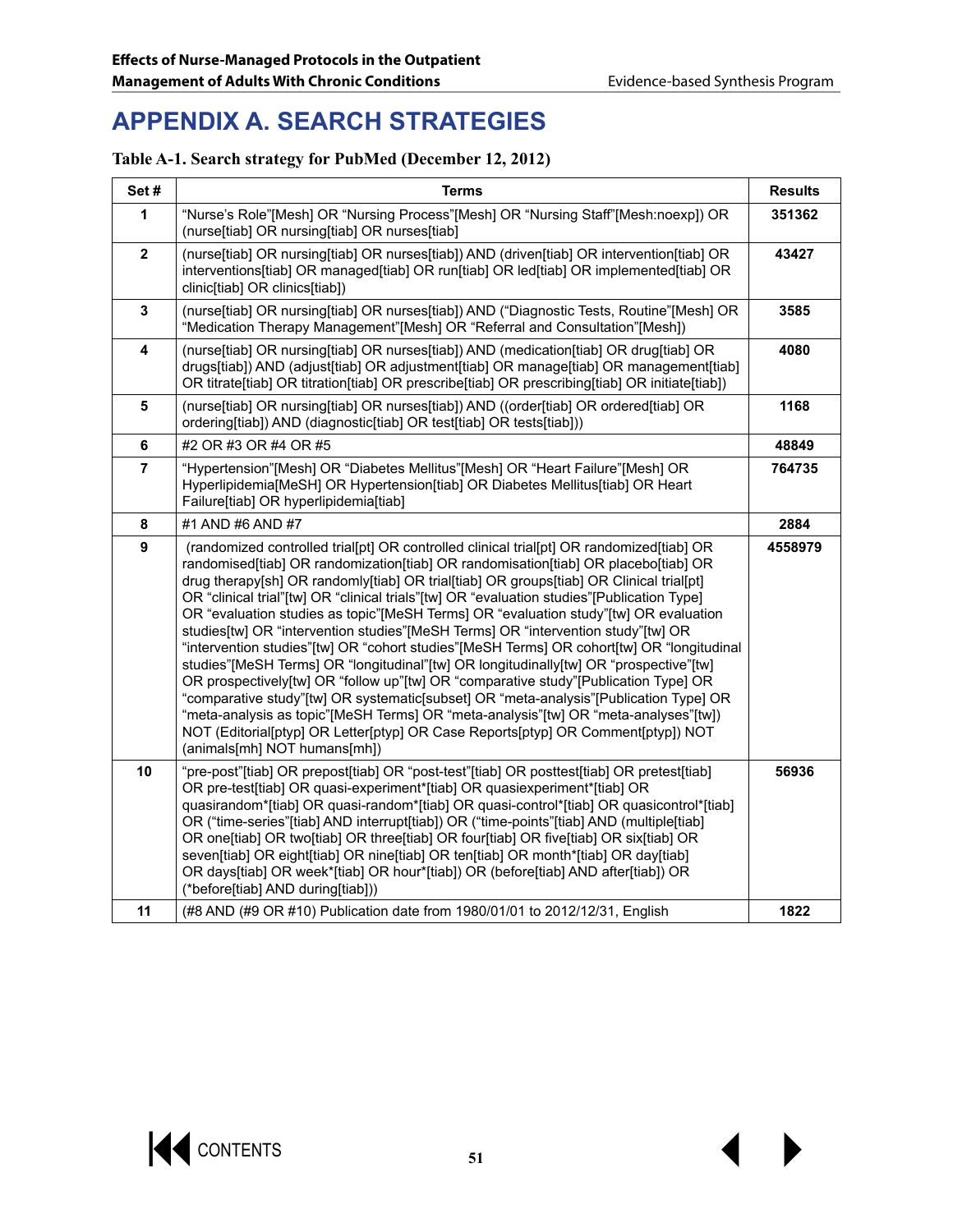# **APPENDIX B. ASSESSMENT OF PUBLICATION BIAS**

# **Examination of ClinicalTrials.gov**

We used our two main search term groups to search for clinical trials, type of nursing involvement, and disease of interest. For type of nursing, we investigated nurse's role (n=82), nurse-led protocols (n=13), nurse-managed protocols (n=79), nurse-led clinics (n=30) and nursemanaged clinics (n=136). "Nurse's roles" provided many off-topic entries. Appropriate entries under nurse-led protocols, nurse-managed protocols, and nurse-led clinics (all of which had significant overlap) were 100 percent contained under the key phrase "nurse managed clinics" or NMC. Therefore, we examined the entries found by the following combinations: NMC and diabetes (n=40), NMC and hypertension (n=14), NMC and congestive heart failure (n=19), and NMC and hyperlipidemia (n=3). Of the 76 entries produced by this search strategy, one entry overlapped in all categories, leaving 74 unique entries of which

- 38 were not completed
- 14 were not an intervention of interest (usually the nurse did not titrate medications)
- 7 expanded the role of a professional other than nurse although nurses were involved
- 5 had publications already identified in our database
- 4 were not from a country of interest
- 4 were not a population of interest
- 2 were not a disease of interest

Thus, we concluded there is no evidence of publication bias from our search of clinicaltrials.gov on May 30, 2013.

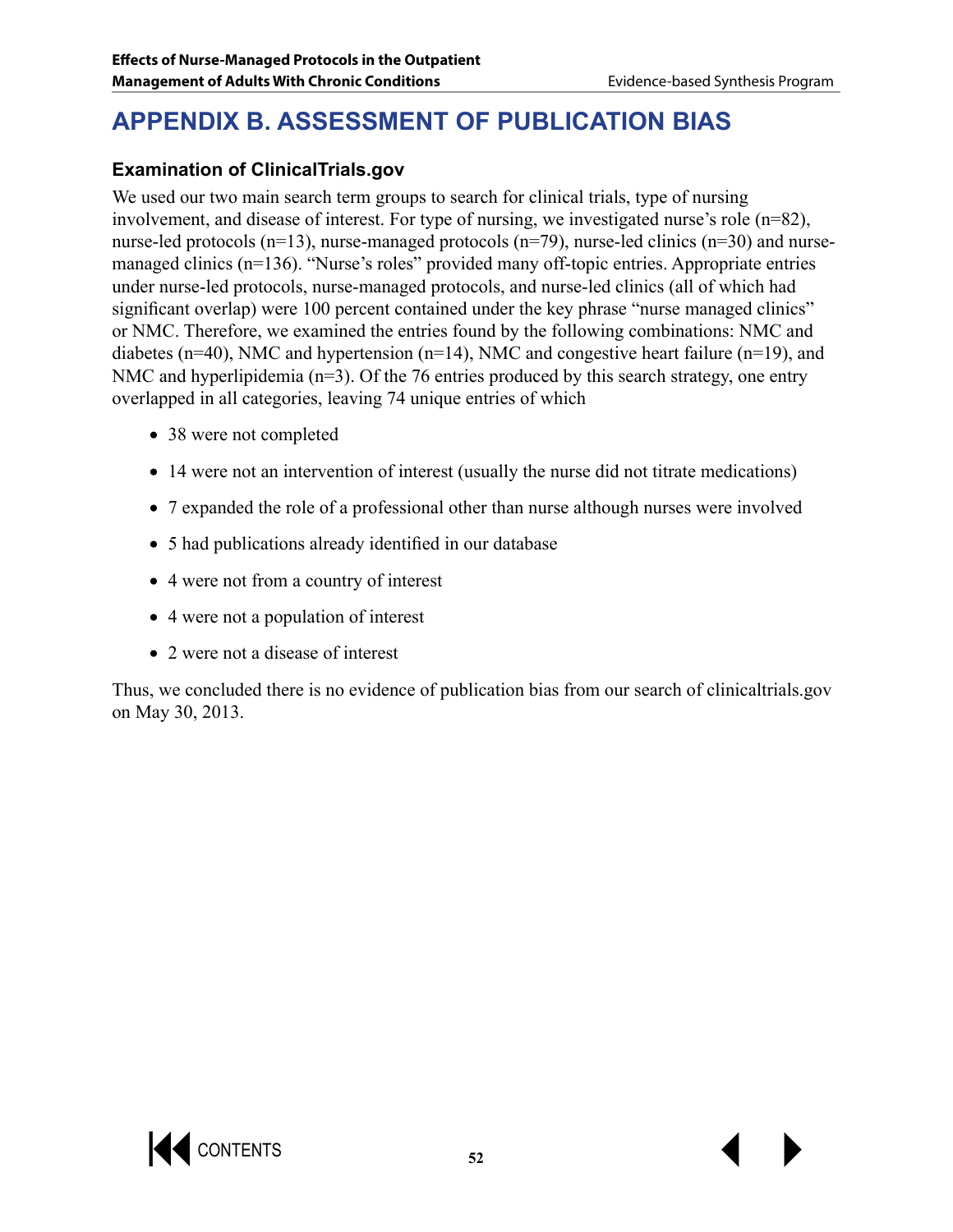## **Funnel Plots**

To detect possible publication bias, we produced funnel plots for outcomes reported by at least 10 studies. Plots and evaluation are presented here.

#### **Figure B-1. Funnel plot for systolic blood pressure: indication of publication bias**







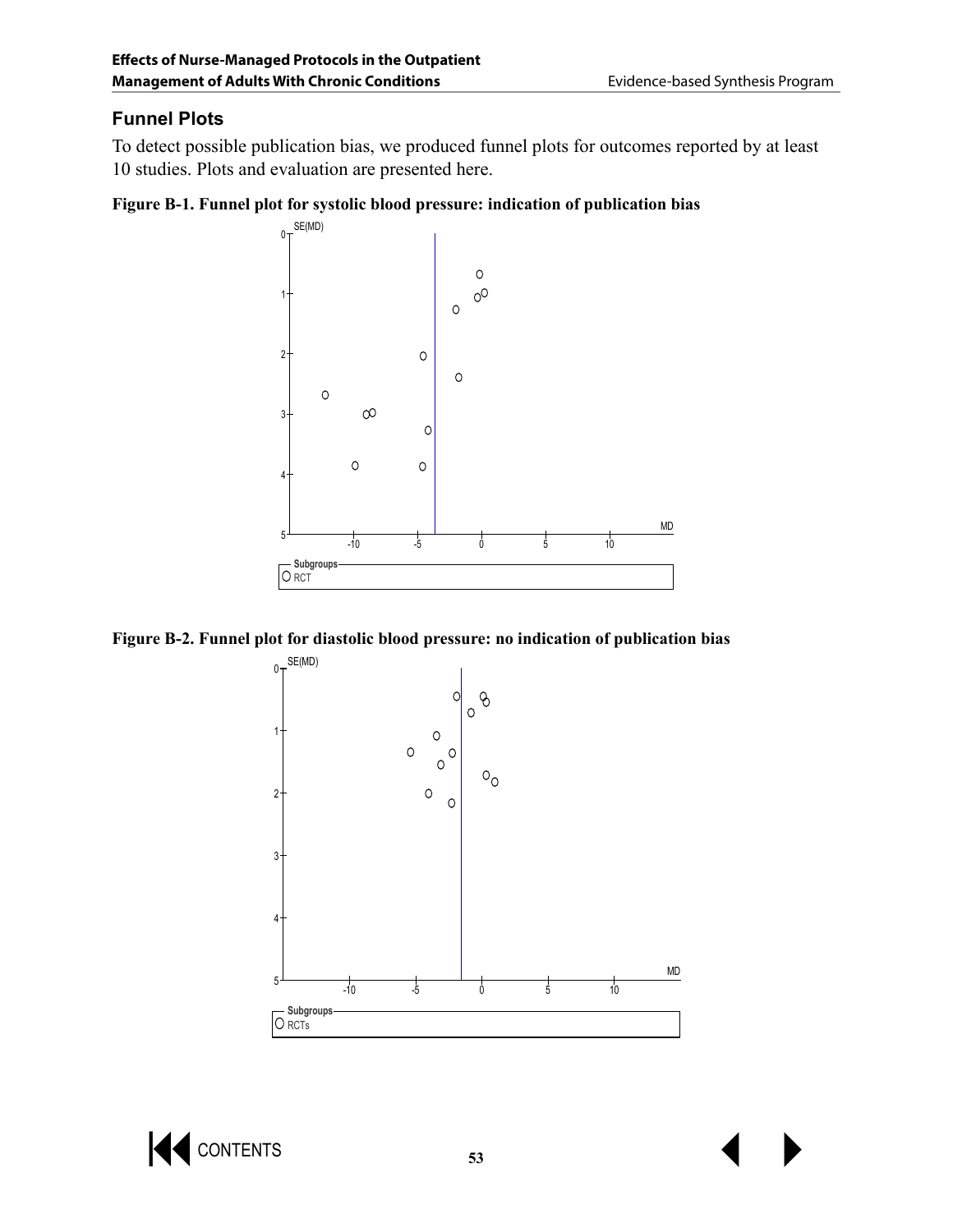#### **Figure B-3. Funnel plot for cholesterol at goal: no clear indication of publication bias**



#### **Figure B-4. Funnel plot for blood pressure at goal: some asymmetry; no clear indication of publication bias**



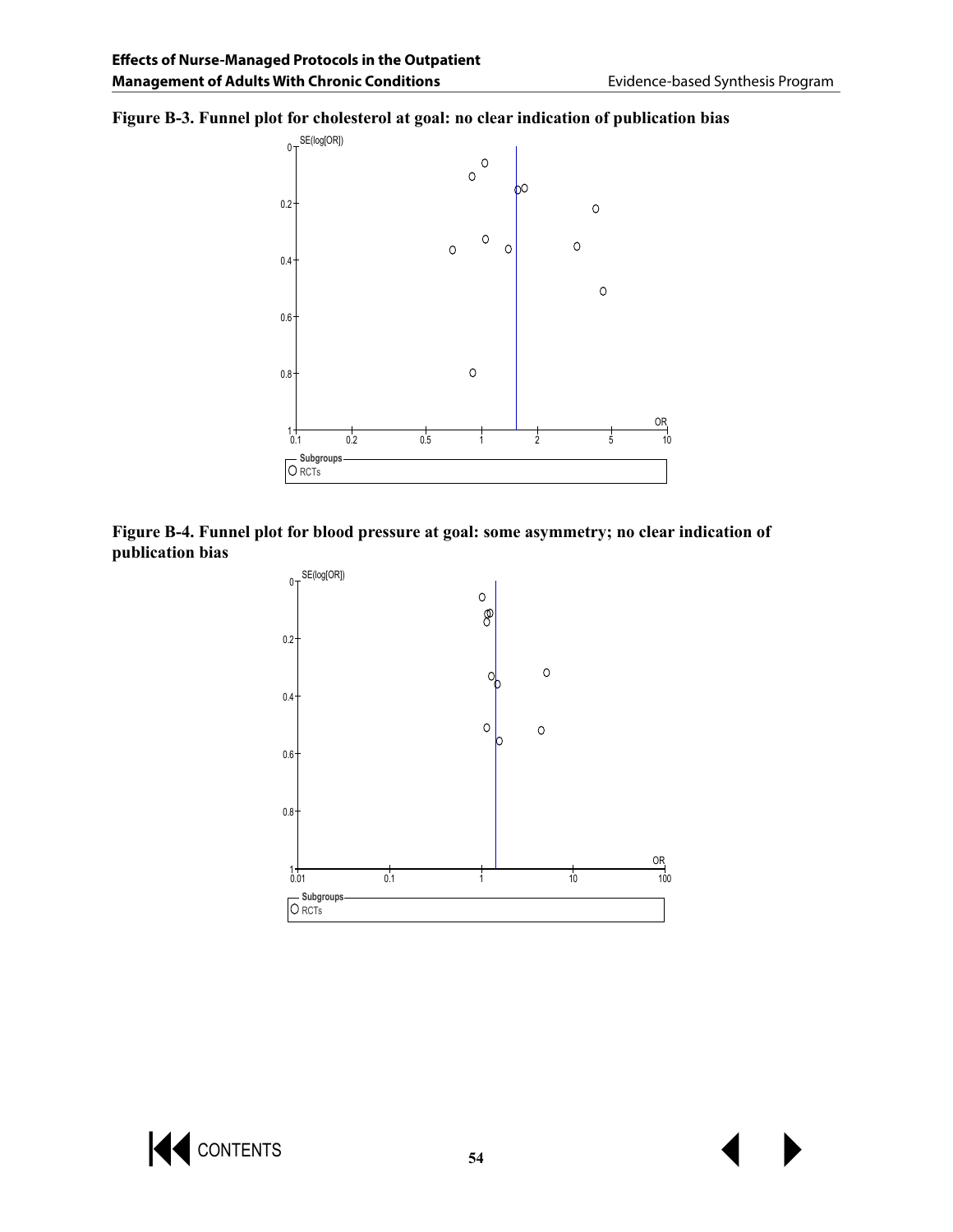**Figure B-5. Funnel plot for congestive heart failure mortality studies: no indication of publication bias**



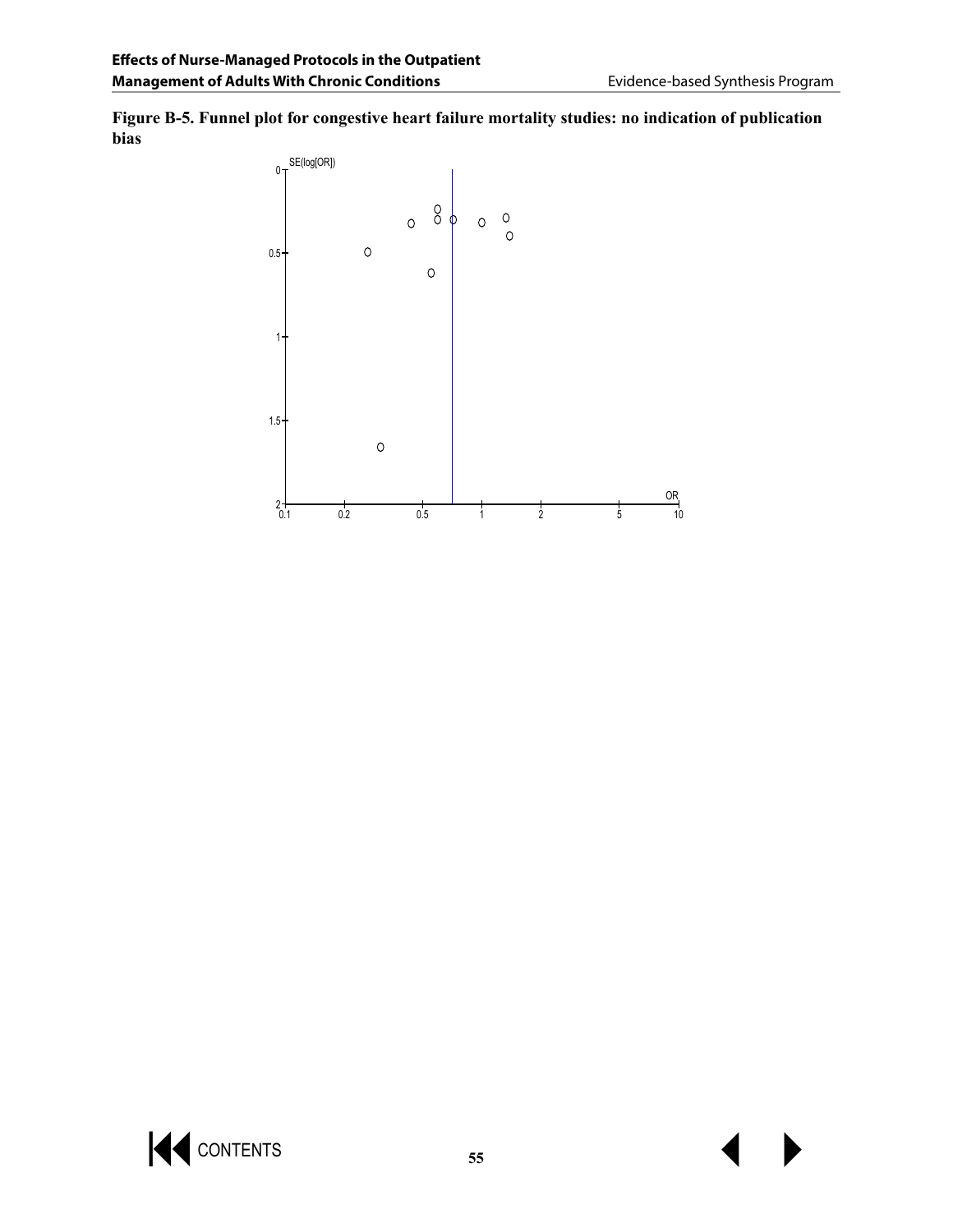# **APPENDIX C. SAMPLE AUTHOR QUERY LETTER**

Dear Dr. INSERT LAST NAME:

We are conducting a systematic review on **nurse-led interventions** and are writing in regards to your paper, "INSERT TITLE." To be eligible for our study, a) the intervention must utilize a nurse with similar training to a registered nurse or licensed practical nurse in the U.S.A. and b) the nurse must use a protocol to initiate or adjust one or more medications. Our preliminary review suggests your study is eligible for our review, but we require clarification about details of the intervention to make a final eligibility determination. Please answer the following:

- 1) Did the nurse(s) utilized in your study have similar educational training, credentials, or scope of practice to a Registered Nurse (RN) or Licensed Practical Nurse (LPN/LVN)? (see definitions below)
	- a) Yes, similar to an RN or LPN
	- b) Yes, similar to an RN or LPN but with the following important differences:
	- c) No, not similar (e.g., equivalent to a U.S.A trained Advanced Practice Nurse)
- 2) Did the nurse use a protocol or algorithm to guide practice?
	- a) Yes (We will appreciate if you share a copy of your nurse protocol. Please send by email)
	- b) No
- 3) Did the nurse have decision making authority to initiate or adjust medications as specified in a protocol or algorithm?
	- a) Yes, decision making authority
	- b) No, the nurse did not initiate or adjust medications.
- 4) Additional clarification: (optional if other information is needed)

We sincerely appreciate your response to this query,

John W. Williams, MD, and Ryan Shaw, PhD, RN, for the Durham Evidence Synthesis Team

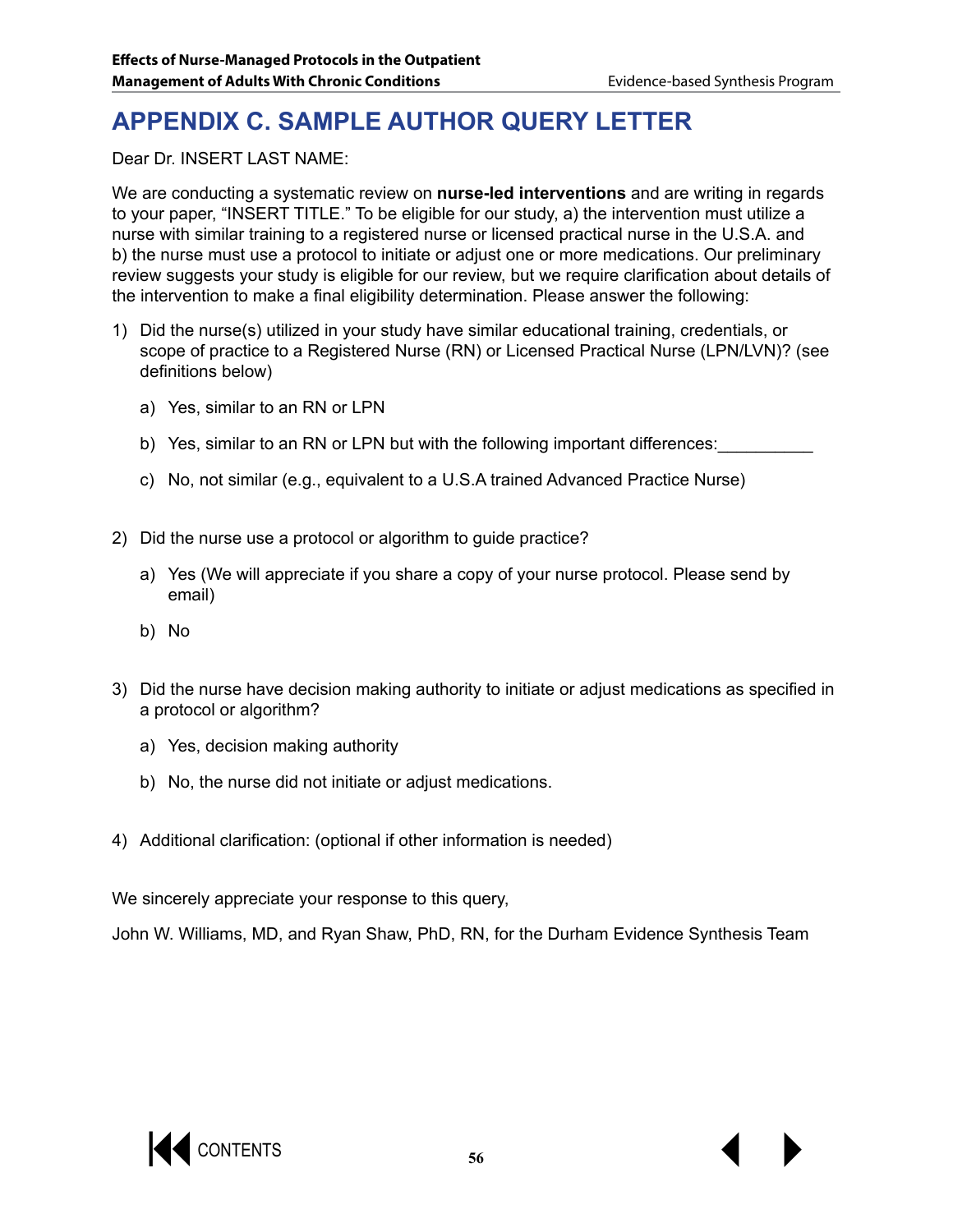| Description of RN or LPNs trained in U.S.A.<br>(ELIGIBLE for our study)                                    | Description of Advanced Nurse Practitioners<br>(NOT ELIGIBLE for our study)          |
|------------------------------------------------------------------------------------------------------------|--------------------------------------------------------------------------------------|
| <b>Education/training:</b>                                                                                 | <b>Education/training:</b>                                                           |
| • Diploma from a nursing school or hospital                                                                | • Master's degree in nursing                                                         |
| • Associate's degree in nursing (2-year degree)                                                            | • Doctoral degree in nursing                                                         |
| • Bachelor's degree in nursing (4-year degree)                                                             |                                                                                      |
| <b>Credentialing and Scope of Practice:</b>                                                                | <b>Credentialing and Scope of Practice</b>                                           |
| • Educates patients, families, and communities on<br>conditions and treatment plans                        | includes the RN/LPN scope of practice<br>and in addition:                            |
| • Assists and supports patients, families, and                                                             | • Prescribes medication and treatment                                                |
| communities in performing lifestyle modifications                                                          | • Orders and interprets diagnostic tests                                             |
| • Provides emotional support to patients and their<br>family                                               | • Performs or assists in minor surgeries<br>or procedures (e.g., biopsies, suturing, |
| • Monitors response to medical treatment plans                                                             | casting)                                                                             |
| • Administers medications and vaccinations                                                                 | • Can serve as a primary care provider                                               |
| • Monitors treatment adherence including<br>medication compliance                                          | • Includes nurse midwives, nurse<br>anesthetists, clinical nurse specialists         |
| • Performs medication reconciliation                                                                       |                                                                                      |
| • Helps perform diagnostic tests and analyzes<br>results (i.e., blood sugar values and urine<br>dipsticks) |                                                                                      |
| • Performs physical assessments including vital<br>signs                                                   |                                                                                      |

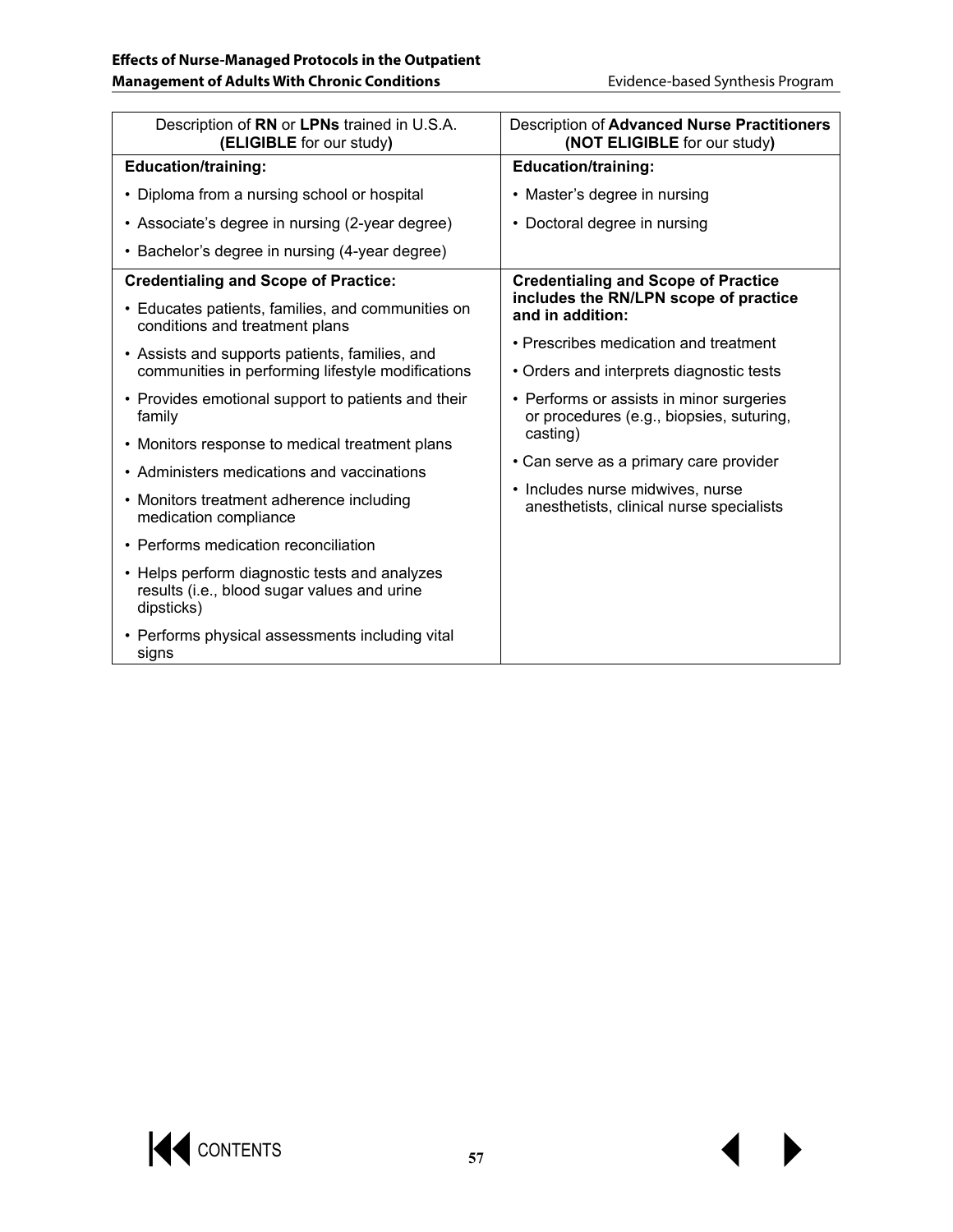# **APPENDIX D. CRITERIA USED IN RISK OF BIAS ASSESSMENT**

# **I. Guidance on Assessing Risk of Bias for Randomized Controlled Trials**

General instructions: (1) Rate each risk of bias item listed below as Low risk/ High risk/ Unclear risk (refer to Cochrane guidance to inform judgements). Add comments to justify ratings. (2) After considering each quality item, give the study an overall rating of "Low risk," "Moderate risk," or "High risk" (see below).

## **Rating of individual items**

\* Indicates items contained in Cochrane Risk of Bias Tool.

## **1. Selection bias:**

- a. \*Randomization adequate (Adequate methods include random number table, computergenerated randomization, minimization without a random element.) **Low risk/ High risk/ Unclear risk**
- b. \*Allocation concealment (Adequate methods include pharmacy-controlled randomization, numbered sealed envelopes, central allocation.) **Low risk/ High risk/ Unclear risk**
- c. Baseline characteristics (Consider whether there were systematic differences observed in baseline characteristics and prognostic factors between groups, and if important differences were observed, if the analyses controlled for these differences.) **Low risk/ High risk/ Unclear risk**

# **2. Performance bias:**

- a. \*Concurrent interventions or unintended exposures (Consider concurrent intervention or an unintended exposure (e.g., crossovers; contamination – some control group gets the intervention) that might bias results) **Low risk/ High risk/ Unclear risk**
- b. Protocol variation (Consider whether variation from the protocol compromised the conclusions of the study.) **Low risk/ High risk/ Unclear risk**

# **3. Detection bias:**

- a. \*Subjects blinded (Consider measures used to blind subjects to treatment assignment and any data presented on effectiveness of these measures.) **Low risk/ High risk/ Unclear risk**
- b. \*Outcome assessors blinded, hard outcomes (Outcome assessors blind to treatment assignment for "hard outcomes" such as mortality.) **Low risk/ High risk/ Unclear risk**
- c. \*Outcome assessors blinded, soft outcomes (Outcome assessors blind to treatment assignment for "soft outcomes" such as symptoms.) **Low risk/ High risk/ Unclear risk**
- d. Measurement bias (Reliability and validity of measures used.) **Low risk/ High risk/ Unclear risk**

# **4. Attrition bias:**

a. \*Incomplete outcome data (Consider whether incomplete outcome data were adequately addressed, including systematic differences in attrition between groups [differential attrition]; overall loss to followup [overall attrition]; and whether an "intention-to-treat"

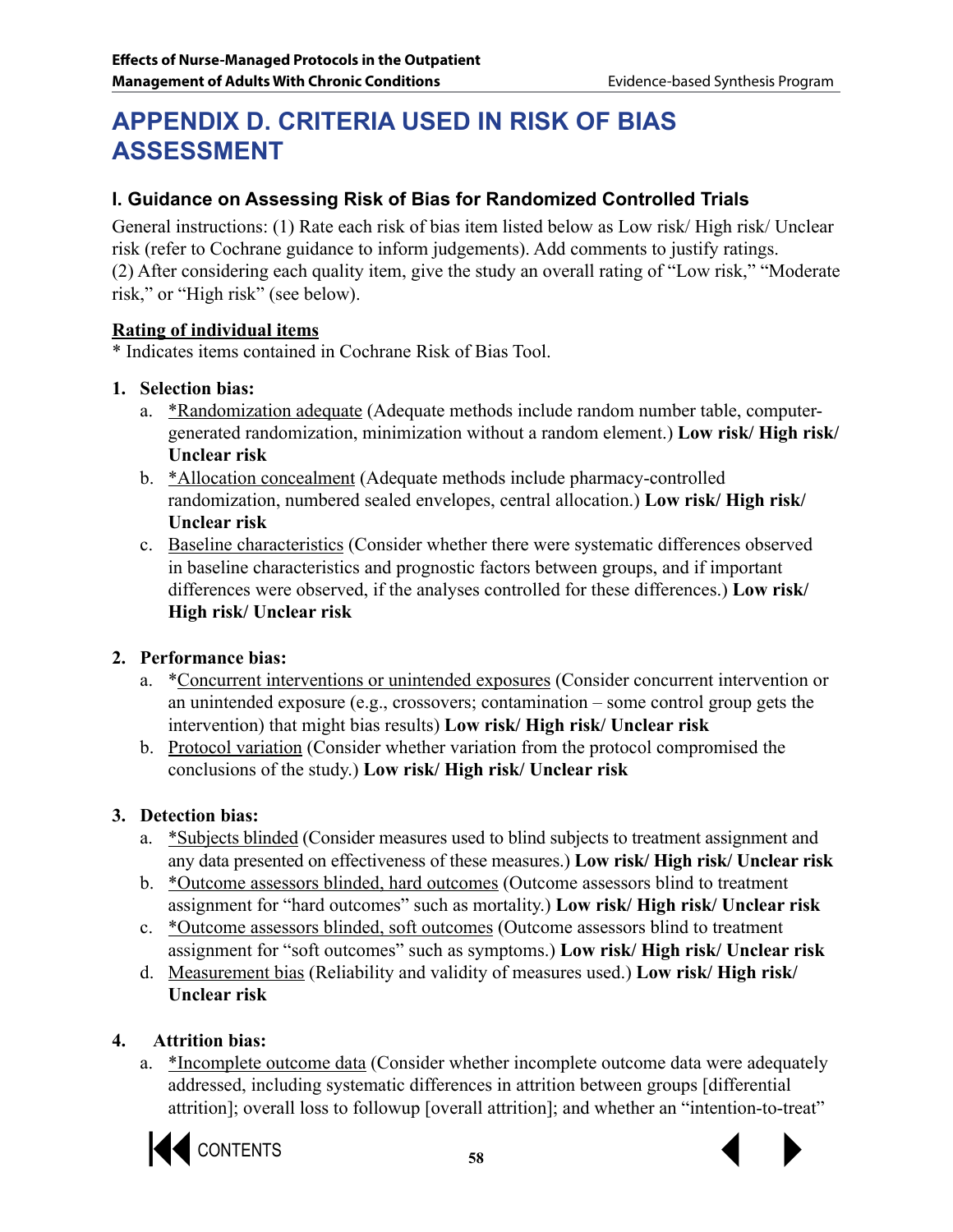[ITT; all eligible patients that were randomized are included in analysis] analysis was performed.) (Note: mixed models and survival analyses are, in general, ITT.) **Low risk/ High risk/ Unclear risk**

## **5. Reporting bias:**

a. \*Selective outcomes reporting (Consider whether there is any suggestion of selective outcome reporting; e.g., systematic differences between planned and reported findings.) **Low risk/ High risk/ Unclear risk**

## **Overall study rating**

Please assign each study an overall quality rating of "Low risk," "High risk," or "Unclear risk" based on the following definitions:

A "**Low risk**" study has the least bias, and results are considered valid. A low risk study uses a valid approach to allocate patients to alternative treatments; has a low dropout rate; and uses appropriate means to prevent bias, measure outcomes, and analyze and report results. [Items 1a and 1c; 2a; 3b and 3c; and 4a are all rated low risk.]

A "**Moderate risk**" study is susceptible to some bias but probably not enough to invalidate the results. The study may be missing information, making it difficult to assess limitations and potential problems (unclear risk). As the moderate risk category is broad, studies with this rating vary in their strengths and weaknesses. [Most, but not all of the following items are rated low risk: Items 1a and 1c; 2a; 3b and 3c; and 4a.]

A "**High risk**" rating indicates significant bias that may invalidate the results. These studies have serious errors in design, analysis, or reporting; have large amounts of missing information; or have discrepancies in reporting. The results of a high risk study are at least as likely to reflect flaws in the study design as to indicate true differences between the compared interventions. [At least one-half of the individual quality items are rated high risk or unclear risk]

# **Conflict of interest (recorded but not used as part of Risk of Bias Assessment)**

*Was there the absence of potential important conflict of interest?* The focus here is financial conflict of interest. If no financial conflict of interest (e.g., if funded by government or foundation and authors do not have financial relationships with drug/device manufacturer), then answer "Yes." **Yes /No /Unclear**

# **II. Guidance on Assessing Risk of Bias for Nonrandomized Studies**

This tool is intended to evaluate the quality of nonrandomized studies that assessed the outcomes of nurse-managed protocol interventions. Use this risk of bias tool for the following study designs: nonrandomized controlled trial, cohort studies, interrupted time series.



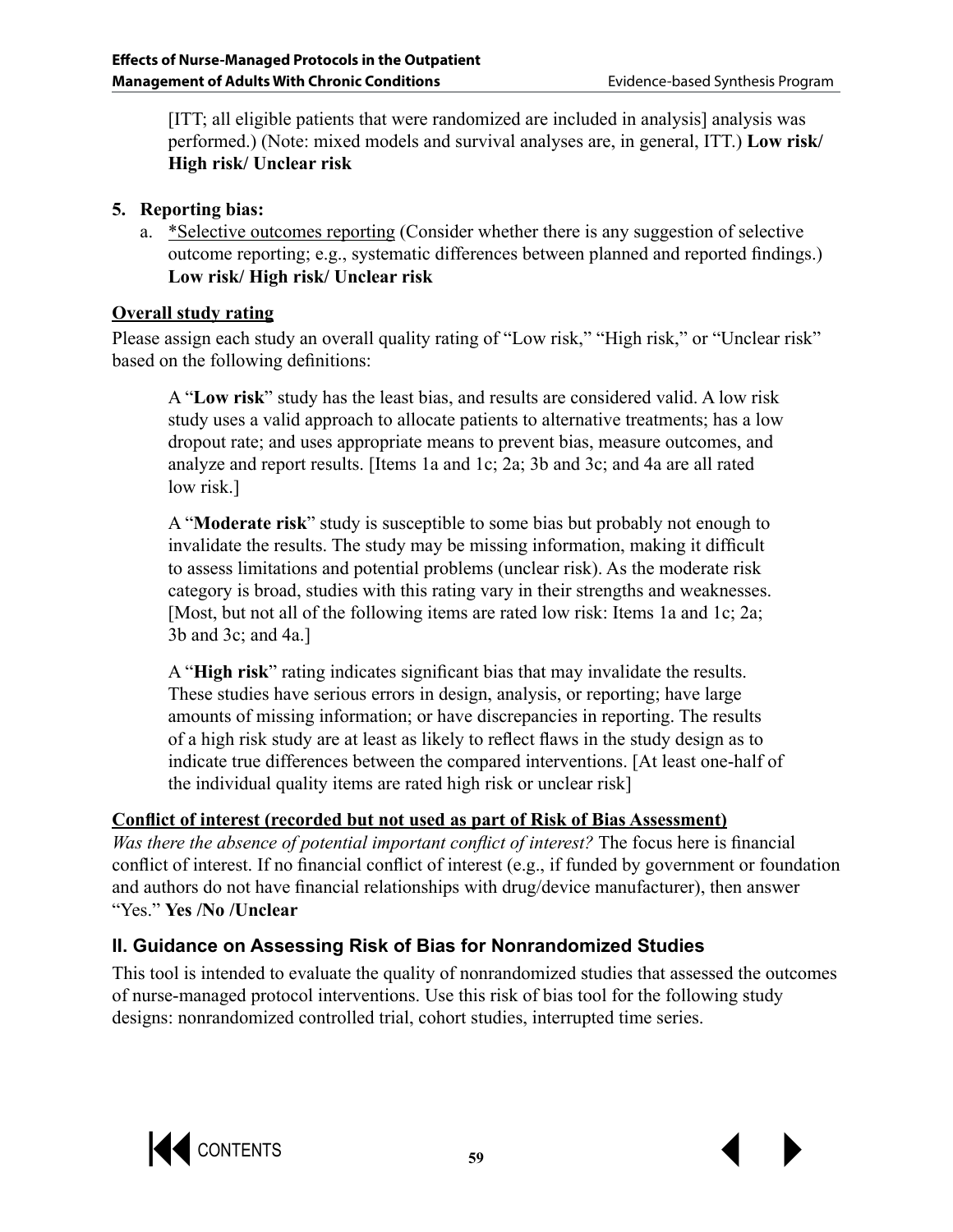#### **Instructions for use:**

- 1. Items are organized by risk of bias domains (selection, performance, attrition, detection and reporting bias). Rate each question using the response categories listed. Focus on study design and conduct, not quality of reporting.
- 2. The first question, basic study design, is not used in the overall ratings but is collected for descriptive purposes.
- 3. After answering each item, rate the study overall as "low risk of bias," "moderate risk of bias," or "high risk of bias" based on the following definitions. This overall rating is specific to the basic study design used. For example, if the basic study design was a cohort study, then the risk of bias rating would be interpreted as "For a cohort study, the risk of bias is  $\cdots$

A "**Low Risk of Bias**" study has the least bias, and results are considered valid. A good study has a clear description of the population, setting, interventions, and comparison groups; uses recruitment and eligibility criteria that minimizes selection bias; has a low attrition rate; and uses appropriate means to prevent bias, measure outcomes, and analyze and report results. These studies will meet the majority of items in each domain.

A "**Moderate Risk of bias**" study is susceptible to some bias but probably not enough to invalidate the results. The study may be missing information, making it difficult to assess limitations and potential problems. As the fair-quality category is broad, studies with this rating vary in their strengths and weaknesses. The results of some fair-quality studies are possibly valid, while others are probably valid. These studies will meet the majority of items in most but not all domains.

A "**High Risk of Bias**" rating indicates significant bias that may invalidate the results. These studies have serious errors in design, analysis, or reporting; have large amounts of missing information; or have discrepancies in reporting. The results of a poor-quality study are at least as likely to reflect flaws in the study design as to indicate true differences between the compared interventions.

#### **1. Basic Design**

Is the study design prospective, retrospective, or mixed? [*Abstractor: Prospective design requires that the investigator plans a study before any data are collected. Mixed design includes case-control or cohort studies in which one group is studied prospectively and the other retrospectively.]*

| <b>Prospective</b>      |  |
|-------------------------|--|
| Mixed                   |  |
| Retrospective           |  |
| <b>Cannot determine</b> |  |

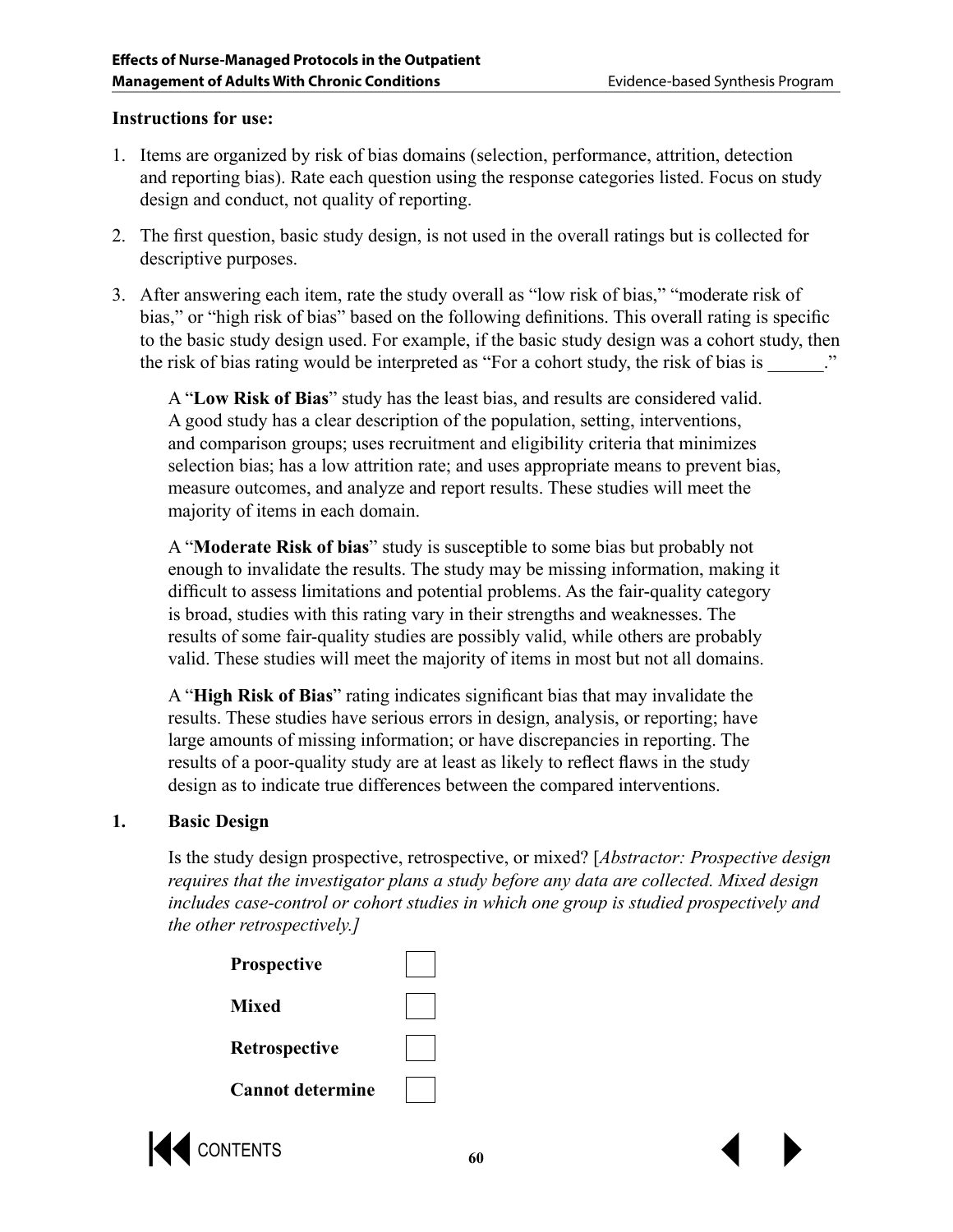#### **2. Selection Bias**

**2.2. Recruitment:** 

### **2.1 Inclusion/exclusion criteria**

Did the study apply inclusion/exclusion criteria uniformly to all comparison groups?

|      | Yes (low risk of bias)                                                                                                                                                                                                               |
|------|--------------------------------------------------------------------------------------------------------------------------------------------------------------------------------------------------------------------------------------|
|      | No (high risk of bias)                                                                                                                                                                                                               |
|      | Cannot determine (unclear risk of bias)                                                                                                                                                                                              |
|      | NA: study does not include comparison groups                                                                                                                                                                                         |
| 2.2. | <b>Recruitment:</b>                                                                                                                                                                                                                  |
|      | Did the strategy for recruiting participants into the study differ across study groups?                                                                                                                                              |
|      | Yes (high risk of bias)                                                                                                                                                                                                              |
|      | No (low risk of bias)                                                                                                                                                                                                                |
|      | Cannot determine (unclear risk of bias)                                                                                                                                                                                              |
|      | NA (retrospective study design)                                                                                                                                                                                                      |
| 2.3  | Baseline characteristics similar or appropriate adjusted analysis                                                                                                                                                                    |
|      | Are key characteristics of study participants similar between intervention and control<br>groups? [Patients Age, Race, Gender, Illness severity] If not similar, did the analyses<br>appropriately adjust for important differences? |
|      | Yes (similar or appropriate adjusted analysis; low risk of bias)                                                                                                                                                                     |
|      | Partially (only some characteristics described or some characteristics<br>not clearly described; analysis adjust for some)                                                                                                           |
|      | No (important baseline differences, unadjusted analysis; high risk of<br>bias)                                                                                                                                                       |

## **2.4 Comparison Group**

 Is the selection of the comparison group appropriate? [*Patients exposed to usual care or another quality improvement strategy is appropriate; if comparison group determined at the physician or practice level, the comparison groups should be drawn from the same system.*)

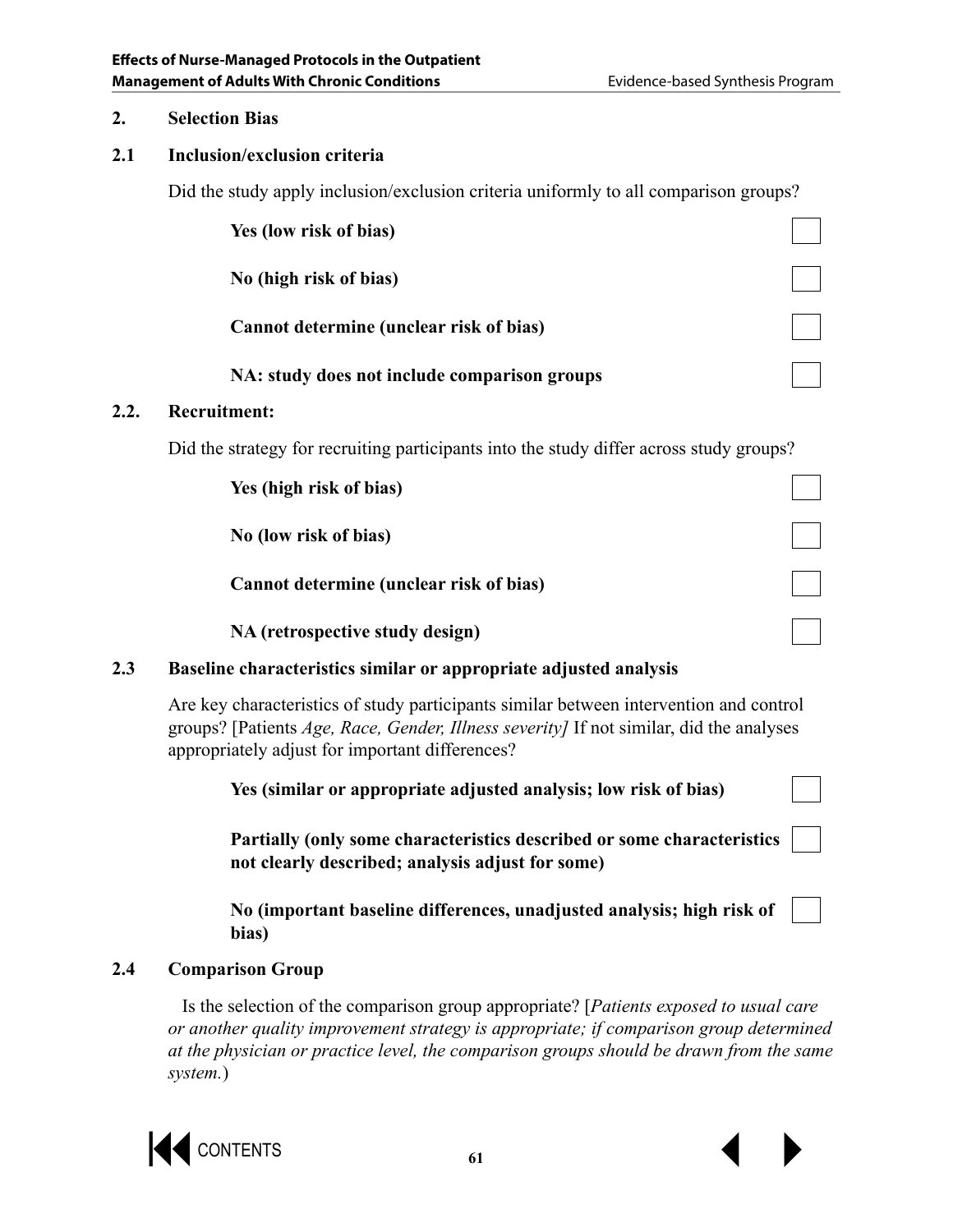**Yes (low risk of bias)**

**No (high risk of bias)**

**Cannot determine, no description of the derivation of the comparison cohort (unclear risk of bias)**

**NA (study does not include a comparison cohort - case series, one-arm study)**

### **2.5 Balance prognostic variables between groups through design or analysis approaches**.

Any attempt to balance the allocation between the groups? [For example, through stratification, matching, propensity scores]

| Yes (low risk of bias)                  |  |
|-----------------------------------------|--|
| No (high risk of bias)                  |  |
| Cannot determine (unclear risk of bias) |  |

#### **3. Performance Bias**

#### **3.1 Intervention implementation**

Did variation from the study protocol compromise the conclusions of the study *[Similar to a psychologist following a manualized procedure to deliver psychotherapy, the nursemanaged protocol intervention should be implemented as planned]?*

**Unclear (no data reported on fidelity to protocol; unclear risk of bias)**

**Low fidelity (few components of protocol implemented; high risk of bias)**

**High fidelity (all key components of protocol were implemented; low risk of bias)**

#### **3.2 Concurrent/concomitant interventions**

Did researchers rule out any impact from a concurrent intervention, such as greater access to other specialty interventions or medications (e.g., through multivariate analysis, stratification, or subgroup analysis)?

 $\bigotimes$  contents  $\bigotimes$ **Yes (low risk of bias) No or Partially (only some concurrent interventions eliminated; high risk of bias) Not described (unclear risk of bias)**

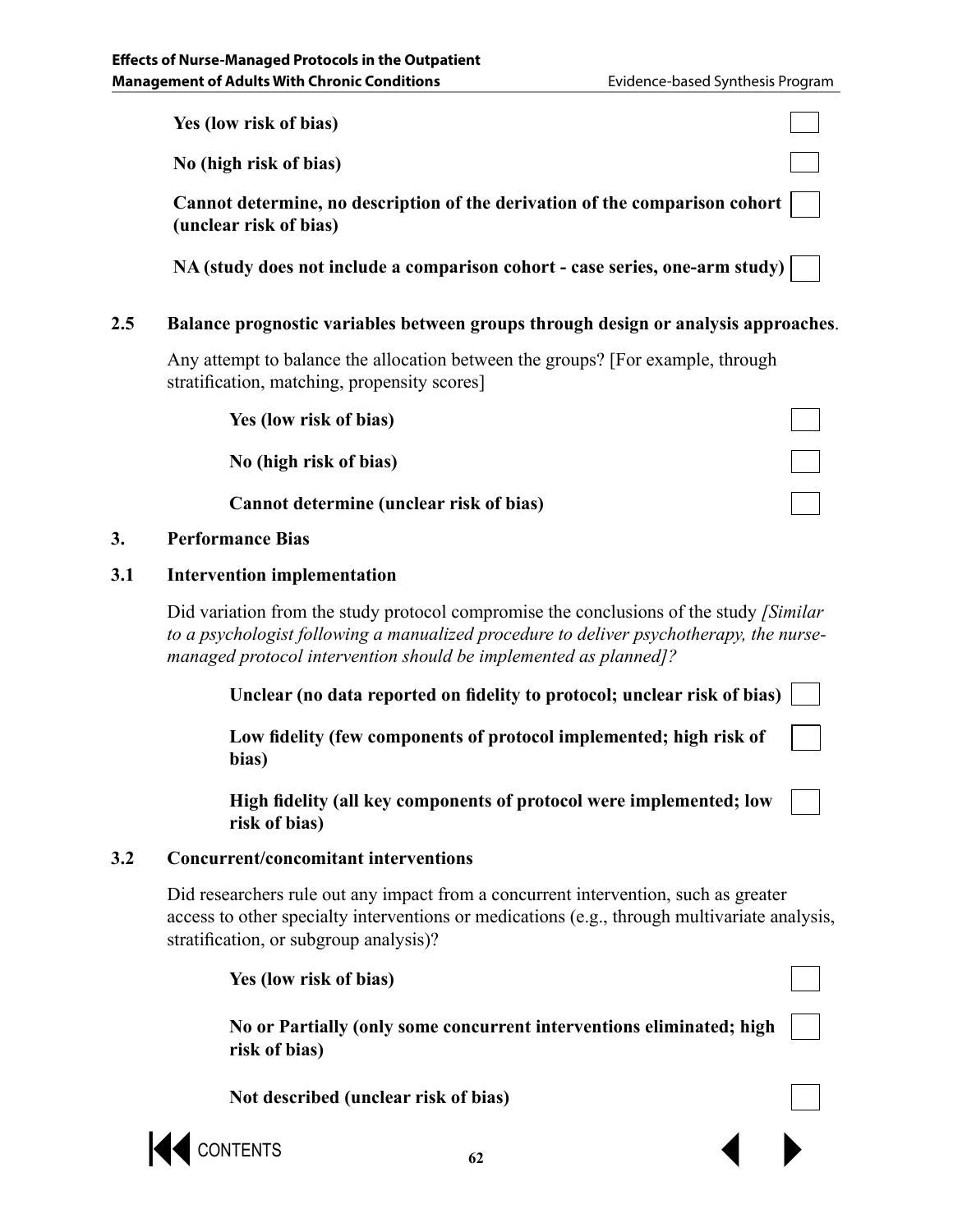#### **4. Attrition Bias**

#### **4.1 Equality of length of followup for participants**

In cohort studies, is the length of followup different between the groups? *[Abstractor: Where followup was the same for all study patients the answer is no. If different lengths of followup were adjusted by statistical techniques, for example, survival analysis, the answer is no. Studies where differences in followup are ignored should be answered yes.]*

### **Yes (high risk of bias)**

**No (low risk of bias)**

**Cannot determine (unclear risk of bias)**

#### **4.2 Completeness of followup**

Was there a high rate of differential or overall attrition? *[Attrition is measured in relation to the time between baseline (allocation in some instances) and outcome measurement. Standard for overall attrition is <20 percent for <1 year f/u and <30 percent for longer term ≥ 1 year). Standard for differential attrition is ≥ 10% absolute difference.*]

**Yes (high risk of bias)**

**No (low risk of bias)**

**Cannot determine (unclear risk of bias)**

#### **4.3 Attrition affecting Participant Composition**

Did attrition result in a difference in group characteristics between baseline and followup?

**Yes (high risk of bias)**

**No (low risk of bias)**

**Cannot determine (unclear risk of bias)**

#### **4.4 Intention-to-treat analysis**

Is the analysis conducted on an intention-to-treat (ITT) basis, that is, the intervention allocation status rather than the actual intervention received? *[Abstractor: evaluate whether the analysis takes into account loss to followup]*

**Yes (low risk of bias)**

**No (high risk of bias)**

**Cannot determine (unclear risk of bias)**

**Not applicable (retrospective study)**

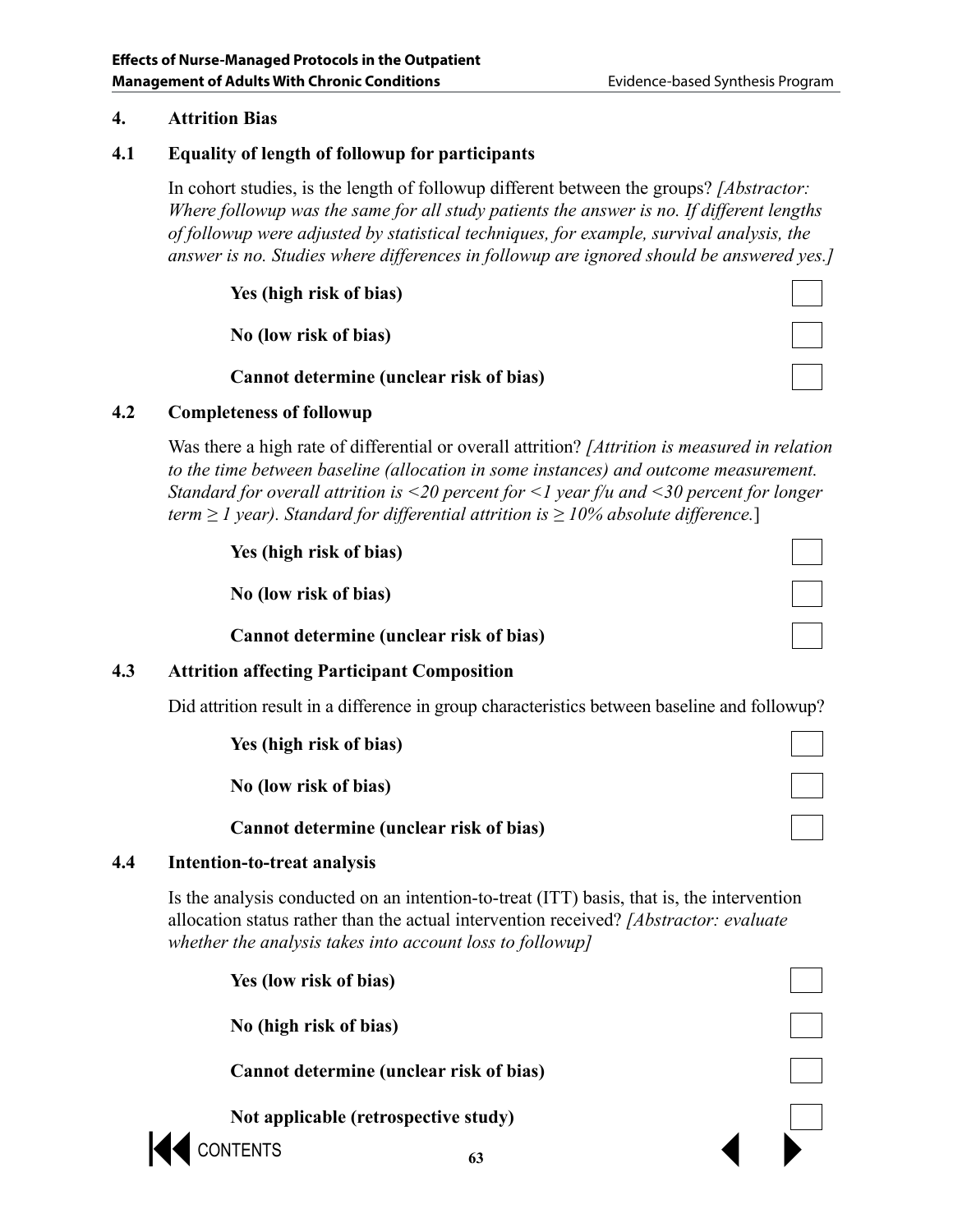#### **5. Detection Bias**

#### **5.1 Blind outcomes assessment**

Were the outcome assessors blinded to the intervention or exposure status of participants?

**Yes (low risk of bias)**

**No or not stated and outcome could be influence by knowledge of exposure status (high risk of bias)**

**NA (not an intervention study)**

#### **5.2 Source of information re interventions/exposure**

Are interventions/exposures assessed using valid and reliable measures, implemented consistently across all study participants?

**Yes (low risk of bias)**

**No (high risk of bias)**

**Cannot determine, measurement approach not reported (unclear risk of bias)**

#### **5.3 Source of information re outcomes**

a. Are primary outcomes (e.g., biophysical measures, performance metrics, symptom/ functional status measures) assessed using valid and reliable measures and implemented consistently across all study participants?

**Yes (low risk of bias)**

**No (high risk of bias)**

**Cannot determine, measurement approach not reported (unclear risk of bias)**

b. Are confounding variables assessed using valid and reliable measures, implemented consistently across all study participants? [Major potential confounders include: age, gender, race, disease severity, overall burden of disease.]

**Yes (low risk of bias)**

**No (high risk of bias)**

**Cannot determine, measurement approach not reported (unclear risk of bias)**

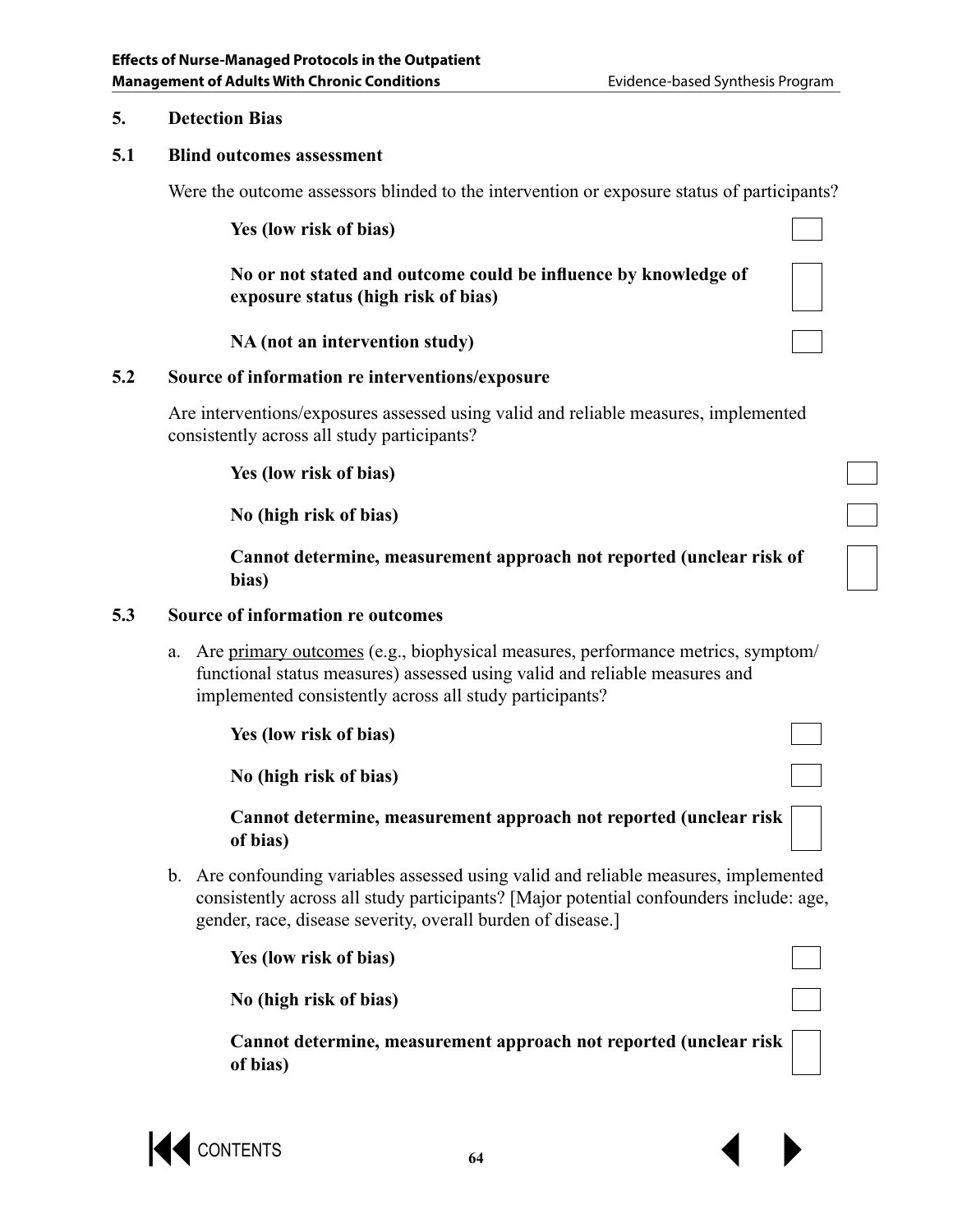#### **6. Reporting Bias**

Are the potential outcomes pre-specified by the researchers? Are all pre-specified outcomes reported? [Abstractor needs to identify all pre-specified, primary outcomes that should be reported in the study.]

| Yes (low risk of bias)                                                |  |
|-----------------------------------------------------------------------|--|
| No (at least 1 pre-specified outcome not reported; high risk of bias) |  |
| Primary outcomes not pre-specified (unclear risk of bias)             |  |

**Tool based on:** Viswanathan M, Ansari MT, Berkman ND, et al. Assessing the Risk of Bias of Individual Studies in Systematic Reviews of Health Care Interventions. AHRQ Methods for Effective Health Care [Internet]. Rockville (MD): Agency for Healthcare Research and Quality (US); 2008-. Available from: http://www.ncbi.nlm.nih.gov/books/NBK49468/.

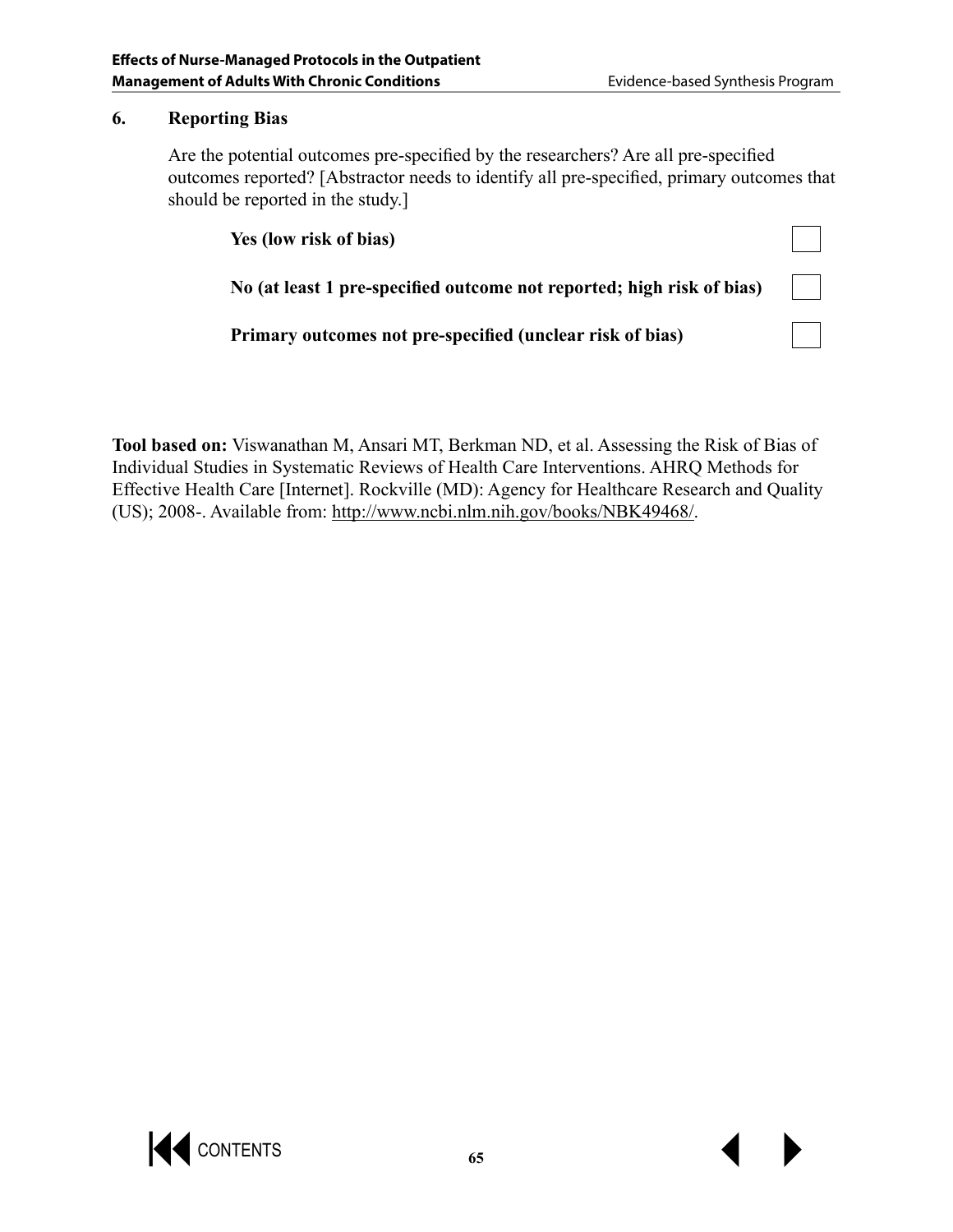# **APPENDIX E. PEER REVIEW COMMENTS**

| <b>Reviewer</b> | <b>Comment</b>                                                                                                                                                                                                                                                                                                                                                                                                                                                                                                                                                                                                                                                                                                                                                                                                                                                                                                                                                                                                                                               | <b>Response</b>                                                                                                                                                                                                                                                                                                                                                                                                                                                                                                                                                                                                                                                                                                      |
|-----------------|--------------------------------------------------------------------------------------------------------------------------------------------------------------------------------------------------------------------------------------------------------------------------------------------------------------------------------------------------------------------------------------------------------------------------------------------------------------------------------------------------------------------------------------------------------------------------------------------------------------------------------------------------------------------------------------------------------------------------------------------------------------------------------------------------------------------------------------------------------------------------------------------------------------------------------------------------------------------------------------------------------------------------------------------------------------|----------------------------------------------------------------------------------------------------------------------------------------------------------------------------------------------------------------------------------------------------------------------------------------------------------------------------------------------------------------------------------------------------------------------------------------------------------------------------------------------------------------------------------------------------------------------------------------------------------------------------------------------------------------------------------------------------------------------|
|                 | Question 1: Are the objectives, scope, and methods for this review clearly described?                                                                                                                                                                                                                                                                                                                                                                                                                                                                                                                                                                                                                                                                                                                                                                                                                                                                                                                                                                        |                                                                                                                                                                                                                                                                                                                                                                                                                                                                                                                                                                                                                                                                                                                      |
|                 | Yes. I appreciated the focused and concise research questions that guided this<br>review. The inclusion and exclusion criteria are well stated and the search was<br>comprehensive in accordance with the design. The review process was thorough in<br>all aspects, with sufficient narrative to support findings, data synthesis, and risk of<br>bias and strength of evidence. As a reviewer, the careful attention to these details<br>gave me confidence in the objectivity of the study and in the results.                                                                                                                                                                                                                                                                                                                                                                                                                                                                                                                                            | Thank you.                                                                                                                                                                                                                                                                                                                                                                                                                                                                                                                                                                                                                                                                                                           |
| $\overline{2}$  | Yes. No comments                                                                                                                                                                                                                                                                                                                                                                                                                                                                                                                                                                                                                                                                                                                                                                                                                                                                                                                                                                                                                                             | Acknowledged                                                                                                                                                                                                                                                                                                                                                                                                                                                                                                                                                                                                                                                                                                         |
| $\overline{3}$  | Yes. No comments                                                                                                                                                                                                                                                                                                                                                                                                                                                                                                                                                                                                                                                                                                                                                                                                                                                                                                                                                                                                                                             | Acknowledged                                                                                                                                                                                                                                                                                                                                                                                                                                                                                                                                                                                                                                                                                                         |
| $\overline{4}$  | No. No comments                                                                                                                                                                                                                                                                                                                                                                                                                                                                                                                                                                                                                                                                                                                                                                                                                                                                                                                                                                                                                                              | Acknowledged                                                                                                                                                                                                                                                                                                                                                                                                                                                                                                                                                                                                                                                                                                         |
| 5               | Yes. No comments                                                                                                                                                                                                                                                                                                                                                                                                                                                                                                                                                                                                                                                                                                                                                                                                                                                                                                                                                                                                                                             | Acknowledged                                                                                                                                                                                                                                                                                                                                                                                                                                                                                                                                                                                                                                                                                                         |
| 6               | Yes. No comments                                                                                                                                                                                                                                                                                                                                                                                                                                                                                                                                                                                                                                                                                                                                                                                                                                                                                                                                                                                                                                             | Acknowledged                                                                                                                                                                                                                                                                                                                                                                                                                                                                                                                                                                                                                                                                                                         |
| $\overline{7}$  | Yes. The overall scope of this project is to improve the care of patients with select<br>chronic conditions (hypertension, hyperglycemia, hyperlipidemia, and congestive<br>heart failure); the mechanism selected to achieve this goal is to expand the role of the<br>nurse within the PACT by using nurse-managed protocols. The objectives, scope and<br>methods are clearly described. However, it remains unclear as to how the inclusion<br>and exclusion criteria were determined for the intervention studied. That limiting<br>the study selection to protocols involving medication adjustment may enhance the<br>validity and generalizability of the project is acknowledged. Nonetheless, given<br>the complexity of chronic illness, multiple approaches are likely needed to achieve<br>positive outcomes. Thus it would be beneficial for the reader to better understand<br>why educational interventions and therapy evaluation studies were excluded, as these<br>interventions can also be useful in the management of chronic illness. | Thank you for the thorough comment. We agree that<br>educational and therapy interventions are important in the<br>management of chronic illness, and multiple systematic<br>reviews have described this literature. Our stakeholders<br>were interested in studies where nurses practiced beyond<br>their typical scope of practice (e.g., medication titration).<br>Thus, we included studies that required the nurse to have the<br>ability to practice beyond their scope of practice and have at<br>a minimum the autonomy to titrate/adjust medication. Studies<br>were not excluded if they had an educational or therapy<br>component but were required to also have this medication<br>titration component. |
|                 | Finally, the rationale for using nurse satisfaction as an inclusion criterion is missing<br>and could be a useful addition.                                                                                                                                                                                                                                                                                                                                                                                                                                                                                                                                                                                                                                                                                                                                                                                                                                                                                                                                  | Nurse satisfaction was not an inclusion criteria but part of<br>Key Question 1 to examine the effects of nurse-managed<br>protocols. Otherwise eligible studies that reported any of<br>the relevant outcomes (including nurse satisfaction) were<br>included.                                                                                                                                                                                                                                                                                                                                                                                                                                                       |

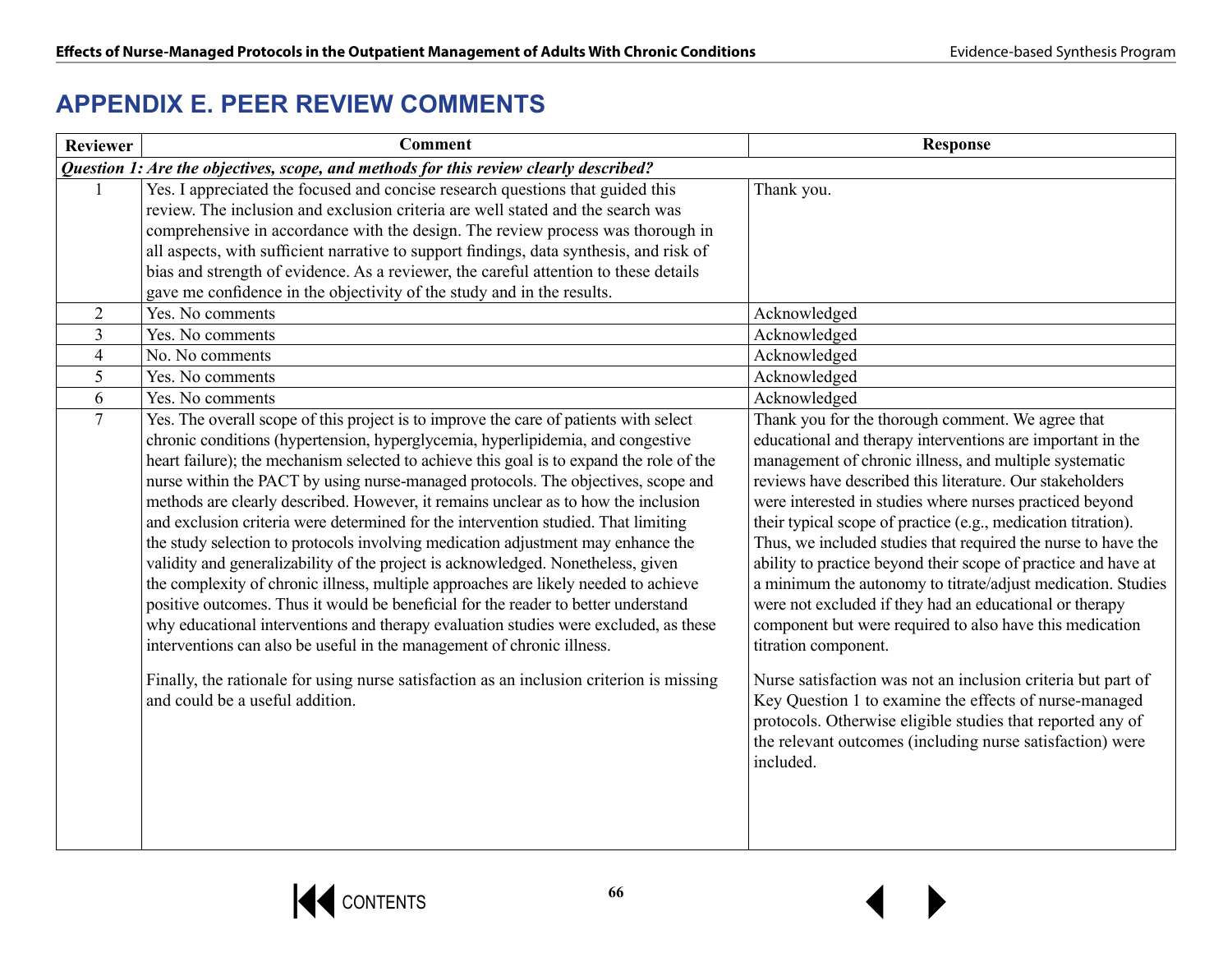| <b>Reviewer</b> | <b>Comment</b>                                                                                                                                                                                                                                                                                                                                                                                                                                                                                                                                                                                                                                                                                                                                                                                                                                                                                                                                                                   | <b>Response</b>                                                                                                                                                                                                                                                                                                                                                                            |
|-----------------|----------------------------------------------------------------------------------------------------------------------------------------------------------------------------------------------------------------------------------------------------------------------------------------------------------------------------------------------------------------------------------------------------------------------------------------------------------------------------------------------------------------------------------------------------------------------------------------------------------------------------------------------------------------------------------------------------------------------------------------------------------------------------------------------------------------------------------------------------------------------------------------------------------------------------------------------------------------------------------|--------------------------------------------------------------------------------------------------------------------------------------------------------------------------------------------------------------------------------------------------------------------------------------------------------------------------------------------------------------------------------------------|
| 8               | No. Overall, this is a very well done evidence synthesis in a complicated area. There<br>are a few areas where additional clarification is needed regarding the objectives,<br>scope, and methods.                                                                                                                                                                                                                                                                                                                                                                                                                                                                                                                                                                                                                                                                                                                                                                               |                                                                                                                                                                                                                                                                                                                                                                                            |
|                 | 1) Better clarification is needed regarding how "nurse" is defined in this synthesis and<br>the generalizability of findings to different types of nurses. Throughout the report,<br>terms such as "non-NP nurses", "nurse-managed protocols", "RN and LPN", and "RN-<br>based protocol interventions" are used. Each of these terms defines nurses differently.<br>The inclusion/exclusion criteria state that the intervention had to involve an RN or LPN<br>functioning beyond the usual scope of practice, but then later on we see that only RNs<br>were included in the studies in the evidence base. The generalizability of the evidence<br>base only to RNs should be made earlier on in the report. A stronger statement is also<br>warranted in the conclusion noting that there was no evidence specifically examining<br>the role of the LPN in nurse-managed protocols and the implications of this if<br>considering expanding nurse-managed protocols for LPNs. | 1) Thank you for the comment. We have made terminology<br>for nurse more consistent throughout the manuscript. We<br>have also specified that no studies reported using LPNs as<br>nurse interventionists and have made a stronger statement<br>in the discussion that there is no evidence specifically<br>examining the role of the LPN.                                                 |
|                 | 2) Additional clarification is also needed in the introduction section regarding<br>nurse-managed protocols. A more formal definition and history/background of<br>these protocols would be helpful to the reader in understanding the scope. While<br>it is acknowledged that there are many variations on what this protocol entails, in<br>its current form, it is left up to the reader to determine the definition based on the<br>inclusion/exclusion criteria, description of the included articles, etc.                                                                                                                                                                                                                                                                                                                                                                                                                                                                 | 2) We agree with the reviewer and have added a brief<br>discussion of how protocols began in nursing and also<br>provided a definition of protocol. We have further specified<br>that these studies were limited to those that required the<br>nurse to have the ability to practice beyond their scope of<br>practice and have at a minimum the autonomy to titrate/adjust<br>medication. |
|                 | Similarly, it is unclear why adjustment of medications is the only component of<br>the nurse-managed protocol that was required as part of the inclusion criteria.<br>Additional background on nurse-managed protocols may help clarify this.                                                                                                                                                                                                                                                                                                                                                                                                                                                                                                                                                                                                                                                                                                                                    |                                                                                                                                                                                                                                                                                                                                                                                            |
|                 | 3) Risk of Bias (Quality) and Strength of Evidence Assessment section discusses<br>criteria for observational studies; however, key eligibility criteria include randomized<br>controlled trial or quasi-experimental study. Clarification is needed for this<br>discrepancy.                                                                                                                                                                                                                                                                                                                                                                                                                                                                                                                                                                                                                                                                                                    | 3) We included RCTs and quasi-experimental studies. In the<br>section, "Risk of Bias (Quality) Assessment" we give major<br>criteria for RCTs and quasi-experimental (observational)<br>studies.                                                                                                                                                                                           |
| 9               | Yes. Objectives, scope and methods were described clearly, see p. 11                                                                                                                                                                                                                                                                                                                                                                                                                                                                                                                                                                                                                                                                                                                                                                                                                                                                                                             | Thank you.                                                                                                                                                                                                                                                                                                                                                                                 |
|                 | Question 2: Is there any indication of bias in our synthesis of the evidence?                                                                                                                                                                                                                                                                                                                                                                                                                                                                                                                                                                                                                                                                                                                                                                                                                                                                                                    |                                                                                                                                                                                                                                                                                                                                                                                            |
|                 | No. As noted above, the team was fully engaged in conducting a detailed and                                                                                                                                                                                                                                                                                                                                                                                                                                                                                                                                                                                                                                                                                                                                                                                                                                                                                                      | Acknowledged                                                                                                                                                                                                                                                                                                                                                                               |
|                 | thorough review and used processes to mitigate bias to the extent humanly possible.                                                                                                                                                                                                                                                                                                                                                                                                                                                                                                                                                                                                                                                                                                                                                                                                                                                                                              |                                                                                                                                                                                                                                                                                                                                                                                            |
| 2               | The narrative supports these efforts in process and in research study review.<br>No. Very clear discussion on Bias concerns of the reviewed studies                                                                                                                                                                                                                                                                                                                                                                                                                                                                                                                                                                                                                                                                                                                                                                                                                              | Thank you.                                                                                                                                                                                                                                                                                                                                                                                 |
| $\overline{3}$  | No. No comments                                                                                                                                                                                                                                                                                                                                                                                                                                                                                                                                                                                                                                                                                                                                                                                                                                                                                                                                                                  | Acknowledged                                                                                                                                                                                                                                                                                                                                                                               |
|                 |                                                                                                                                                                                                                                                                                                                                                                                                                                                                                                                                                                                                                                                                                                                                                                                                                                                                                                                                                                                  |                                                                                                                                                                                                                                                                                                                                                                                            |



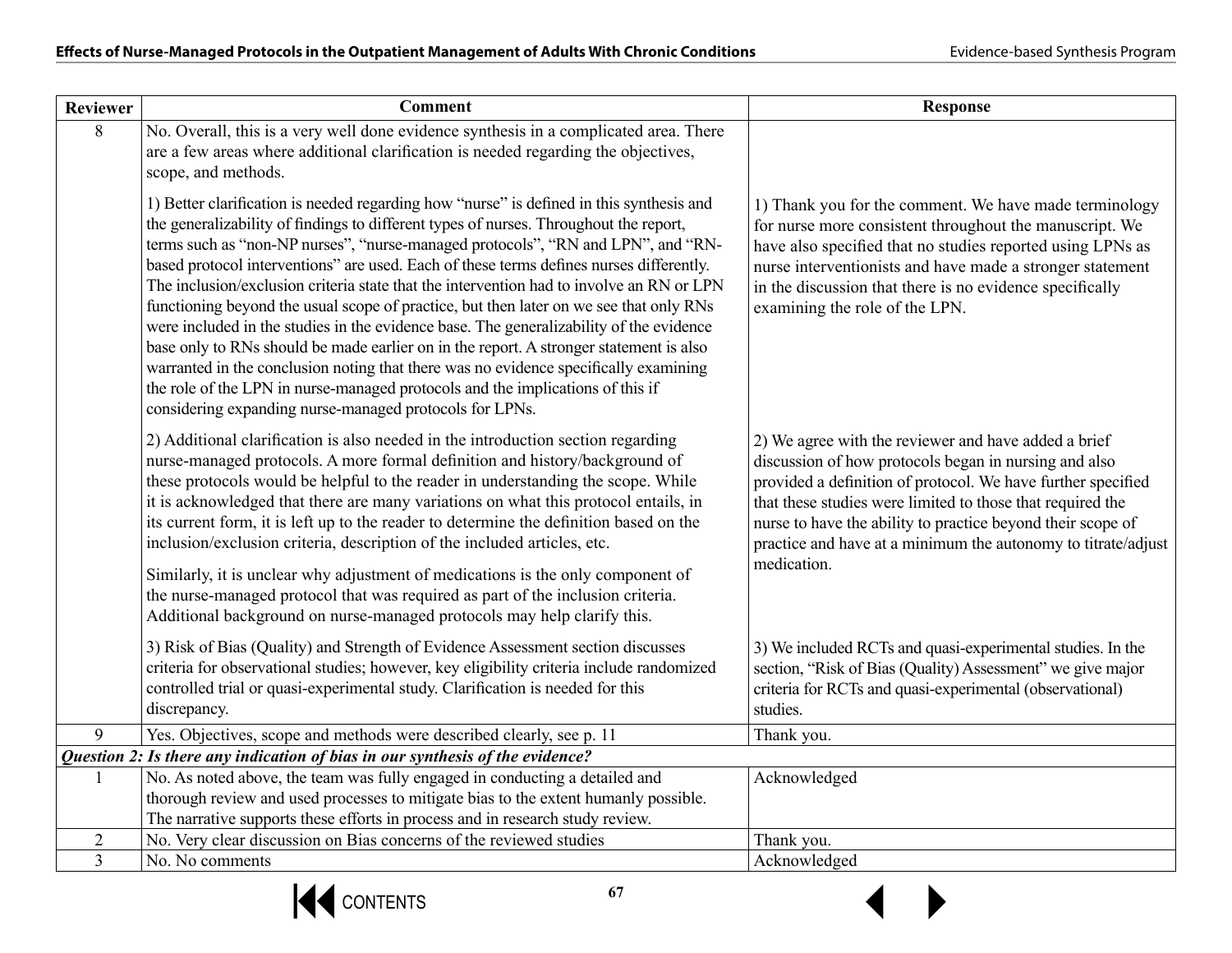| <b>Reviewer</b> | <b>Comment</b>                                                                                                                                                                                                                                                                                                                                                                                                                                                                                                                                                                                                                                                                                                                                                                                                                                                                                                                                                                                                                                                                                                                                                                                                    | <b>Response</b>                                                                                                                                                                                                                                                                                                                                                                                                                                                                                                                                                                                                                                                                                                           |
|-----------------|-------------------------------------------------------------------------------------------------------------------------------------------------------------------------------------------------------------------------------------------------------------------------------------------------------------------------------------------------------------------------------------------------------------------------------------------------------------------------------------------------------------------------------------------------------------------------------------------------------------------------------------------------------------------------------------------------------------------------------------------------------------------------------------------------------------------------------------------------------------------------------------------------------------------------------------------------------------------------------------------------------------------------------------------------------------------------------------------------------------------------------------------------------------------------------------------------------------------|---------------------------------------------------------------------------------------------------------------------------------------------------------------------------------------------------------------------------------------------------------------------------------------------------------------------------------------------------------------------------------------------------------------------------------------------------------------------------------------------------------------------------------------------------------------------------------------------------------------------------------------------------------------------------------------------------------------------------|
| 4               | No. No comments                                                                                                                                                                                                                                                                                                                                                                                                                                                                                                                                                                                                                                                                                                                                                                                                                                                                                                                                                                                                                                                                                                                                                                                                   | Acknowledged                                                                                                                                                                                                                                                                                                                                                                                                                                                                                                                                                                                                                                                                                                              |
| 5               | No. No comments                                                                                                                                                                                                                                                                                                                                                                                                                                                                                                                                                                                                                                                                                                                                                                                                                                                                                                                                                                                                                                                                                                                                                                                                   | Acknowledged                                                                                                                                                                                                                                                                                                                                                                                                                                                                                                                                                                                                                                                                                                              |
| 6               | No. No comments                                                                                                                                                                                                                                                                                                                                                                                                                                                                                                                                                                                                                                                                                                                                                                                                                                                                                                                                                                                                                                                                                                                                                                                                   | Acknowledged                                                                                                                                                                                                                                                                                                                                                                                                                                                                                                                                                                                                                                                                                                              |
| $\overline{7}$  | Yes. The risk of bias was carefully addressed overall. However, one area that can<br>potentially bias the findings and the applicability to the PACT setting lies in the lack<br>of a consistent definition of the term, "nurse" and "nurse training" (e.g., Tables $3 < x$<br>4). The type and role of the nurse was not well defined in the studies used for this<br>evidence synthesis. For example, many of the studies were conducted in the U.K.,<br>using "specialist" nurses. The UKCC definition of specialist nurse in the UK appears<br>more closely resembling that of the clinical nurse specialist in the U.S. than that of<br>the registered nurse (see Standards for Specialist Education and Practice1). Other<br>roles included certified diabetes educator (e.g., papers authored by Philis-Tsimikas,<br>Aubert, Houweling,), "nurse specialist" in a particular disease, such as diabetes or<br>CHF (e.g., papers by MacMahon Tone, O'Hare, Bellary, Wallymahmed, Berger), or<br>"case manager" (e.g., papers by DeBusk, DeBusk); a rapid review of these papers<br>did not find thorough descriptions of these roles nor of the educational preparation<br>needed to qualify for such roles. | Thank you for the comment. We have made terminology for<br>nurse more consistent throughout the manuscript. We have<br>also specified that no studies reported using LPNs as nurse<br>interventionists and have made a stronger statement in the<br>discussion that there is no evidence specifically examining<br>the role of the LPN.<br>We have also added detail in Tables 4 and 5 (formerly<br>Tables 3 and 4) under nurse training. Furthermore, we have<br>included an appendix and additional description about<br>querying authors when we were unsure of the educational<br>role of the nurse. Authors for all included studies responded<br>that the nurse interventionists used were a U.S.-equivalent<br>RN. |
| $7^{\circ}$     | Caution should be emphasized when generalizing these interventions to settings<br>using nurses without such educational preparation and experience, and warrants more<br>careful discussion early in the review. This concern is partially addressed in the clinical<br>implications section (page 42), but given the importance, it warrants inclusion in the<br>section describing the interventions (Tables $3 \& 4$ ), as well as in the executive summary.<br>Perhaps additional information related to the role of the nurse in question and relevant<br>educational preparation was obtained during the investigators' author query; if so, further<br>delineation of role and educational preparation/training would help the reader.                                                                                                                                                                                                                                                                                                                                                                                                                                                                     | Details on the education and preparation needed for a nurse<br>to assume a responsibility to titrate medications is a gap in<br>the literature (Table 2), noted as a limitation, and further<br>research is warranted. We have added a key point to the<br>executive summary that educational preparation was not<br>well reported.                                                                                                                                                                                                                                                                                                                                                                                       |
| 8               | No. No comments                                                                                                                                                                                                                                                                                                                                                                                                                                                                                                                                                                                                                                                                                                                                                                                                                                                                                                                                                                                                                                                                                                                                                                                                   | Acknowledged                                                                                                                                                                                                                                                                                                                                                                                                                                                                                                                                                                                                                                                                                                              |
| 9               | No. Multiple sources of bias in the STUDIES reviewed were addressed and<br>considered in the interpretation of the findings                                                                                                                                                                                                                                                                                                                                                                                                                                                                                                                                                                                                                                                                                                                                                                                                                                                                                                                                                                                                                                                                                       | Acknowledged                                                                                                                                                                                                                                                                                                                                                                                                                                                                                                                                                                                                                                                                                                              |
|                 | Question 3: Are there any published or unpublished studies that we may have overlooked?                                                                                                                                                                                                                                                                                                                                                                                                                                                                                                                                                                                                                                                                                                                                                                                                                                                                                                                                                                                                                                                                                                                           |                                                                                                                                                                                                                                                                                                                                                                                                                                                                                                                                                                                                                                                                                                                           |
|                 | No. The dominance of physician's leading all aspects of the health team through<br>medical orders is not a surprise; it is surprising that there is so little in the research<br>literature to support the autonomous contributions of other health professionals<br>who spend considerably more time with patients. Given the era of evidenced-based<br>practice, which grew out of care maps and other designs to manage patient care on<br>a specified trajectory, it is equally distressing that the resources expended on those<br>efforts has not been captured in the literature. My strong sense is that you have<br>captured the state-of-research for these common health conditions.                                                                                                                                                                                                                                                                                                                                                                                                                                                                                                                   | Acknowledged                                                                                                                                                                                                                                                                                                                                                                                                                                                                                                                                                                                                                                                                                                              |
|                 | 68<br><b>CONTENTS</b>                                                                                                                                                                                                                                                                                                                                                                                                                                                                                                                                                                                                                                                                                                                                                                                                                                                                                                                                                                                                                                                                                                                                                                                             |                                                                                                                                                                                                                                                                                                                                                                                                                                                                                                                                                                                                                                                                                                                           |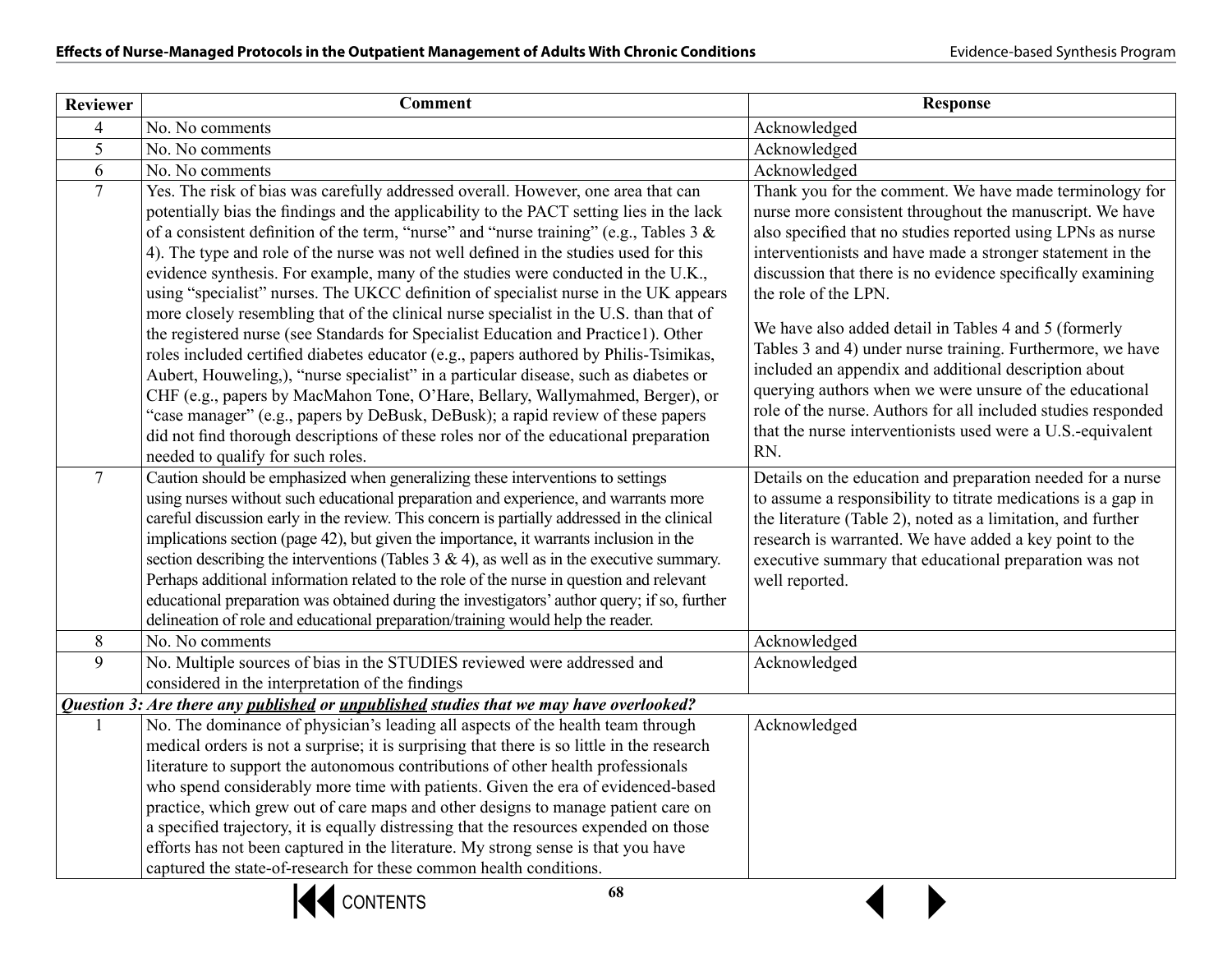| No. I am aware that Portland VA Medical Center initiated some Nurse Run<br>$\overline{2}$<br>Acknowledged<br>Protocols for initiation of insulin management and also hypertension. I do not know<br>if there was any intent to publish as the protocols were not subject to the research<br>disclaimers typically communicated.<br>Yes. Comments: Watts, SA, Lawrence, RH, & Kern, E. (2011). Diabetes nurse<br>$\overline{3}$<br>Thank you. We have added this study to the literature<br>care manager training program: enhanced care consistent with the chronic care and<br>search numbers and added it to the discussion. This article<br>patient-centered medical home models. Clinical Diabetes, 29, 25-33. This VHA<br>by Watts, et al. (2011) will be quite useful as an exemplar<br>study found positive effects of nurses using diabetes protocols. This study addresses<br>for intervention descriptions, but it was not included in<br>both the educational requirements for nurses as well as describing nurse satisfaction<br>the report except in the Discussion as it did not meet the<br>Cochrane EPOC Guidelines for study designs.<br>outcomes.<br>No. Not aware of any.<br>Acknowledged<br>$\overline{4}$<br>5<br>Acknowledged<br>No. No comments<br>6<br>No. No comments<br>Acknowledged<br>No. A quick literature review did not reveal any substantive additional studies<br>$\overline{7}$<br>Acknowledged | <b>Reviewer</b> | <b>Comment</b>                | <b>Response</b>                                               |
|-------------------------------------------------------------------------------------------------------------------------------------------------------------------------------------------------------------------------------------------------------------------------------------------------------------------------------------------------------------------------------------------------------------------------------------------------------------------------------------------------------------------------------------------------------------------------------------------------------------------------------------------------------------------------------------------------------------------------------------------------------------------------------------------------------------------------------------------------------------------------------------------------------------------------------------------------------------------------------------------------------------------------------------------------------------------------------------------------------------------------------------------------------------------------------------------------------------------------------------------------------------------------------------------------------------------------------------------------------------------------------------------------------------------------------------|-----------------|-------------------------------|---------------------------------------------------------------|
|                                                                                                                                                                                                                                                                                                                                                                                                                                                                                                                                                                                                                                                                                                                                                                                                                                                                                                                                                                                                                                                                                                                                                                                                                                                                                                                                                                                                                                     |                 |                               |                                                               |
|                                                                                                                                                                                                                                                                                                                                                                                                                                                                                                                                                                                                                                                                                                                                                                                                                                                                                                                                                                                                                                                                                                                                                                                                                                                                                                                                                                                                                                     |                 |                               |                                                               |
|                                                                                                                                                                                                                                                                                                                                                                                                                                                                                                                                                                                                                                                                                                                                                                                                                                                                                                                                                                                                                                                                                                                                                                                                                                                                                                                                                                                                                                     |                 |                               |                                                               |
|                                                                                                                                                                                                                                                                                                                                                                                                                                                                                                                                                                                                                                                                                                                                                                                                                                                                                                                                                                                                                                                                                                                                                                                                                                                                                                                                                                                                                                     |                 |                               |                                                               |
|                                                                                                                                                                                                                                                                                                                                                                                                                                                                                                                                                                                                                                                                                                                                                                                                                                                                                                                                                                                                                                                                                                                                                                                                                                                                                                                                                                                                                                     |                 |                               |                                                               |
|                                                                                                                                                                                                                                                                                                                                                                                                                                                                                                                                                                                                                                                                                                                                                                                                                                                                                                                                                                                                                                                                                                                                                                                                                                                                                                                                                                                                                                     |                 |                               |                                                               |
|                                                                                                                                                                                                                                                                                                                                                                                                                                                                                                                                                                                                                                                                                                                                                                                                                                                                                                                                                                                                                                                                                                                                                                                                                                                                                                                                                                                                                                     |                 |                               |                                                               |
|                                                                                                                                                                                                                                                                                                                                                                                                                                                                                                                                                                                                                                                                                                                                                                                                                                                                                                                                                                                                                                                                                                                                                                                                                                                                                                                                                                                                                                     |                 |                               |                                                               |
|                                                                                                                                                                                                                                                                                                                                                                                                                                                                                                                                                                                                                                                                                                                                                                                                                                                                                                                                                                                                                                                                                                                                                                                                                                                                                                                                                                                                                                     |                 |                               |                                                               |
|                                                                                                                                                                                                                                                                                                                                                                                                                                                                                                                                                                                                                                                                                                                                                                                                                                                                                                                                                                                                                                                                                                                                                                                                                                                                                                                                                                                                                                     |                 |                               |                                                               |
|                                                                                                                                                                                                                                                                                                                                                                                                                                                                                                                                                                                                                                                                                                                                                                                                                                                                                                                                                                                                                                                                                                                                                                                                                                                                                                                                                                                                                                     |                 |                               |                                                               |
|                                                                                                                                                                                                                                                                                                                                                                                                                                                                                                                                                                                                                                                                                                                                                                                                                                                                                                                                                                                                                                                                                                                                                                                                                                                                                                                                                                                                                                     |                 |                               |                                                               |
|                                                                                                                                                                                                                                                                                                                                                                                                                                                                                                                                                                                                                                                                                                                                                                                                                                                                                                                                                                                                                                                                                                                                                                                                                                                                                                                                                                                                                                     |                 |                               |                                                               |
|                                                                                                                                                                                                                                                                                                                                                                                                                                                                                                                                                                                                                                                                                                                                                                                                                                                                                                                                                                                                                                                                                                                                                                                                                                                                                                                                                                                                                                     |                 | overlooked in this synthesis. |                                                               |
| 8<br>No. No comments<br>Acknowledged                                                                                                                                                                                                                                                                                                                                                                                                                                                                                                                                                                                                                                                                                                                                                                                                                                                                                                                                                                                                                                                                                                                                                                                                                                                                                                                                                                                                |                 |                               |                                                               |
| 9<br>No. I am not aware of any that were omitted<br>Acknowledged                                                                                                                                                                                                                                                                                                                                                                                                                                                                                                                                                                                                                                                                                                                                                                                                                                                                                                                                                                                                                                                                                                                                                                                                                                                                                                                                                                    |                 |                               |                                                               |
| Question 4: Please write additional suggestions or comments below. If applicable, please indicate the page and line numbers from the draft report.                                                                                                                                                                                                                                                                                                                                                                                                                                                                                                                                                                                                                                                                                                                                                                                                                                                                                                                                                                                                                                                                                                                                                                                                                                                                                  |                 |                               |                                                               |
| The VA – especially through the PACT model – should advance the role of nurses                                                                                                                                                                                                                                                                                                                                                                                                                                                                                                                                                                                                                                                                                                                                                                                                                                                                                                                                                                                                                                                                                                                                                                                                                                                                                                                                                      |                 |                               | Thank you for this thorough comment. We agree that a well-    |
| and other health professionals who are relevant to population health needs. The<br>rounded professional nurse will possess all the qualities to                                                                                                                                                                                                                                                                                                                                                                                                                                                                                                                                                                                                                                                                                                                                                                                                                                                                                                                                                                                                                                                                                                                                                                                                                                                                                     |                 |                               |                                                               |
| Advanced Practice Nurse who is prepared as a practice scholar (DNP) or a research<br>safely use nurse-managed protocols. However, because the                                                                                                                                                                                                                                                                                                                                                                                                                                                                                                                                                                                                                                                                                                                                                                                                                                                                                                                                                                                                                                                                                                                                                                                                                                                                                       |                 |                               |                                                               |
| scholar (PhD) is in the strongest position to develop, implement, and evaluate<br>studies included in this review did not use LPNs, we can                                                                                                                                                                                                                                                                                                                                                                                                                                                                                                                                                                                                                                                                                                                                                                                                                                                                                                                                                                                                                                                                                                                                                                                                                                                                                          |                 |                               |                                                               |
| clinical protocols. These protocols should be evidence-driven and intersect with                                                                                                                                                                                                                                                                                                                                                                                                                                                                                                                                                                                                                                                                                                                                                                                                                                                                                                                                                                                                                                                                                                                                                                                                                                                                                                                                                    |                 |                               | only generalize the findings to that of the RN. We agree that |
| standard medical protocols for disease management. Nursing protocols should reflect<br>further research is warranted as to the use of LPNs.                                                                                                                                                                                                                                                                                                                                                                                                                                                                                                                                                                                                                                                                                                                                                                                                                                                                                                                                                                                                                                                                                                                                                                                                                                                                                         |                 |                               |                                                               |
| the practice of nursing in that individual, family, and environmental/community<br>We have added additional details regarding the need for                                                                                                                                                                                                                                                                                                                                                                                                                                                                                                                                                                                                                                                                                                                                                                                                                                                                                                                                                                                                                                                                                                                                                                                                                                                                                          |                 |                               |                                                               |
| needs should be included as part of a holistic approach. Behavioral protocols,                                                                                                                                                                                                                                                                                                                                                                                                                                                                                                                                                                                                                                                                                                                                                                                                                                                                                                                                                                                                                                                                                                                                                                                                                                                                                                                                                      |                 |                               | more information on the clinical knowledge, decision making   |
| reinforcement and motivation, and environmental adaptations should be clearly stated                                                                                                                                                                                                                                                                                                                                                                                                                                                                                                                                                                                                                                                                                                                                                                                                                                                                                                                                                                                                                                                                                                                                                                                                                                                                                                                                                |                 |                               | confidence, and communication capacity needed for a nurse     |
| in interventional terms. The use of Registered Nurses to implement and evaluate<br>in this role.<br>approved protocols should be done once an assessment is made of the RNs clinical                                                                                                                                                                                                                                                                                                                                                                                                                                                                                                                                                                                                                                                                                                                                                                                                                                                                                                                                                                                                                                                                                                                                                                                                                                                |                 |                               |                                                               |
| knowledge, decision-making confidence and adaptability, communication capacity                                                                                                                                                                                                                                                                                                                                                                                                                                                                                                                                                                                                                                                                                                                                                                                                                                                                                                                                                                                                                                                                                                                                                                                                                                                                                                                                                      |                 |                               |                                                               |
| (verbal and written) with patients, families, and health team members, and their                                                                                                                                                                                                                                                                                                                                                                                                                                                                                                                                                                                                                                                                                                                                                                                                                                                                                                                                                                                                                                                                                                                                                                                                                                                                                                                                                    |                 |                               |                                                               |
| capacity to be accountable. A well-rounded professional nurse will possess these                                                                                                                                                                                                                                                                                                                                                                                                                                                                                                                                                                                                                                                                                                                                                                                                                                                                                                                                                                                                                                                                                                                                                                                                                                                                                                                                                    |                 |                               |                                                               |
| qualities, but not all nurses possess these traits; some are most comfortable in a role                                                                                                                                                                                                                                                                                                                                                                                                                                                                                                                                                                                                                                                                                                                                                                                                                                                                                                                                                                                                                                                                                                                                                                                                                                                                                                                                             |                 |                               |                                                               |
| where they are directed. Based on the review of the literature and the complexity of                                                                                                                                                                                                                                                                                                                                                                                                                                                                                                                                                                                                                                                                                                                                                                                                                                                                                                                                                                                                                                                                                                                                                                                                                                                                                                                                                |                 |                               |                                                               |
| decision-science demanded to operate under protocol (regardless of how detailed), I                                                                                                                                                                                                                                                                                                                                                                                                                                                                                                                                                                                                                                                                                                                                                                                                                                                                                                                                                                                                                                                                                                                                                                                                                                                                                                                                                 |                 |                               |                                                               |
| would cautiously proceed with the use of an LPN in this role.                                                                                                                                                                                                                                                                                                                                                                                                                                                                                                                                                                                                                                                                                                                                                                                                                                                                                                                                                                                                                                                                                                                                                                                                                                                                                                                                                                       |                 |                               |                                                               |

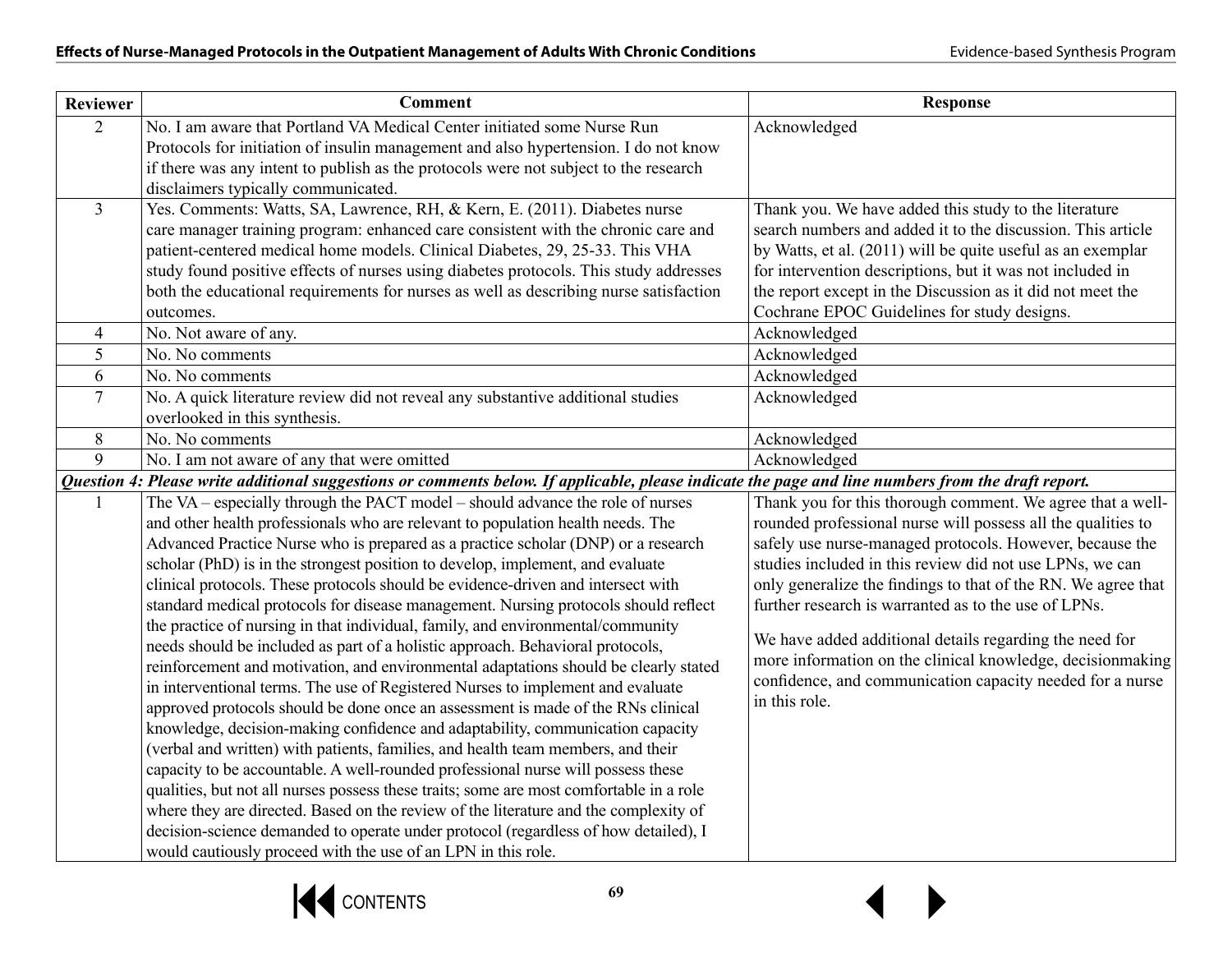| <b>Reviewer</b> | <b>Comment</b>                                                                                                                                                                                                                                                                                                                                                                                                                                                                                                                                                                                                                                                                                     | <b>Response</b>                                                                                                                                                                                                                                                                                                                      |
|-----------------|----------------------------------------------------------------------------------------------------------------------------------------------------------------------------------------------------------------------------------------------------------------------------------------------------------------------------------------------------------------------------------------------------------------------------------------------------------------------------------------------------------------------------------------------------------------------------------------------------------------------------------------------------------------------------------------------------|--------------------------------------------------------------------------------------------------------------------------------------------------------------------------------------------------------------------------------------------------------------------------------------------------------------------------------------|
| $\overline{2}$  | Appendix D, Page 65, took a while to find the explanations for the NLC and DMP<br>abbreviations.                                                                                                                                                                                                                                                                                                                                                                                                                                                                                                                                                                                                   | We have spelled out those terms (nurse-led clinic and<br>disease management program) in the table cells. That table<br>is now in Appendix F.                                                                                                                                                                                         |
| $\overline{3}$  | No comments                                                                                                                                                                                                                                                                                                                                                                                                                                                                                                                                                                                                                                                                                        | Acknowledged                                                                                                                                                                                                                                                                                                                         |
| $\overline{4}$  | No comments                                                                                                                                                                                                                                                                                                                                                                                                                                                                                                                                                                                                                                                                                        | Acknowledged                                                                                                                                                                                                                                                                                                                         |
| 5               | "All 29 studies required the nurse to have the autonomy to titrate medications;<br>however, only 20 reported that the nurse was allowed to independently initiate a new<br>medication." This review is excellent. Just one comment. I wonder about the use of<br>the word "only" in the quote above. It implies that 20 is small portion but in fact it<br>is actually 2/3rds of the sample. This is a small point but in our organization it has<br>been extremely hard to get any action on this important health care delivery strategy.<br>I would prefer to avoid any argument for those who find it hard to imagine using our<br>excellent nursing colleagues in this way.                   | We have rewritten this section to simply describe that<br>20 of the 29 studies allowed the nurse to also prescribe<br>medications in addition to titration.                                                                                                                                                                          |
| 6               | No comments                                                                                                                                                                                                                                                                                                                                                                                                                                                                                                                                                                                                                                                                                        | Acknowledged                                                                                                                                                                                                                                                                                                                         |
| $\tau$          | PACT embraces the concept of "team". The authors acknowledge the importance of the<br>role of specific team members – physicians, nurse practitioners, physician assistants,<br>and nurses (pg 43). The role of the LPN does not appear to fit within the body of<br>evidence presented and warrants further description as to how the LPN role might still<br>be utilized within the PACT model outside the scope of using nurse-managed protocols<br>(pg 43). Clarifying what is meant by "nurses", including other nursing roles, such as<br>the clinical nurse specialist and expanded-role registered nurse, would strengthen this<br>comprehensive, high-quality evidence synthesis summary. | We have provided more detail that while our initial search<br>included the use of LPNs, no studies used an LPN as the<br>nurse interventionist. We generalize the findings to the RN<br>and recognize that the absence of studies utilizing LPNs is a<br>limitation of this review and warrants further research.                    |
| 8               | 1) Page 23, first line in last paragraph under Treatment Adherence, it states "Among<br>the studies that reported treatment adherence to medication"; however, earlier it<br>was stated that only one study reported treatment adherence to medication. This<br>inconsistency should be revised.<br>2) Not sure I agree with the conclusion that "Nurse-managed protocols may be most<br>effective for managing illnesses where self-management and patient adherence to<br>medications is needed," (pg. 8 and 44). Only one study directly examined patient<br>adherence to medications; therefore, further support is needed to justify this<br>conclusion.                                      | Thank you noticing this. We have amended this<br>inconsistency.<br>We have revised this section to focus on using nurse-<br>managed protocols where a nurse could titrate or prescribe<br>important and frequently used medications for diseases such<br>as diabetes where medication titration and self-management<br>are both key. |
| 9               | No comments.                                                                                                                                                                                                                                                                                                                                                                                                                                                                                                                                                                                                                                                                                       | Acknowledged                                                                                                                                                                                                                                                                                                                         |

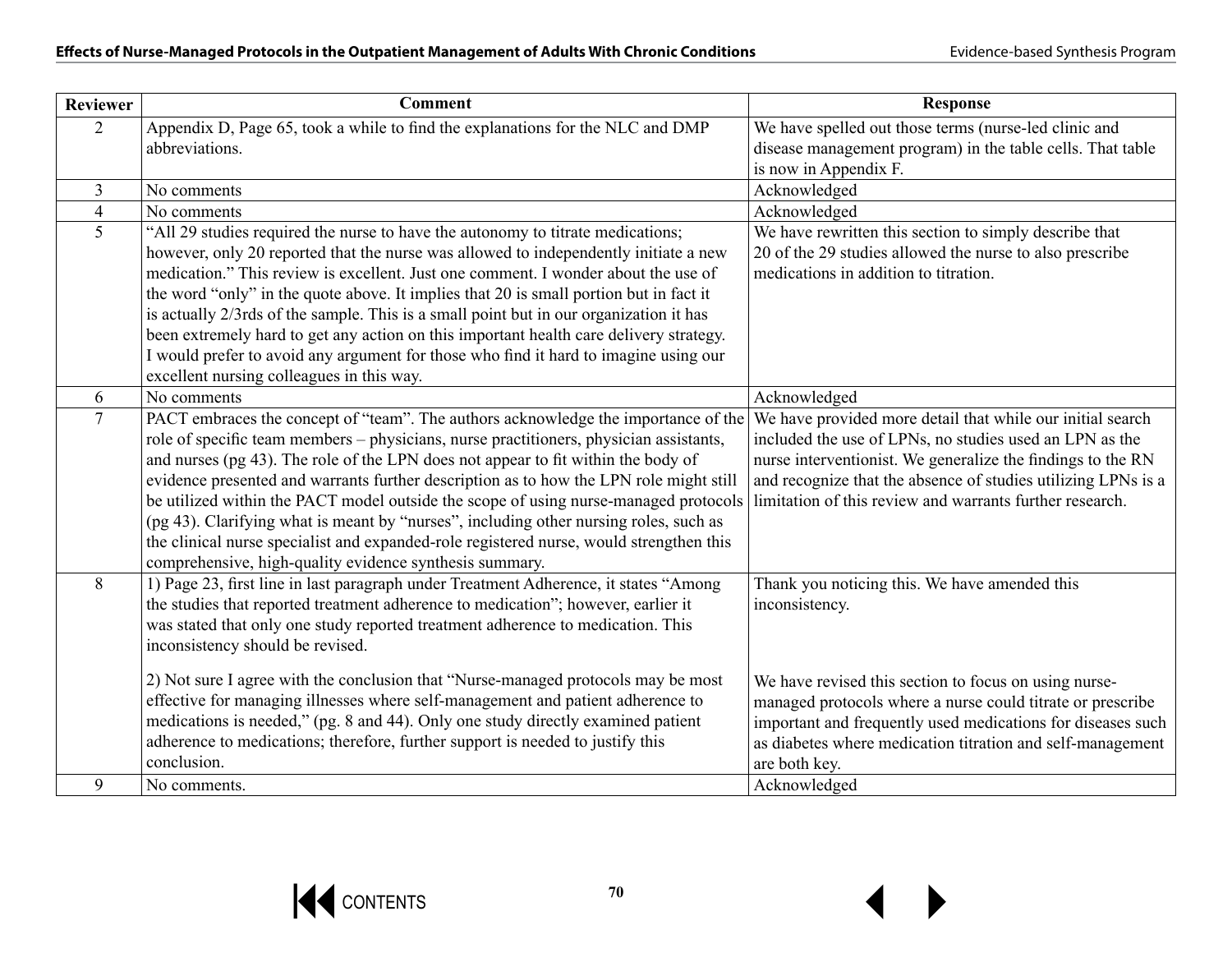| <b>Reviewer</b> | <b>Comment</b>                                                                                                                                                                                                                                                                                                                                                                                                                                                                                                                                                                                                                                                                                                                                                                                                                                                                                          | <b>Response</b> |
|-----------------|---------------------------------------------------------------------------------------------------------------------------------------------------------------------------------------------------------------------------------------------------------------------------------------------------------------------------------------------------------------------------------------------------------------------------------------------------------------------------------------------------------------------------------------------------------------------------------------------------------------------------------------------------------------------------------------------------------------------------------------------------------------------------------------------------------------------------------------------------------------------------------------------------------|-----------------|
|                 | <b>Optional Dissemination and Implementation Questions</b>                                                                                                                                                                                                                                                                                                                                                                                                                                                                                                                                                                                                                                                                                                                                                                                                                                              |                 |
|                 | Question 5: Are there any clinical performance measures, programs, quality improvement measures, patient care services, or conferences that will be<br>directly affected by this report? If so, please provide detail.                                                                                                                                                                                                                                                                                                                                                                                                                                                                                                                                                                                                                                                                                  |                 |
|                 | I believe this report could make a major contribution related to the IOM report,<br>The Future of Nursing: Leading Change, Advancing Health and the Robert Wood<br>Johnson Campaign for Action that is implementing major components of the<br>IOM report. This report is germane to several key aspects of the report findings:<br>expanded scope of practice, leadership development, testing new models of care,<br>lifelong learning and expanding nurse competencies to meet the emerging public<br>demands for access to care. Further, the implications for the process of developing<br>nurses to assume expanded responsibilities should be observed and evaluated for<br>sharing throughout the nursing community. There are many organizations who<br>would benefit from the PACT model (I see this as part of model development) as the<br>VA has defined the elements of the medical home. | Thank you.      |
| $\overline{2}$  | Performance Measures exist for Diabetes Hemoglobin $A1C > 9%$ or not done within<br>a year, Cholesterol control in patients with Diabetes or Ischemic Heart disease, as<br>well as hypertension. The hope is that appropriate Nurse run protocols can show<br>improvement in these areas.                                                                                                                                                                                                                                                                                                                                                                                                                                                                                                                                                                                                               | Acknowledged    |
| $\overline{3}$  | Yes. The Office of Nursing Services is currently conducting several nurse protocol<br>pilot programs in order to gather information to form national guidance. This report<br>will be utilized in the formation of the national guidance                                                                                                                                                                                                                                                                                                                                                                                                                                                                                                                                                                                                                                                                | Acknowledged    |
| $\overline{4}$  | No comments                                                                                                                                                                                                                                                                                                                                                                                                                                                                                                                                                                                                                                                                                                                                                                                                                                                                                             | Acknowledged    |
| $\overline{5}$  | Absolutely, it provides the evidence to support revolutionizing how health care is<br>delivered in the VA and will enable us to transform how care is delivered at every level<br>of the organization. There will be no clinical service untouched.                                                                                                                                                                                                                                                                                                                                                                                                                                                                                                                                                                                                                                                     | Acknowledged    |
| 6               | This will enhance our understanding and support utilization of nurse-managed<br>protocols in PACT as well as specialty care transformation.                                                                                                                                                                                                                                                                                                                                                                                                                                                                                                                                                                                                                                                                                                                                                             | Acknowledged    |
| $\overline{7}$  | Performance measures are currently described within this report as is PACT.                                                                                                                                                                                                                                                                                                                                                                                                                                                                                                                                                                                                                                                                                                                                                                                                                             | Acknowledged    |
| 8               | No comments                                                                                                                                                                                                                                                                                                                                                                                                                                                                                                                                                                                                                                                                                                                                                                                                                                                                                             | Acknowledged    |
| 9               | This review should inform the efforts in PACT to encourage nursing practice at the<br>highest level of licensure. The data reviewed here also suggest some additional studies<br>that would be appropriate to implement across sites using PACT, including the Centers<br>of Excellence in Primary Care Education.                                                                                                                                                                                                                                                                                                                                                                                                                                                                                                                                                                                      | Acknowledged    |

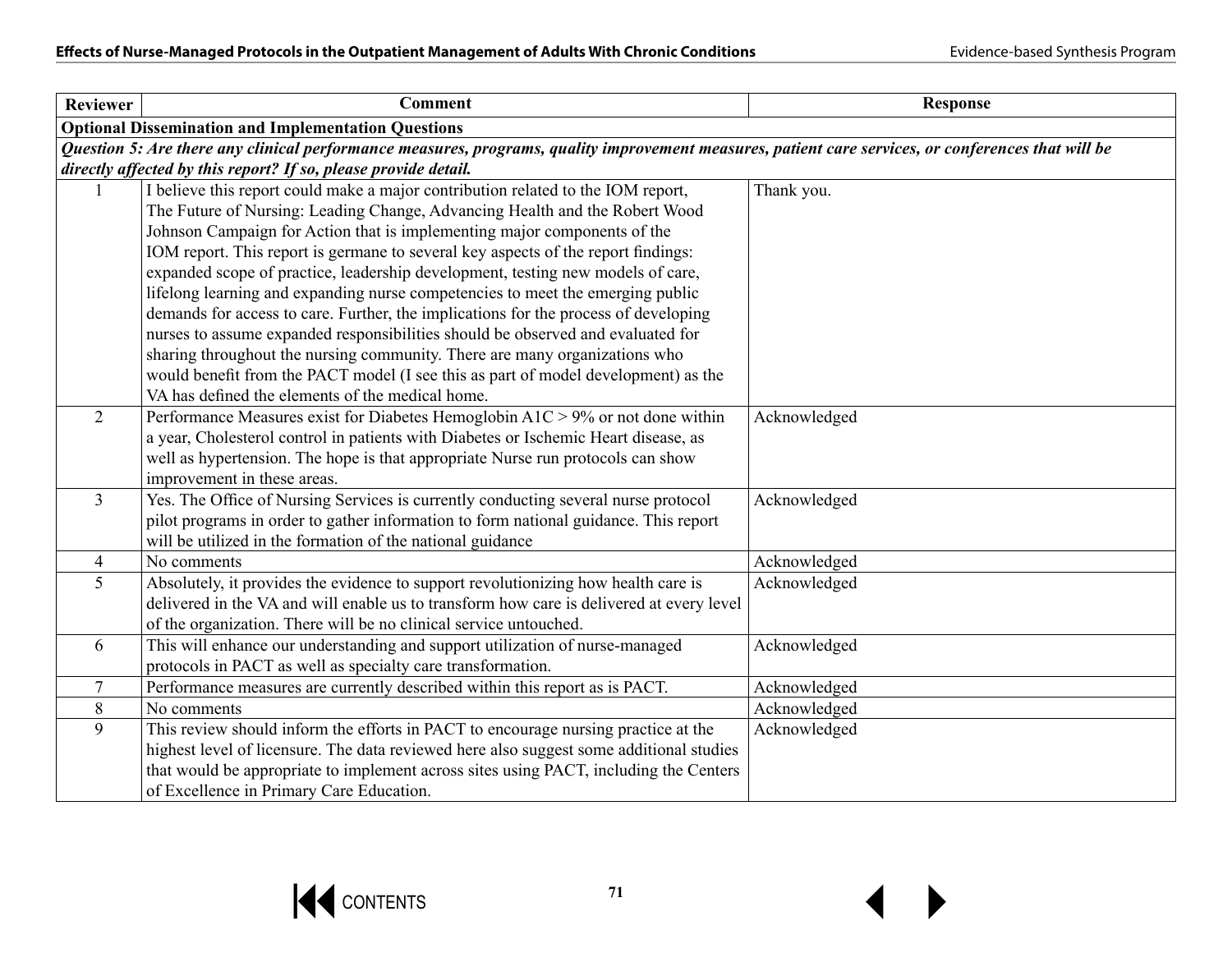| <b>Reviewer</b> | <b>Comment</b>                                                                                                                                                                                                                                                                                                                                                                                                                                                                                                                                                                                                                                                                                                                                                                                         | <b>Response</b>                                                                                                                                                                                                                                                                                                                                        |
|-----------------|--------------------------------------------------------------------------------------------------------------------------------------------------------------------------------------------------------------------------------------------------------------------------------------------------------------------------------------------------------------------------------------------------------------------------------------------------------------------------------------------------------------------------------------------------------------------------------------------------------------------------------------------------------------------------------------------------------------------------------------------------------------------------------------------------------|--------------------------------------------------------------------------------------------------------------------------------------------------------------------------------------------------------------------------------------------------------------------------------------------------------------------------------------------------------|
|                 | Question 6: Please provide any recommendations on how this report can be revised to more directly address or assist implementation needs.                                                                                                                                                                                                                                                                                                                                                                                                                                                                                                                                                                                                                                                              |                                                                                                                                                                                                                                                                                                                                                        |
|                 | The question remains as to what a nurse-managed protocol looks like: how is it<br>different than standing orders? How is it different from a care map? Is it designed to<br>allow autonomy, or is it algorhymic in nature to avoid risk and to "catch" potentially<br>weaker nurses by guiding them to a desired set of activities? This work should be<br>done prior to implementation, or it will confound point-of-care providers as just<br>another tool. So, it should LOOK different than other existing tools, should be<br>LIMITED in scope to clinical conditions, and it must complement the reality that no<br>patient has JUST one "chronic" medical condition $-$ so the judgment tied to its use<br>must place it within the context of the WHOLE patient medical portfolio of concerns. | We agree. There are a lot of details about nurse-<br>managed protocols that are needed for next steps and<br>implementation. Further investigation and translational<br>research are needed.                                                                                                                                                           |
| $\overline{2}$  | If there are any hyperlinks to the study report themselves it would simplify getting<br>more detail on what the specific protocols initiated were.                                                                                                                                                                                                                                                                                                                                                                                                                                                                                                                                                                                                                                                     | This is a good suggestion. Currently our reports are<br>available only in pdf format, but we will pass the comment<br>along to the ESP coordinating office.                                                                                                                                                                                            |
| $\overline{3}$  | Know the components that led to a successful intervention – such as hours<br>and content of training, use of electronic medical record decision support, the<br>development of clinical competency for evaluation.                                                                                                                                                                                                                                                                                                                                                                                                                                                                                                                                                                                     | We have included this information as recommendations for<br>future research.                                                                                                                                                                                                                                                                           |
| $\overline{4}$  | I thought that the satisfaction of the nursing staff listed first did not reflect a patient<br>centered approach                                                                                                                                                                                                                                                                                                                                                                                                                                                                                                                                                                                                                                                                                       | Thank you for the comment. We agree that nurse<br>satisfaction, while an important outcome, is not a patient-<br>centered outcome. However, we present the results in the<br>order listed in the Key Questions. Our executive summary,<br>key points, and strength of evidence table focus on patient-<br>centered and important biophysical outcomes. |
| 5               | See my comment in question $#4$ above.                                                                                                                                                                                                                                                                                                                                                                                                                                                                                                                                                                                                                                                                                                                                                                 |                                                                                                                                                                                                                                                                                                                                                        |
|                 | "This may be particularly useful for diseases such as diabetes that have a preclinical<br>phase in which the risk of complication is relatively high, or where medication<br>titration and self-management are key to adequate management but symptoms are<br>minimal or not yet clinically serious"                                                                                                                                                                                                                                                                                                                                                                                                                                                                                                   | Thank you. We have reworded this statement and moved<br>away from the speculative phrasing.                                                                                                                                                                                                                                                            |
|                 | I think this statement is speculative. We should stick to the evidence. My worry is<br>that the elements in the VA who have been resisting this advance will latch on to<br>this statement and slow our progress especially for those patients who are further<br>along their disease progression and could therefore benefit in the short run. My<br>recommendation would be eliminate this statement all together unless there is<br>strong evidence that this is the only group where nurse protocols are effective.                                                                                                                                                                                                                                                                                |                                                                                                                                                                                                                                                                                                                                                        |
| 6               | Effective communication of the report findings will be valuable for facilitating<br>implementation.                                                                                                                                                                                                                                                                                                                                                                                                                                                                                                                                                                                                                                                                                                    | Acknowledged                                                                                                                                                                                                                                                                                                                                           |
| $\overline{7}$  | See comments above for suggestions.                                                                                                                                                                                                                                                                                                                                                                                                                                                                                                                                                                                                                                                                                                                                                                    | Acknowledged                                                                                                                                                                                                                                                                                                                                           |
|                 | 72<br><b>CONTENTS</b>                                                                                                                                                                                                                                                                                                                                                                                                                                                                                                                                                                                                                                                                                                                                                                                  |                                                                                                                                                                                                                                                                                                                                                        |

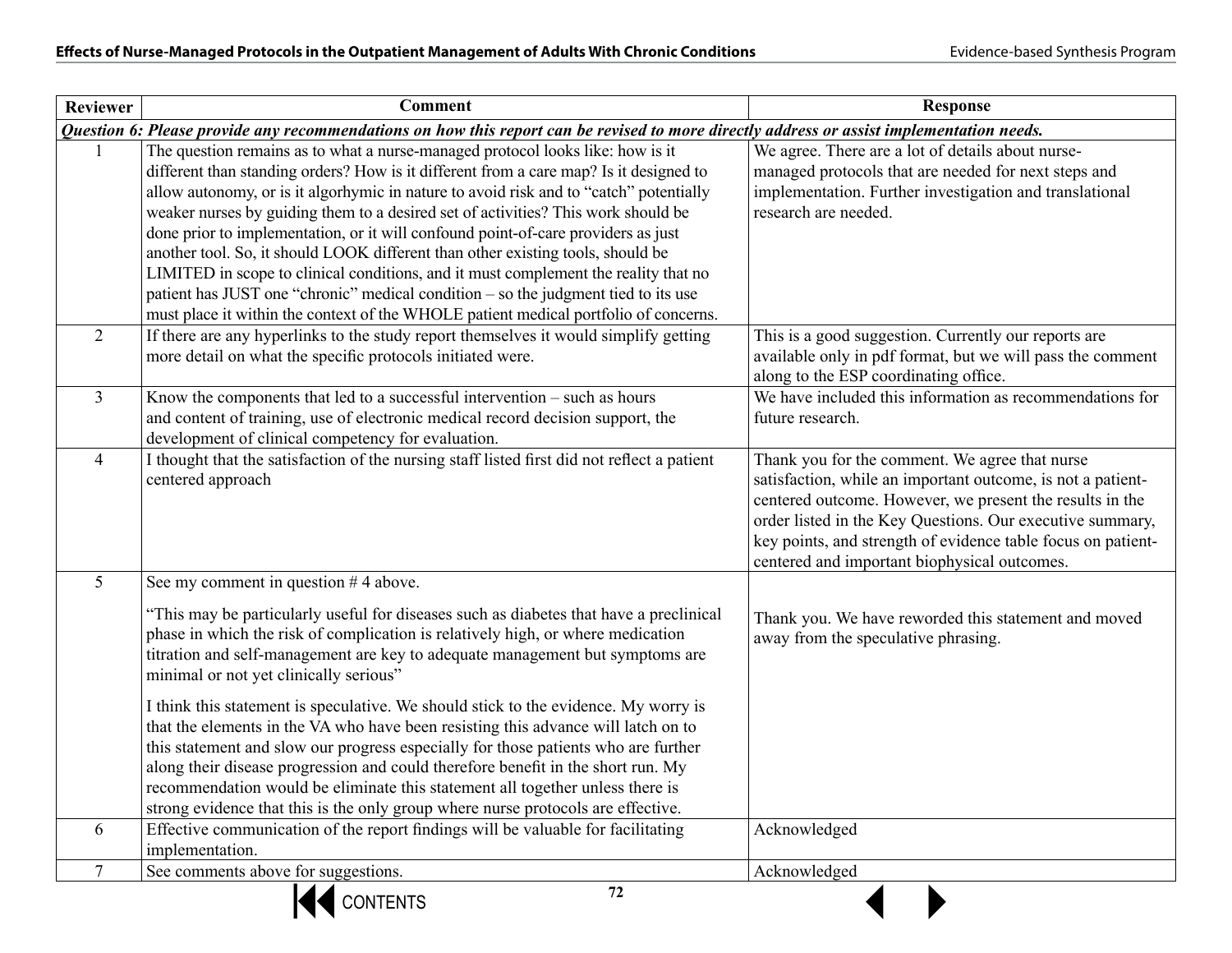| <b>Reviewer</b> | <b>Comment</b>                                                                                                                                                        | <b>Response</b>                                            |
|-----------------|-----------------------------------------------------------------------------------------------------------------------------------------------------------------------|------------------------------------------------------------|
| 8               | No comments                                                                                                                                                           | Acknowledged                                               |
| 9               | Implementation of some of the protocols that were assessed in the studies reviewed                                                                                    | We agree. However, studies typically cited a guideline and |
|                 | would be facilitated by identification of links to the protocols, themselves, as well                                                                                 | gave only summary information about protocols. As part     |
|                 | as translational work to be conducted within the VA sites, e.g. PACT and COE PCE                                                                                      | of our author queries, we requested copies of the protocol |
|                 | sites                                                                                                                                                                 | but the protocol was only provided by a single author. We  |
|                 |                                                                                                                                                                       | highlighted the study by Watts et al. (2011), which gives  |
|                 |                                                                                                                                                                       | detailed information about the protocol.                   |
|                 | Question 7: Please provide us with contact details of any additional individuals/stakeholders who should be made aware of this report.                                |                                                            |
|                 | Susan Hassmiller, RWJ Project Director - Campaign for Action; Mary Naylor -                                                                                           | Acknowledged                                               |
|                 | University of Pennsylvania – whose work with the transitional care model may be                                                                                       |                                                            |
|                 | of assistance. Kathy Apple and Dr. Franklin Shaffer, with the National Council of                                                                                     |                                                            |
|                 | State Boards of Nursing and Council on Graduates of Foreign Schools of Nursing,                                                                                       |                                                            |
|                 | respectively, to guide their work.                                                                                                                                    |                                                            |
| $\overline{2}$  | Dr. David Macpherson involved with Primary Care Field Advisory Committee.                                                                                             | Acknowledged                                               |
|                 | David.Macpherson@va.gov                                                                                                                                               |                                                            |
| $\mathfrak{Z}$  | ONS will want to distribute this widely. PCS, including PACT, Specialty care and                                                                                      | Acknowledged                                               |
|                 | PBM should be made aware of the report                                                                                                                                |                                                            |
| $\overline{4}$  | Tri Council members, Diane Mancino, Debra Barksdale                                                                                                                   | Acknowledged                                               |
| 5               | I think nursing service will be very receptive to these findings. Our greatest                                                                                        | Acknowledged                                               |
|                 | challenge will be with the specialty community and especially the specialist from a<br>prior generation and/or who have not worked outside the VA. I would spend some |                                                            |
|                 | informal time with the leaders of specialty care operations to solicit their support                                                                                  |                                                            |
|                 | before distributing this review widely.                                                                                                                               |                                                            |
| 6               | In addition to PACT/Primary Care and Nursing, would also involve Specialty Care                                                                                       | Acknowledged                                               |
|                 | and Geriatrics.                                                                                                                                                       |                                                            |
| $\tau$          | Marthe Mosley, PhD, RN, CCNS, Associate Director, Clinical Practice; Christine                                                                                        | Acknowledged                                               |
|                 | Engstrom, PhD, CRNP, Director, Clinical Practice, Storm Morgan, BSN, RN, MBA,                                                                                         |                                                            |
|                 | <b>ONS PACT Program Manager;</b>                                                                                                                                      |                                                            |
|                 | Office of Nursing Service, Field Advisory Committees (cardiovascular, diabetes/                                                                                       |                                                            |
|                 | metabolic)                                                                                                                                                            |                                                            |
| 8               | No comments                                                                                                                                                           | Acknowledged                                               |
| 9               | This is a timely and important study that should be circulated widely within and                                                                                      | Acknowledged                                               |
|                 | outside of the VA. Many of the protocols that were tested would most likely be                                                                                        |                                                            |
|                 | appropriate for implementation within the Federally Qualified Health Centers and                                                                                      |                                                            |
|                 | Nurse Managed Clinics, both of which have organizational structures to facilitate                                                                                     |                                                            |
|                 | exchanges of information and findings in this report.                                                                                                                 |                                                            |

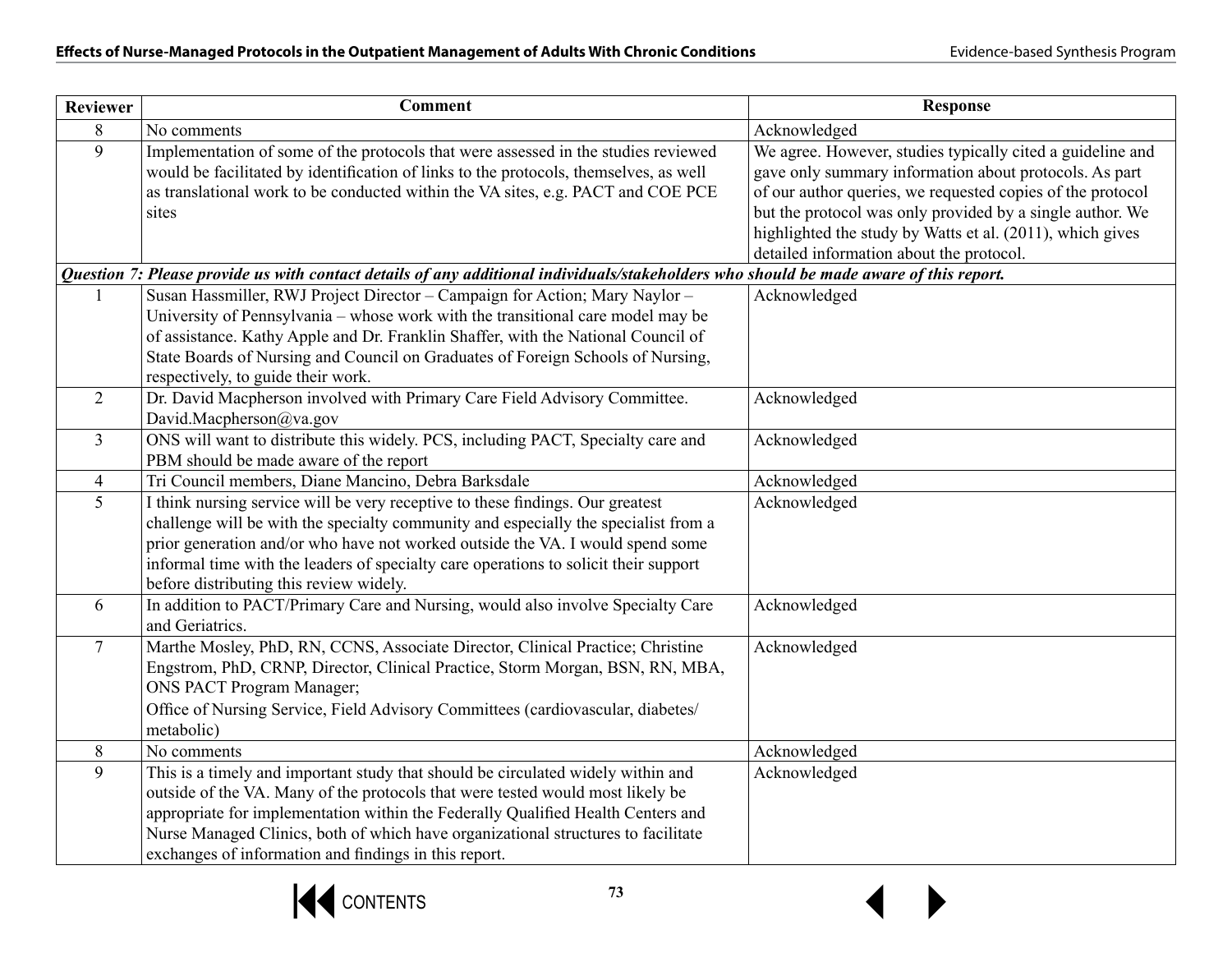# **APPENDIX F. STUDY CHARACTERISTICS TABLE**

**Table F-1. Characteristics of included studies**

| <b>Study</b> <sup>a</sup>                                   | Location<br><b>Setting</b><br><b>Sponsoring</b><br>Organization<br><b>N</b> Participants                             | <b>Age in Years</b><br>Female (%)<br>Race/Ethnicity (%)                                                                                                                                                        | <b>Target Condition</b><br><b>Baseline Severity</b><br><b>Measure</b> | <b>Study Duration</b><br><b>Outcomes Reported</b>                                                                                | Intervention and<br>Comparatorb                                                                                                                                              | Design and<br>Quality                                   |
|-------------------------------------------------------------|----------------------------------------------------------------------------------------------------------------------|----------------------------------------------------------------------------------------------------------------------------------------------------------------------------------------------------------------|-----------------------------------------------------------------------|----------------------------------------------------------------------------------------------------------------------------------|------------------------------------------------------------------------------------------------------------------------------------------------------------------------------|---------------------------------------------------------|
|                                                             | <b>Cardiovascular risk factors: Diabetes</b>                                                                         |                                                                                                                                                                                                                |                                                                       |                                                                                                                                  |                                                                                                                                                                              |                                                         |
| Aubert, 1998 <sup>1</sup>                                   | Florida, USA<br>Primary care clinics<br>Private system<br>138 randomized.<br>100 completed                           | Median age (IQR)<br>Intervention group: 53.0<br>$(47.0 \text{ to } 61.0)$<br>Usual care: 54.0 (46.0 to<br>60.0<br>Female, grand mean for<br>total: 60.2<br>Race/ethnicity, grand mean<br>for total: White 76.5 | Diabetes, mixed type<br>1 and $2$<br>HbA1c $>$ 7%                     | 12 months<br>$\bullet$ A <sub>1c</sub><br>• Blood pressure<br>• Total and LDL cholesterol                                        | Intervention<br>Nurse-led clinic + team care for<br>glucose run by RN+ST including<br>education<br>Comparator<br>Usual care                                                  | <b>RCT</b><br>Moderate risk<br>of bias, fair<br>quality |
| Bellary, 2008 <sup>2</sup>                                  | Western Europe<br>Primary care clinics<br><b>National Health</b><br>System, UK<br>1486 randomized,<br>1486 completed | <age 14%<br="" 45:="">Age 45-65: 56%<br/>&gt;Age 65: 30%<br/>Total female: 47.7<br/>Race/ethnicity: NR</age>                                                                                                   | Diabetes, all type 2<br>Severity: NR                                  | Every 2 months for 20<br>months<br>$\bullet$ A <sub>1c</sub><br>• Blood pressure<br>• Total cholesterol<br>• Performance measure | Intervention<br>Nurse-led clinic for glucose,<br>blood pressure, and lipids run by<br>RN+ST including education<br>Comparator<br>Usual care                                  | <b>RCT</b><br>Low risk of<br>bias, good<br>quality      |
| Fischer, 2012 <sup>3</sup><br>(Fischer, 2008 <sup>4</sup> ) | Colorado, USA<br>Primary care clinic<br><b>US Government</b><br>762 randomized, 762<br>completed                     | Age, grand mean for total<br>(SD): 58.4 (NR)<br>Female, grand mean for<br>total: $61.0$<br>Race/ethnicity, grand mean<br>for total:<br>Black 3.3<br>Hispanic 81.4<br><b>White 13.5</b><br>Other 2.0            | Diabetes, type NR<br>Creatinine <3.0 mg/dL                            | 20 months<br>$\bullet$ A1c<br>• Total and LDL cholesterol<br>• Performance measure                                               | Intervention<br>Disease management program<br>for glucose, blood pressure, and<br>lipids run by RN+ST including<br>education and self-management<br>Comparator<br>Usual care | <b>RCT</b><br>Low risk of<br>bias, good<br>quality      |

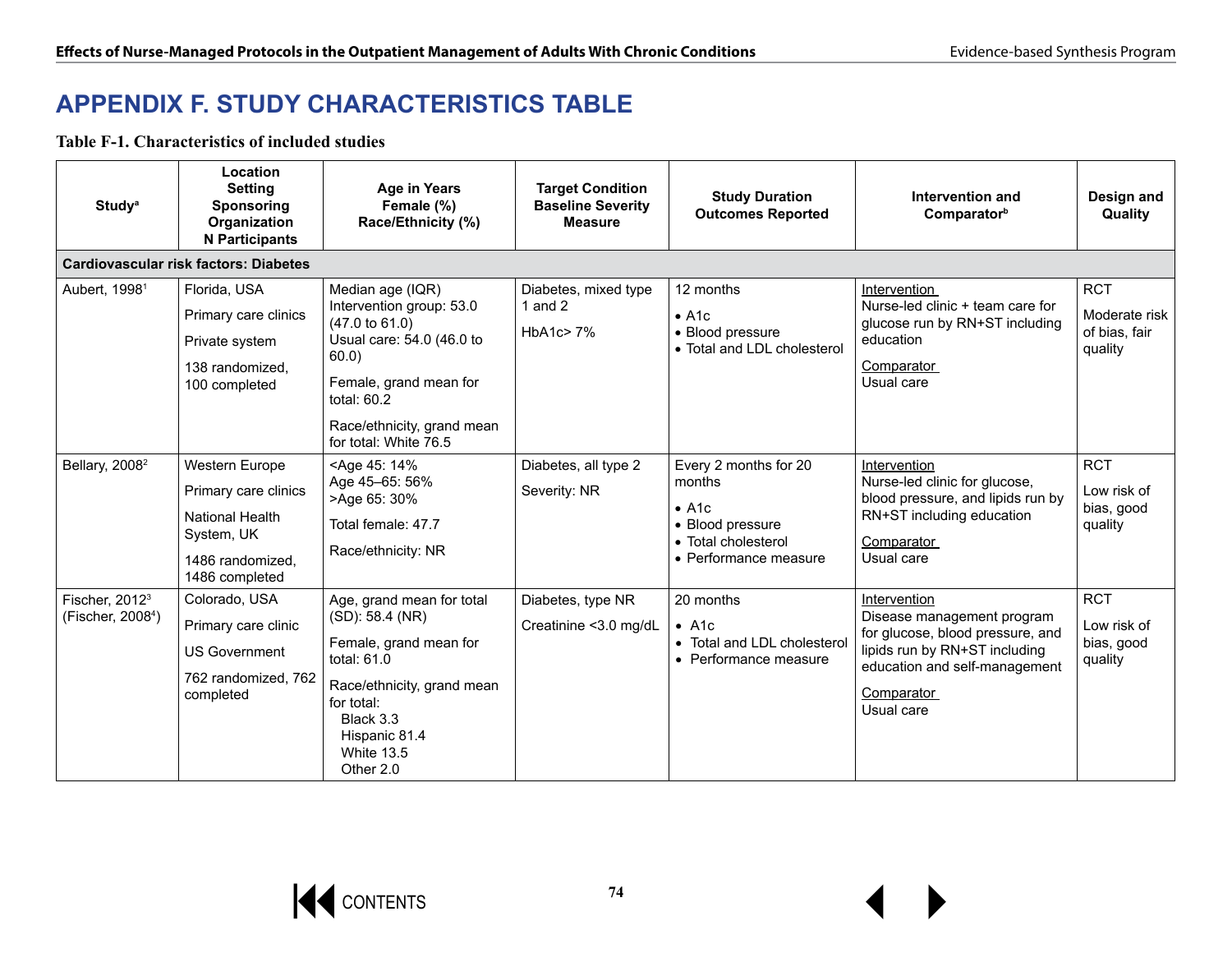| <b>Study</b> <sup>a</sup>    | Location<br><b>Setting</b><br>Sponsoring<br>Organization<br><b>N</b> Participants                                  | <b>Age in Years</b><br>Female (%)<br>Race/Ethnicity (%)                                                       | <b>Target Condition</b><br><b>Baseline Severity</b><br><b>Measure</b>                                                                                        | <b>Study Duration</b><br><b>Outcomes Reported</b>                                                                                   | Intervention and<br>Comparator <sup>b</sup>                                                                                                                                                                          | Design and<br>Quality                                   |
|------------------------------|--------------------------------------------------------------------------------------------------------------------|---------------------------------------------------------------------------------------------------------------|--------------------------------------------------------------------------------------------------------------------------------------------------------------|-------------------------------------------------------------------------------------------------------------------------------------|----------------------------------------------------------------------------------------------------------------------------------------------------------------------------------------------------------------------|---------------------------------------------------------|
| Houweling, 2009 <sup>5</sup> | Western Europe<br>Primary care clinics<br>Netherlands<br>95 randomized,<br>84 completed                            | Age, grand mean for total<br>(SD): 61.4 (NR)<br>Female, grand mean for<br>total: $53.3$<br>Race/ethnicity: NR | Diabetes, all type 2<br>Severity: NR                                                                                                                         | 12 months<br>$\bullet$ A1c<br>• Blood pressure<br>• Total and LDL cholesterol<br>• HRQOL<br>• Performance measure                   | Intervention<br>Nurse-led clinic for glucose,<br>blood pressure, lipids run by<br>nurse<br>Comparator<br>Usual care                                                                                                  | <b>RCT</b><br>Moderate risk<br>of bias, fair<br>quality |
| Houweling, 2011 <sup>6</sup> | Western Europe<br>Primary care clinics<br><b>Netherlands</b><br>230 randomized, 206<br>completed                   | Age, grand mean for total<br>(SD): 60.0 (NR)<br>Female, grand mean for<br>total: 52.4<br>Race/ethnicity: NR   | Diabetes, all type 2<br>Severity: NR                                                                                                                         | 14 months<br>• A1c<br>· Blood pressure<br>• Total cholesterol<br>$\bullet$ HRQOL<br>• Performance measure                           | Intervention<br>Nurse-led clinic for glucose,<br>blood pressure, and lipids run by<br>RN+ST including education<br>Comparator<br>Usual care                                                                          | <b>RCT</b><br>Low risk of<br>bias, good<br>quality      |
|                              |                                                                                                                    | Cardiovascular risk factors: Diabetes with hypertension and hyperlipidemia                                    |                                                                                                                                                              |                                                                                                                                     |                                                                                                                                                                                                                      |                                                         |
| MacMahon Tone,<br>20097      | Western Europe<br>Hospital-based<br>diabetes care clinic<br>Ireland<br>200 randomized, 188<br>completed            | Age, grand mean for total<br>(SD): 61.7 (NR)<br>Female, grand mean for<br>total: $46.0$<br>Race/ethnicity: NR | Diabetes, type 2 (with<br>hypertension and<br>hyperlipidemia)<br>Total cholesterol<br>>4.8 mmol/L, LDL<br>>2.6 mmol/L, or blood<br>pressure >130/80 mm<br>Hq | 12 months<br>• Behavioral adherence<br>• Performance measure<br>$\bullet$ A1c<br>• Blood pressure<br>• Total and LDL<br>cholesterol | Intervention<br>Nurse-led clinic for glucose,<br>blood pressure, and lipids run<br>by specialist nurse including<br>education<br>Comparator<br>Usual care                                                            | <b>RCT</b><br>Moderate risk<br>of bias, fair<br>quality |
| Meulepas, 2008 <sup>8</sup>  | Western Europe<br>Primary care clinics<br>Government (not<br>US)<br>993 randomized.<br>900 completed (non-<br>RCT) | Age, grand mean for total<br>(SD): 69.5 (NR)<br>Female, grand mean for<br>total: $53.5$<br>Race/ethnicity: NR | Diabetes, type 2 (with<br>hypertension and<br>hyperlipidemia)<br>Severity: NR                                                                                | 36 months<br>• Behavioral adherence<br>• Performance measure<br>$\bullet$ A <sub>1c</sub><br>• Total cholesterol                    | Intervention<br>Nurse-led clinic for glucose,<br>blood pressure, and lipids run by<br>nurse including education<br>Comparator<br>Concurrent usual care: Active<br>recall of patients on central<br>diabetes registry | Non-RCT<br>Moderate risk<br>of bias, fair<br>quality    |

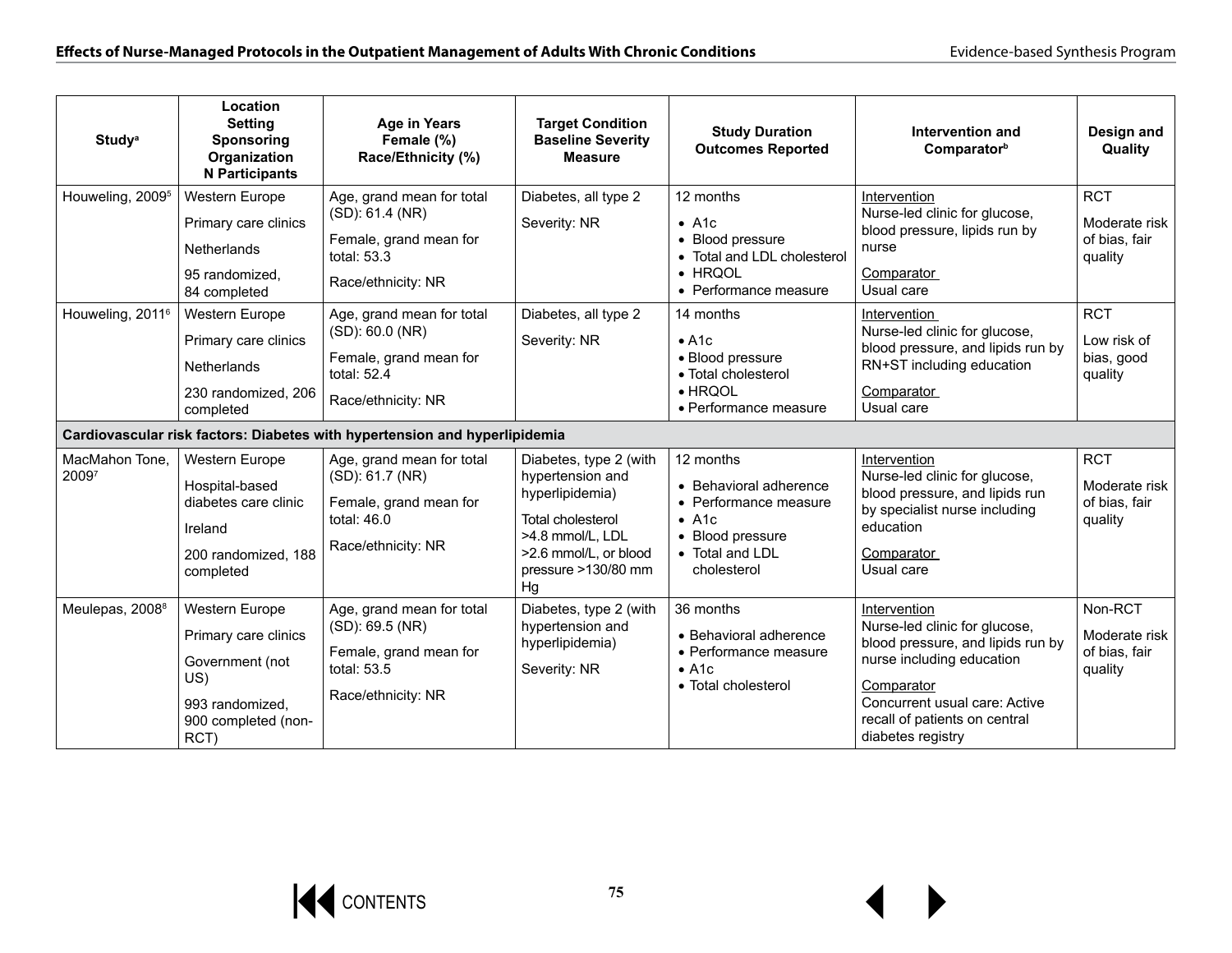| <b>Study</b> <sup>a</sup>                                                         | Location<br><b>Setting</b><br><b>Sponsoring</b><br>Organization<br><b>N</b> Participants                                                                                                                                                                                                   | <b>Age in Years</b><br>Female (%)<br>Race/Ethnicity (%)                                                                                                                                                                                                                                                                                                                                         | <b>Target Condition</b><br><b>Baseline Severity</b><br><b>Measure</b>                                                                                                                                 | <b>Study Duration</b><br><b>Outcomes Reported</b>                                                                                                                       | Intervention and<br>Comparator <sup>b</sup>                                                                                                                                                                                                                                                                                                              | Design and<br>Quality                                                                  |
|-----------------------------------------------------------------------------------|--------------------------------------------------------------------------------------------------------------------------------------------------------------------------------------------------------------------------------------------------------------------------------------------|-------------------------------------------------------------------------------------------------------------------------------------------------------------------------------------------------------------------------------------------------------------------------------------------------------------------------------------------------------------------------------------------------|-------------------------------------------------------------------------------------------------------------------------------------------------------------------------------------------------------|-------------------------------------------------------------------------------------------------------------------------------------------------------------------------|----------------------------------------------------------------------------------------------------------------------------------------------------------------------------------------------------------------------------------------------------------------------------------------------------------------------------------------------------------|----------------------------------------------------------------------------------------|
| New, 2003 <sup>9</sup><br>(Mason, 2005 <sup>10</sup> )<br>New, 2004 <sup>11</sup> | Western Europe<br>Shared care clinic<br><b>National Health</b><br>System, UK<br>Randomized: 1014<br>in hypertension<br>group and 683 in<br>hyperlipidemia group<br>Completed: 835<br>in hypertension<br>group and 627 in<br>hyperlipidemia group<br>Western Europe<br>Primary care clinics | Median age (IQR)<br>Hypertension group: 63.5<br>$(55.4 \text{ to } 72.1)$<br>Usual care: 63.7 (56.4 to<br>71.9<br>Hyperlipidemia group: 56.5<br>$(45.1 \text{ to } 66.9)$<br>Usual care: (56.4 to 71.9)<br>Female, grand mean for<br>total: hypertension group,<br>50.0; hyperlipidemia group,<br>50.0<br>Race/ethnicity: NR<br>Cluster RCT of 44 practices<br>in UK National Health<br>Service | Diabetes, type NR<br>(with hypertension and<br>hyperlipidemia)<br>SBP ≥140 or DBP<br>≥80 mmHg or total<br>cholesterol ≥5.0<br>mmol/L<br>Diabetes, type NR<br>with hypertension and<br>hyperlipidemia) | Mean intervention length<br>2.5 months, mean followup<br>18 months<br>• Blood pressure<br>• Total cholesterol<br>• Performance measure<br>24 months<br>• Blood pressure | Intervention<br>Nurse-led clinic for blood<br>pressure and lipids run by<br>specialist nurse including<br>education and self-management<br>Patients seen every 4 to 6<br>weeks for 30- to 45-minute<br>appointments until targets<br>achieved<br>Comparator<br>Usual care<br>Intervention<br>Nurse-led clinic + education<br>outreach for blood pressure | <b>RCT</b><br>Moderate risk<br>of bias, fair<br>quality<br><b>RCT</b><br>Moderate risk |
| Philis-Tsimikas,                                                                  | General practices in<br>• Total cholesterol<br>Salford, UK<br>Patient-level demographics<br>Blood pressure<br>· Performance measure<br>>140/80 mmHg or<br>N <sub>R</sub><br>10,303 randomized,<br>total cholesterol >5<br>9977 completed<br>mmol/L<br>California, USA                      | 12 months                                                                                                                                                                                                                                                                                                                                                                                       | and lipids run by specialist<br>nurse including education and<br>behavioral<br>Comparator<br>Reverse control: 2-arm study<br>where other intervention was<br>control and vice versa<br>Intervention   | of bias, fair<br>quality<br>Non-RCT                                                                                                                                     |                                                                                                                                                                                                                                                                                                                                                          |                                                                                        |
| 200412                                                                            | Primary care clinics<br><b>US Government</b><br>290 randomized.<br>229 completed (non-<br>RCT)                                                                                                                                                                                             | Age, grand mean for total:<br>50.5 (NR)<br>Female, grand mean for<br>total: 68<br>Race/ethnicity: NR                                                                                                                                                                                                                                                                                            | Diabetes, type 2 (with<br>hypertension and<br>hyperlipidemia)<br>HbA1c > 9%                                                                                                                           | • A1c<br>• Blood pressure<br>• Total cholesterol<br>• Performance measure                                                                                               | Nurse-led clinic + peer for<br>glucose, blood pressure, and<br>lipids run by RN+ST including<br>education and self-management<br>Comparator<br>Concurrent usual care                                                                                                                                                                                     | High risk of<br>bias, poor<br>quality                                                  |

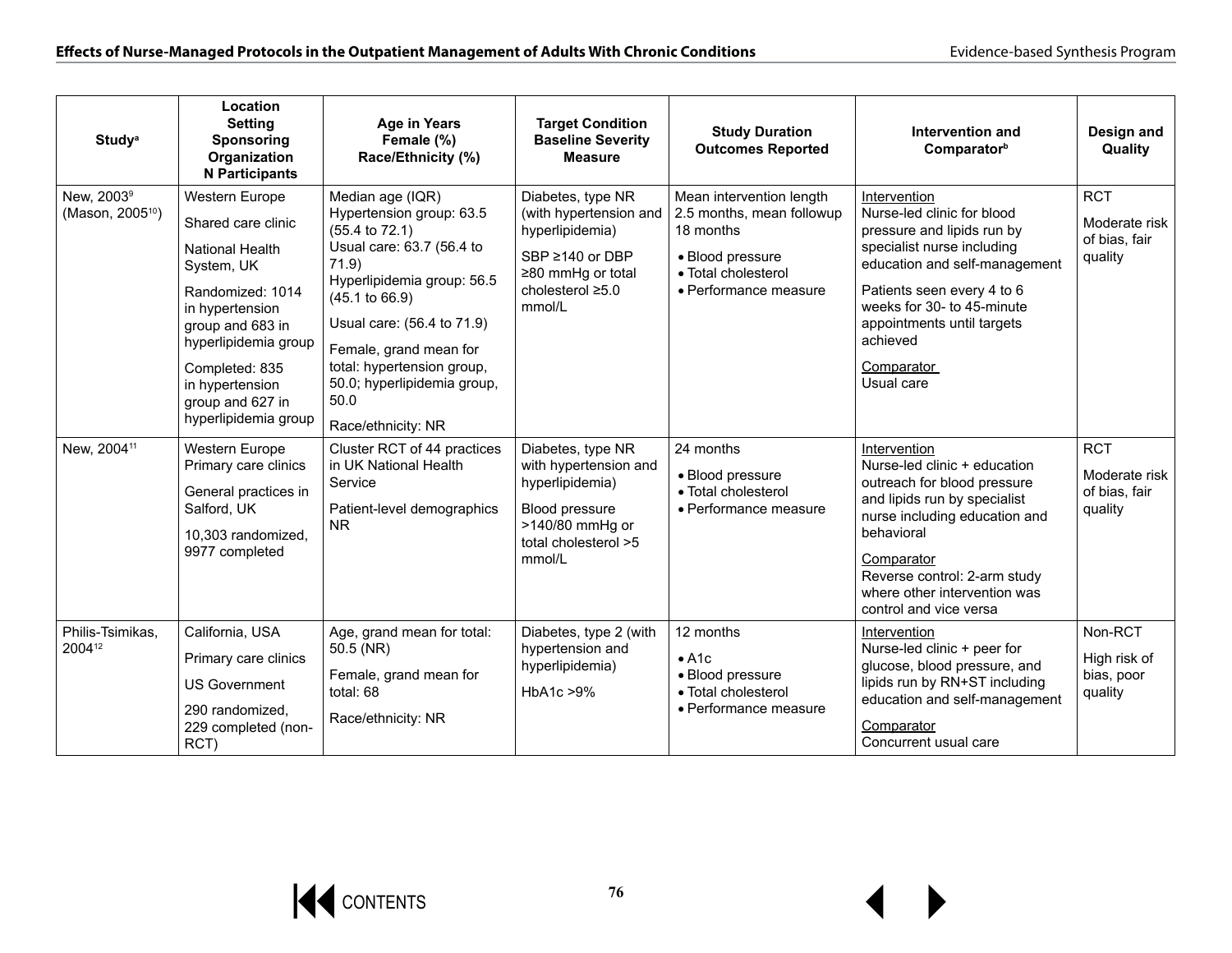| <b>Study</b> <sup>a</sup>  | Location<br><b>Setting</b><br>Sponsoring<br>Organization<br><b>N</b> Participants                                 | <b>Age in Years</b><br>Female (%)<br>Race/Ethnicity (%)                                                                                                                                     | <b>Target Condition</b><br><b>Baseline Severity</b><br><b>Measure</b>              | <b>Study Duration</b><br><b>Outcomes Reported</b>                                                      | <b>Intervention and</b><br>Comparator <sup>b</sup>                                                                                                                                                | Design and<br>Quality                                   |
|----------------------------|-------------------------------------------------------------------------------------------------------------------|---------------------------------------------------------------------------------------------------------------------------------------------------------------------------------------------|------------------------------------------------------------------------------------|--------------------------------------------------------------------------------------------------------|---------------------------------------------------------------------------------------------------------------------------------------------------------------------------------------------------|---------------------------------------------------------|
| Taylor, 2003 <sup>13</sup> | California, USA<br>Primary care clinic<br>Private system<br>169 randomized, 127<br>completed                      | Age, grand mean for total:<br>55.2 (NR)<br>Female, grand mean for<br>total: 47.5<br>Race/ethnicity, grand mean<br>for total:<br>Black 8.0<br>Hispanic 18<br><b>White 62.0</b><br>Other 12.0 | Diabetes, type 1 and 2<br>(with hypertension and<br>hyperlipidemia)<br>HbA1c > 10% | 12 months<br>$\bullet$ A1c<br>· Blood pressure<br>• Total and LDL cholesterol<br>· Performance measure | Intervention<br>Disease management program<br>+ group education for glucose,<br>blood pressure, and lipids run by<br>RN+ST including education and<br>self-management<br>Comparator<br>Usual care | <b>RCT</b><br>Moderate risk<br>of bias, fair<br>quality |
| Wallymahmed,<br>201114     | Western Europe<br>Diabetes center<br>United Kingdom<br>81 randomized, 78<br>completed                             | Age, grand mean for total:<br>34.7 (NR)<br>Female, grand mean for<br>total: 44.5<br>Race/ethnicity: NR                                                                                      | Diabetes, type 1 (with<br>hypertension and<br>hyperlipidemia)<br>HbA1c ≥8%         | 24 months<br>$\bullet$ A1c<br>· Blood pressure<br>• Total and LDL cholesterol<br>• Performance measure | Intervention<br>Nurse-led clinic for glucose,<br>blood pressure, and lipids run by<br>RN+ST including education<br><b>Comparator</b><br>Usual care                                                | <b>RCT</b><br>Moderate risk<br>of bias, fair<br>quality |
|                            | Cardiovascular risk factors: Diabetes with hypertension                                                           |                                                                                                                                                                                             |                                                                                    |                                                                                                        |                                                                                                                                                                                                   |                                                         |
| Bebb, 2007 <sup>15</sup>   | Western Europe<br>Primary care clinics<br>National Health<br>System, UK<br>1534 randomized.<br>1420 completed     | Age, grand mean for total:<br>64.3 (NR)<br>Female, grand mean for<br>total: 41.0<br>Race/ethnicity, grand mean<br>for total:<br><b>White 90.5</b><br>Other 9.5                              | Diabetes, type 2 (with<br>hypertension)<br>None                                    | 12 months<br>• Blood pressure<br>• Performance measure                                                 | Intervention<br>Nurse-led clinic + algorithm<br>implemented for blood pressure<br>run by RN+ST<br>Comparator<br>Usual care                                                                        | <b>RCT</b><br>Moderate risk<br>of bias, fair<br>quality |
| Denver, 2003 <sup>16</sup> | Western Europe<br>Outpatient clinic<br>Hospital-affiliated,<br>United Kingdom<br>120 randomized, 120<br>completed | Age, grand mean for total:<br>$61.2$ (NR)<br>Female, grand mean for<br>total: $36.7$<br>Race/ethnicity, grand mean<br>for total:<br>White 39<br>Other <sub>61</sub>                         | Diabetes, type 2 (with<br>hypertension)<br>BP >140/80 mmHg                         | 6 months<br>$\bullet$ A1c<br>· Blood pressure<br>• Total cholesterol<br>• Performance measure          | Intervention<br>Nurse-led clinic for blood<br>pressure run by nurse including<br>education<br>Comparator<br>Usual care                                                                            | <b>RCT</b><br>High risk of<br>bias, poor<br>quality     |

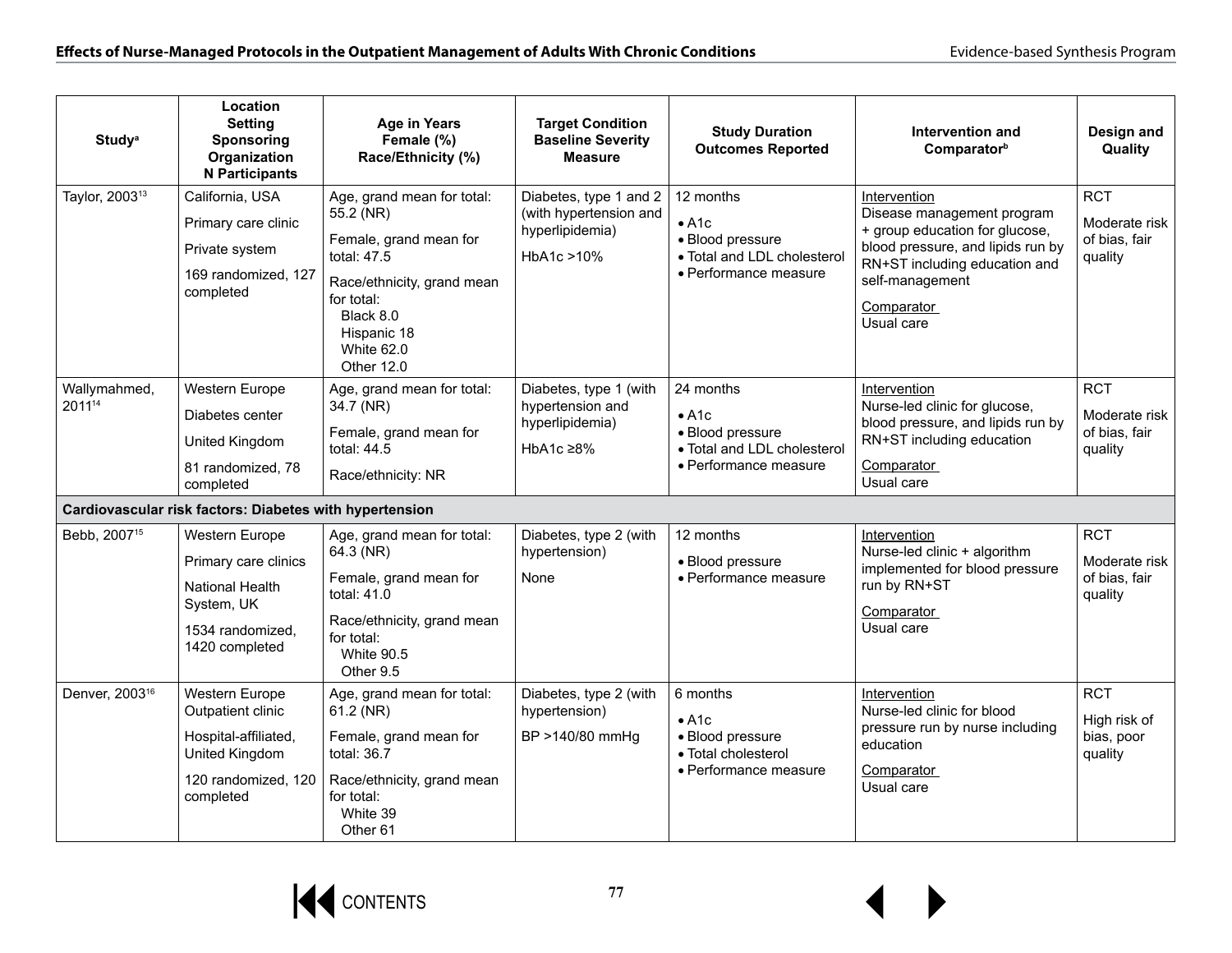| <b>Study</b> <sup>a</sup>   | Location<br><b>Setting</b><br>Sponsoring<br>Organization<br><b>N</b> Participants                               | <b>Age in Years</b><br>Female (%)<br>Race/Ethnicity (%)                                                                                                                | <b>Target Condition</b><br><b>Baseline Severity</b><br><b>Measure</b>                                              | <b>Study Duration</b><br><b>Outcomes Reported</b>                                                                   | Intervention and<br>Comparatorb                                                                                                                                             | Design and<br>Quality                                   |
|-----------------------------|-----------------------------------------------------------------------------------------------------------------|------------------------------------------------------------------------------------------------------------------------------------------------------------------------|--------------------------------------------------------------------------------------------------------------------|---------------------------------------------------------------------------------------------------------------------|-----------------------------------------------------------------------------------------------------------------------------------------------------------------------------|---------------------------------------------------------|
| O'Hare, 2004 <sup>17</sup>  | Western Europe<br>Primary care clinics<br>General practices<br>361 randomized, 325<br>completed                 | Total age: 58.8 (11.7)<br>Total female: (49.0)<br>Race/ethnicity:<br>Other:100                                                                                         | Diabetes, type 2 (with<br>hypertension)<br>HbA1c >7%.<br>SBP >140, DBP<br>>80 mmHg, total<br>cholesterol >5 mmol/L | 12 months<br>• A1c<br>• Blood pressure<br>• Performance measure                                                     | Intervention<br>Nurse-led clinic for glucose,<br>blood pressure, and lipids run by<br>nurse including education and<br>self-management<br>Comparator<br>Usual care          | <b>RCT</b><br>Moderate risk<br>of bias, fair<br>quality |
|                             | Cardiovascular risk factors: Hypertension                                                                       |                                                                                                                                                                        |                                                                                                                    |                                                                                                                     |                                                                                                                                                                             |                                                         |
| Rudd, 2004 <sup>18</sup>    | California, USA<br>Primary care clinics<br>Private system<br>150 randomized, 137<br>completed                   | Age, grand mean for total<br>(SD): 61.2 (NR)<br>Female, grand mean for<br>total: $36.7$<br>Race/ethnicity, grand mean<br>for total:<br>White 39<br>Other <sub>61</sub> | Hypertension<br>SBP >140 mm Hg or<br>DBP >90 mm Hg                                                                 | 6 months<br>· Blood pressure                                                                                        | Intervention<br>Disease management program<br>for blood pressure run by care<br>manager including education,<br>behavioral, and self-management<br>Comparator<br>Usual care | <b>RCT</b><br>Low risk of<br>bias, good<br>quality      |
|                             | Cardiovascular risk factors: Hyperlipidemia                                                                     |                                                                                                                                                                        |                                                                                                                    |                                                                                                                     |                                                                                                                                                                             |                                                         |
| Allison, 1999 <sup>19</sup> | Minnesota, USA<br>Cardiac rehabilitation<br>center<br>University-affiliated<br>195 randomized, 152<br>completed | Total age (SD): 64.0 (11.0)<br>Total female: (18.0)<br>Race/ethnicity: NR                                                                                              | Hyperlipidemia<br>Severity: NR                                                                                     | 17 months<br>• Total and LDL cholesterol<br>• Protocol adherence<br>• Behavioral adherence<br>• Performance measure | Intervention<br>Nurse-led clinic for lipids run<br>by RN+ST including education,<br>behavioral, and self-management<br>Comparator<br>Usual care                             | <b>RCT</b><br>Moderate risk<br>of bias, fair<br>quality |
| DeBusk, 1994 <sup>20</sup>  | California, USA<br>Single site (not<br>reported)<br>Private system<br>585 randomized, 425<br>completed          | Age, grand mean for total<br>(SD): 57.0 (NR)<br>Female, grand mean for<br>total: 21.3<br>Race/ethnicity, grand mean<br>for total: White 77                             | Hyperlipidemia<br>Severity: NR                                                                                     | 12 months<br>• Total and LDL cholesterol<br>• Behavioral adherence                                                  | Intervention<br>Disease management program<br>for lipids run by RN+ST including<br>education and self-management<br>Comparator<br>Usual care                                | <b>RCT</b><br>Moderate risk<br>of bias, fair<br>quality |

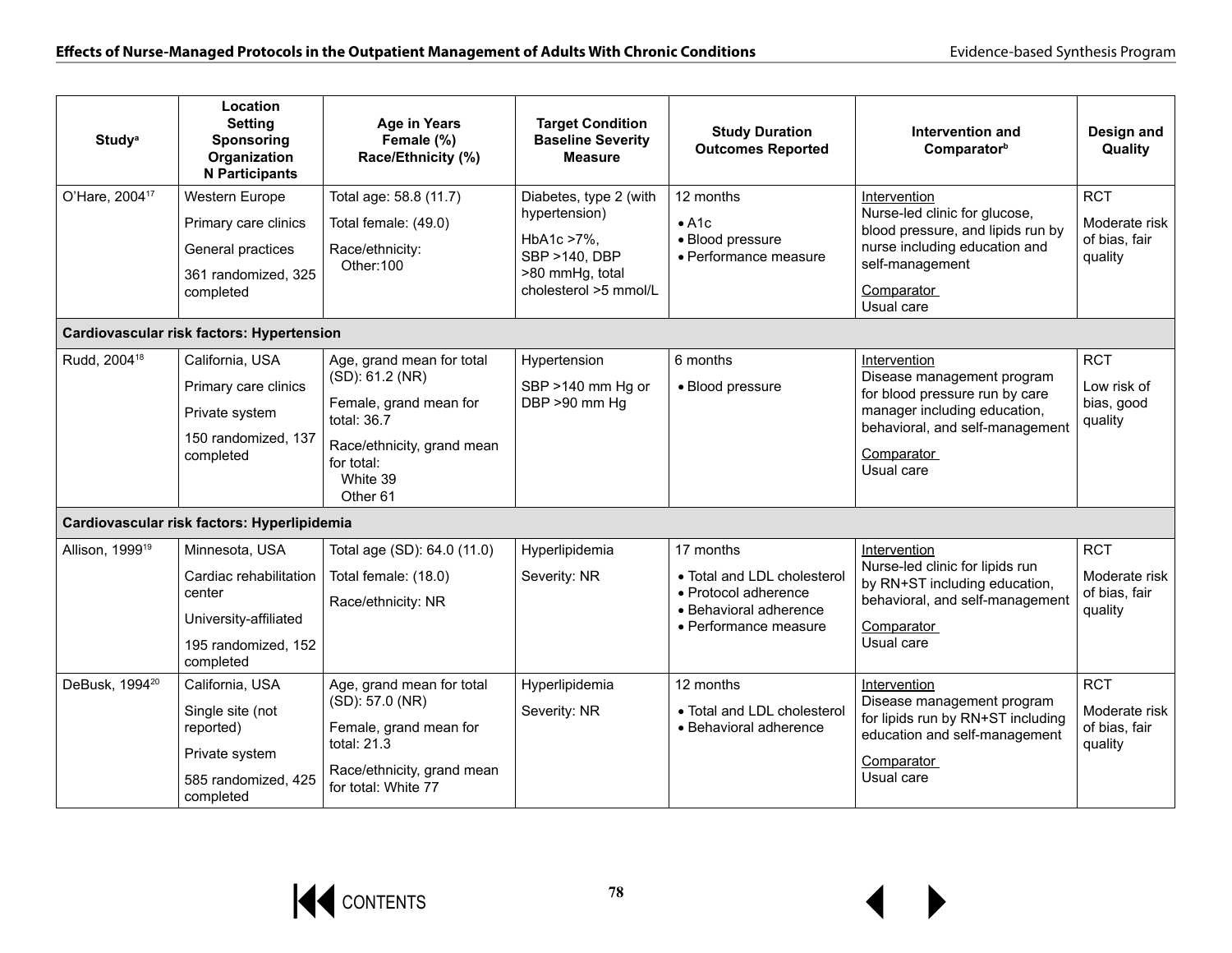| <b>Study</b> <sup>a</sup>        | Location<br><b>Setting</b><br>Sponsoring<br>Organization<br><b>N</b> Participants                                       | <b>Age in Years</b><br>Female (%)<br>Race/Ethnicity (%)                                                     | <b>Target Condition</b><br><b>Baseline Severity</b><br><b>Measure</b> | <b>Study Duration</b><br><b>Outcomes Reported</b>                       | Intervention and<br>Comparator <sup>b</sup>                                                                                                                           | Design and<br>Quality                              |
|----------------------------------|-------------------------------------------------------------------------------------------------------------------------|-------------------------------------------------------------------------------------------------------------|-----------------------------------------------------------------------|-------------------------------------------------------------------------|-----------------------------------------------------------------------------------------------------------------------------------------------------------------------|----------------------------------------------------|
| <b>Congestive heart failure</b>  |                                                                                                                         |                                                                                                             |                                                                       |                                                                         |                                                                                                                                                                       |                                                    |
| Angermann,<br>2012 <sup>21</sup> | Western Europe<br>9 hospital-based call<br>and care centers<br>German health system<br>715 randomized, 567<br>completed | Age, grand mean for total<br>(SD): 68.6 (NR)<br>Female, grand mean for<br>total: 29.4<br>Race/ethnicity: NR | <b>CHF</b><br>LVEF $\leq 40\%$                                        | 6 months<br>• CHF mortality<br>$\bullet$ HRQOL<br>• Performance measure | Intervention<br>Disease management program<br>for CHF run by specialist nurse<br>and including self-management;<br>delivered by telephone<br>Comparator<br>Usual care | <b>RCT</b><br>Low risk of<br>bias, good<br>quality |
| Berger, 2010 <sup>22</sup>       | Western Europe                                                                                                          | Age, grand mean for total                                                                                   | <b>CHF</b>                                                            | 12 months                                                               | Intervention                                                                                                                                                          | <b>RCT</b>                                         |
|                                  | Hospital clinics<br>Vienna, Austria<br>278 randomized, 278                                                              | (SD): 72.0 (NR)<br>Female, grand mean for<br>total: 32.7<br>Race/ethnicity: NR                              | NYHA class III or IV,<br>cardiothoracic ratio<br>>0.5 or LVEF <40%    | • CHF mortality                                                         | Disease management program<br>for CHF run by specialist<br>nurse and including education;<br>delivered by telephone                                                   | Moderate risk<br>of bias, fair<br>quality          |
|                                  | completed                                                                                                               |                                                                                                             |                                                                       |                                                                         | <b>Comparator Multidisciplinary care</b><br>or usual care                                                                                                             |                                                    |
| DeBusk, 2004 <sup>23</sup>       | California, USA                                                                                                         | Total age (SD): 72.0 (11.0)                                                                                 | <b>CHF</b>                                                            | 12 months                                                               | Intervention                                                                                                                                                          | <b>RCT</b>                                         |
|                                  | Multisite (sites not<br>reported)<br>Private system<br>462 randomized, 389<br>completed                                 | Total female: (49.0)<br>Race/ethnicity:<br><b>Black</b> (5.8)<br>Hispanic (3.0)<br>White (84.0)             | Severity: NR                                                          | • CHF mortality                                                         | Disease management program<br>for CHF run by care manager and<br>including education, behavioral<br>and self-management<br>Comparator<br>Usual care                   | Low risk of<br>bias, good<br>quality               |
| Ekman, 2003 <sup>24</sup>        | Western Europe                                                                                                          | Other (7.6)<br>Age, grand mean for total                                                                    | <b>CHF</b>                                                            | 1.5 months                                                              | Intervention                                                                                                                                                          | <b>RCT</b>                                         |
|                                  | University hospital<br>Gothenburg, Sweden                                                                               | (SD): 57.0 (NR)<br>Female, grand mean for<br>total: 15.1                                                    | Boston criteria score<br>≥8 and NYHA class III<br>or IV               | • CHF mortality<br>• Performance measure                                | Nurse-led clinic for CHF by nurse<br>including education; delivered by<br>visit                                                                                       | Moderate risk<br>of bias, fair<br>quality          |
|                                  | 145 randomized, 108<br>completed                                                                                        | Race/ethnicity: NR                                                                                          |                                                                       |                                                                         | Comparator<br>Usual care                                                                                                                                              |                                                    |
| Giordano, 2007 <sup>25</sup>     | Western Europe<br>Telemedicine<br>Italian hospitals and                                                                 | Age, grand mean for total<br>(SD): 80.0 (NR)<br>Female, grand mean for<br>total: 38.7                       | <b>CHF</b><br>Severity: NR                                            | 12 months<br>• CHF mortality<br>• Performance measure                   | Intervention<br>Disease management program<br>for CHF run by RN+ST;<br>delivered by telephone                                                                         | <b>RCT</b><br>Low risk of<br>bias, good<br>quality |
|                                  | primary care clinics<br>460 randomized, 455<br>completed                                                                | Race/ethnicity: NR                                                                                          |                                                                       |                                                                         | Comparator<br>Usual care                                                                                                                                              |                                                    |



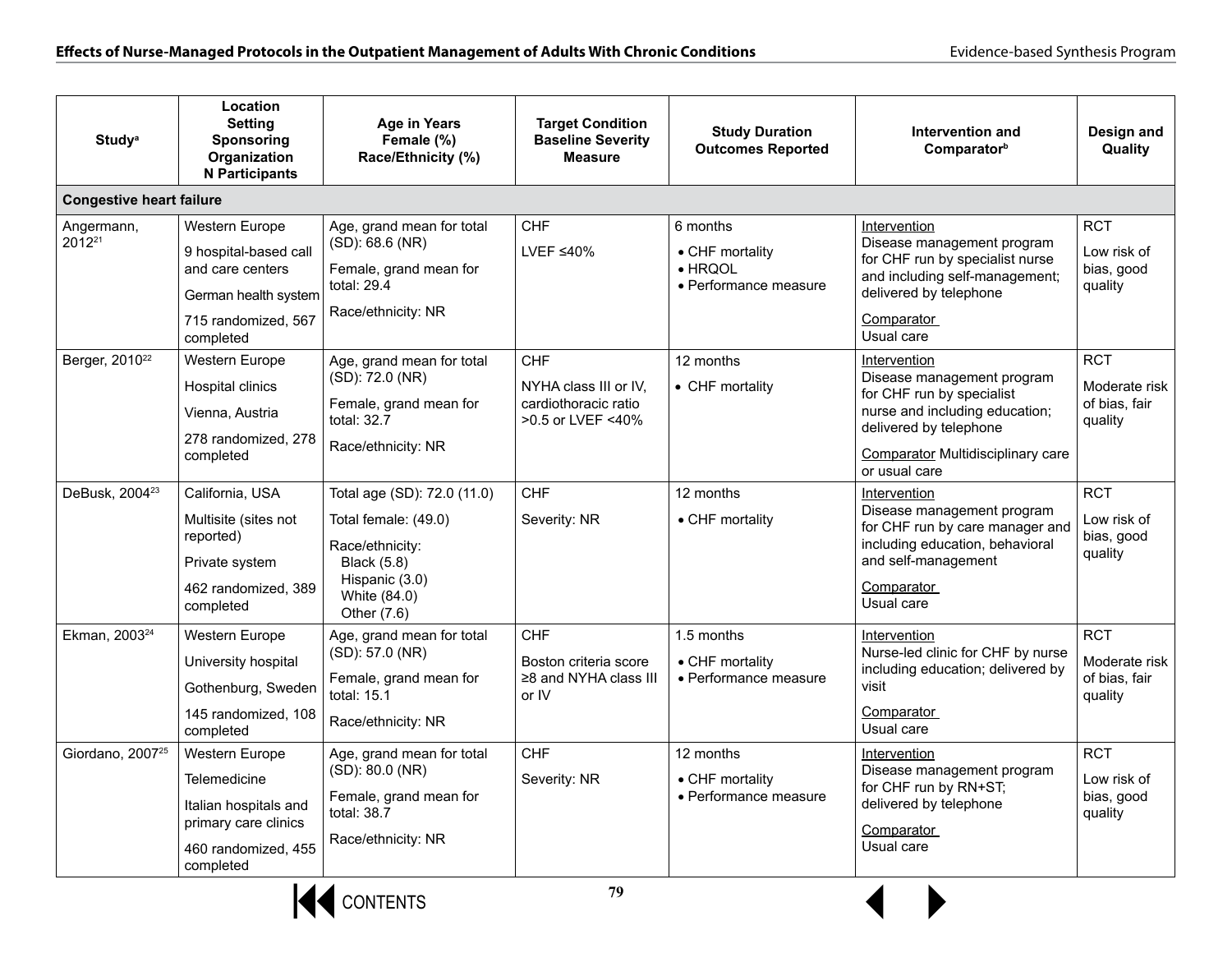| <b>Study</b> <sup>a</sup>   | Location<br>Settina<br>Sponsoring<br>Organization<br><b>N</b> Participants                                                                          | <b>Age in Years</b><br>Female (%)<br>Race/Ethnicity (%)                                                                                                                                                 | <b>Target Condition</b><br><b>Baseline Severity</b><br><b>Measure</b>          | <b>Study Duration</b><br><b>Outcomes Reported</b>                                                                                                  | Intervention and<br>Comparator <sup>b</sup>                                                                                                                                                             | Design and<br>Quality                                   |
|-----------------------------|-----------------------------------------------------------------------------------------------------------------------------------------------------|---------------------------------------------------------------------------------------------------------------------------------------------------------------------------------------------------------|--------------------------------------------------------------------------------|----------------------------------------------------------------------------------------------------------------------------------------------------|---------------------------------------------------------------------------------------------------------------------------------------------------------------------------------------------------------|---------------------------------------------------------|
| Krantz, 2008 <sup>26</sup>  | Colorado, USA<br>Cardiology and<br>diabetes clinic<br>US public health<br>care for vulnerable<br>and indigent<br>64 randomized, NR<br>completed     | Age, grand mean for total<br>(SD): 53 (NR)<br>Female, grand mean for<br>total: 31.2<br>Race/ethnicity, grand mean<br>for total:<br><b>Black 28.1</b><br>Hispanic 42.5<br><b>White 28.1</b><br>Other 1.6 | <b>CHF</b><br>LVEF $\leq 40\%$                                                 | 1 to 6 months of<br>intervention; followup<br>measurements at 2.5 and 6<br>months<br>• CHF mortality<br>• Performance measure                      | Intervention<br>Nurse-led clinic for CHF run by<br>nurse specialist and including<br>education; delivered by visit<br>Comparator<br>Usual care                                                          | <b>RCT</b><br>Moderate risk<br>of bias, fair<br>quality |
| Mejhert, 2004 <sup>27</sup> | Western Europe<br>Hospital referral<br>center<br>University-affiliated<br>208 randomized, 208<br>completed                                          | Total age (SD): 75.8 (7.1)<br>Total female: (42.3)<br>Race/ethnicity: NR                                                                                                                                | <b>CHF</b><br>LVEF ≤45% or<br>atrioventricular plane<br>displacement<br>≤10 mm | Intervention timeframe NR;<br>18 months of followup<br>• CHF mortality<br>$\bullet$ HRQOL                                                          | Intervention<br>Nurse-led clinic for CHF run by<br>nurse including education and<br>self-management; delivered by<br>visit<br>Comparator<br>Usual care                                                  | <b>RCT</b><br>Moderate risk<br>of bias, fair<br>quality |
| Sisk, 2006 <sup>28</sup>    | New York, USA<br>4 hospitals in Harlem<br>Not-for-profit<br>institutions<br>406 randomized, 406<br>completed                                        | Total age (SD): 59.4 (13.7)<br>Total female: (46.3)<br>Race/ethnicity;<br>Black (45.8)<br>Hispanic (32.5)<br>White (15.3)<br>Other $(6.4)$                                                              | <b>CHF</b><br><b>LVEF &lt;40%</b>                                              | 6 months of intervention;<br>followup every 3 months for<br>1 year and at 18 months<br>• CHF mortality<br>$\bullet$ HRQOL<br>• Performance measure | Intervention<br>Disease management program<br>for CHF run by RN+ST including<br>education and self-management;<br>delivered mainly by telephone<br>after initial assessment<br>Comparator<br>Usual care | <b>RCT</b><br>Low risk of<br>bias, good<br>quality      |
| Stromberg,<br>200329        | Western Europe<br>Outpatient programs<br>posthospitalization<br>3 hospitals and<br>associated clinics,<br>Sweden<br>106 randomized, 63<br>completed | Age, grand mean for total<br>(SD): 77.5 (NR)<br>Female, grand mean for<br>total: 38.8<br>Race/ethnicity: NR                                                                                             | <b>CHF</b><br>NYHA class II to IV                                              | 12 months<br>• CHF mortality<br>• Behavioral adherence                                                                                             | Intervention<br>Nurse-led clinic for CHF run by<br>specialist nurse and including<br>self-management including<br>education and behavioral<br><b>Comparator</b><br>Usual care                           | <b>RCT</b><br>Low risk of<br>bias, good<br>quality      |

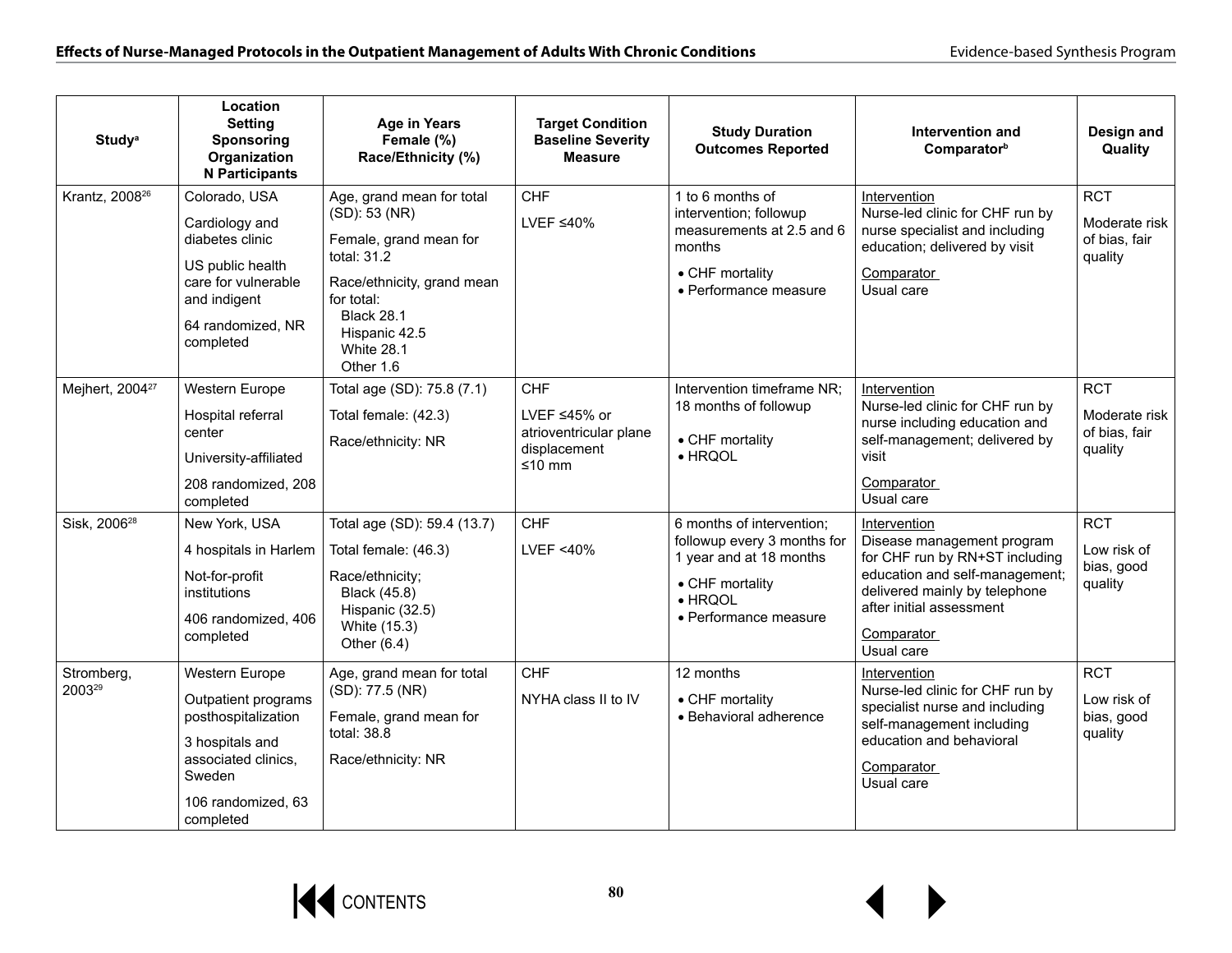| <b>Study</b> <sup>a</sup> | Location<br><b>Setting</b><br><b>Sponsoring</b><br>Organization<br><b>N</b> Participants                                             | <b>Age in Years</b><br>Female (%)<br>Race/Ethnicity (%)                                                                                         | <b>Target Condition</b><br><b>Baseline Severity</b><br><b>Measure</b> | <b>Study Duration</b><br><b>Outcomes Reported</b>                                                                     | Intervention and<br>Comparator <sup>b</sup>                                                                                                                 | Design and<br><b>Quality</b>                       |
|---------------------------|--------------------------------------------------------------------------------------------------------------------------------------|-------------------------------------------------------------------------------------------------------------------------------------------------|-----------------------------------------------------------------------|-----------------------------------------------------------------------------------------------------------------------|-------------------------------------------------------------------------------------------------------------------------------------------------------------|----------------------------------------------------|
| Thompson,<br>200530       | Western Europe<br>Nurse-led outpatient<br>heart failure clinics<br>National Health<br>System, UK<br>106 randomized, 106<br>completed | Age, grand mean for total<br>(SD): 72.5 (NR)<br>Female, grand mean for<br>total: 27.6<br>Race/ethnicity: NR                                     | <b>CHF</b><br>LVEF $<$ 45%                                            | 6 months<br>• CHF mortality<br>$\bullet$ HRQOL<br>• Performance measure<br>• Medication adherence                     | Intervention<br>Nurse-led clinic for CHF run by<br>nurse including education and<br>self-management; delivered by<br>home visit<br>Comparator<br>Usual care | <b>RCT</b><br>Low risk of<br>bias, good<br>quality |
| Other eligible diagnosis  |                                                                                                                                      |                                                                                                                                                 |                                                                       |                                                                                                                       |                                                                                                                                                             |                                                    |
| Dorr, 2008 <sup>31</sup>  | Utah, USA<br>Primary care clinics<br>Private system<br>3732 randomized,<br>3732 completed<br>$(non-RCT)$                             | Age, grand mean for total<br>(SD): 76.2 (NR)<br>Female, grand mean for<br>total: $65.0$<br>Race/ethnicity, grand mean<br>for total:<br>White 96 | Age >65 years and<br>complex medical<br>presentation<br>None          | Mean 27 months<br>• CHF mortality<br>• Medication adherence<br>• Hospitalizations<br>• Emergency department<br>visits | Intervention<br>Disease management program<br>for older adults run by RN+ST<br>including education and<br>behavioral<br>Comparator<br>Concurrent usual care | Non-RCT<br>Low risk of<br>bias, good<br>quality    |

a Companion article is cited in parentheses where applicable.

<sup>b</sup> All interventions included nurse-titrated medication (by eligibility criteria) and patient education.

Abbreviations: CHF=congestive heart failure; DBP=diastolic blood pressure; HbA1c=glycosylated hemoglobin; HRQOL=health-related quality of life; IQR=interquartile range; LDL=low-density lipoprotein; LVEF=left ventricular ejection fraction; NR=not reported; NYHA=New York Heart Association; RCT=randomized controlled trial; RN+ST=nurse with study-specific training; SBP=systolic blood pressure; SD=standard deviation; UK=United Kingdom

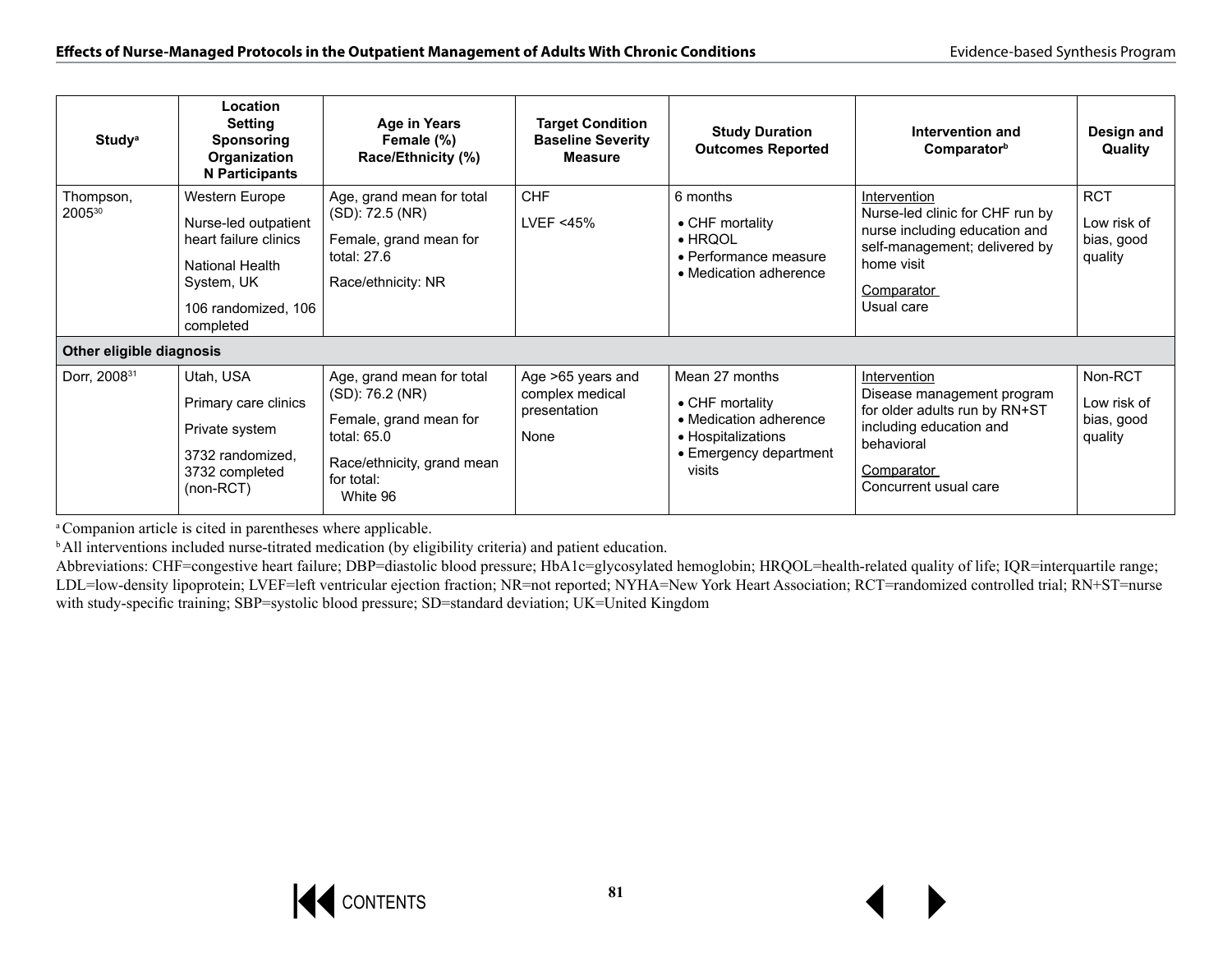# **REFERENCES CITED IN APPENDIX F**

- 1. Aubert RE, Herman WH, Waters J, et al. Nurse case management to improve glycemic control in diabetic patients in a health maintenance organization. A randomized, controlled trial. *Ann Intern Med*. 1998;129(8):605-12.
- 2. Bellary S, O'Hare JP, Raymond NT, et al. Enhanced diabetes care to patients of south Asian ethnic origin (the United Kingdom Asian Diabetes Study): a cluster randomised controlled trial. *Lancet*. 2008;371(9626):1769-76.
- 3. Fischer HH, Eisert SL, Everhart RM, et al. Nurse-run, telephone-based outreach to improve lipids in people with diabetes. *Am J Manag Care*. 2012;18(2):77-84.
- 4. Fischer H, Mackenzie T, McCullen K, et al. Design of a nurse-run, telephone-based intervention to improve lipids in diabetics. *Contemp Clin Trials*. 2008;29(5):809-16.
- 5. Houweling ST, Kleefstra N, van Hateren KJ, et al. Diabetes specialist nurse as main care provider for patients with type 2 diabetes. *Neth J Med*. 2009;67(7):279-84.
- 6. Houweling ST, Kleefstra N, van Hateren KJ, et al. Can diabetes management be safely transferred to practice nurses in a primary care setting? A randomised controlled trial. *J Clin Nurs*. 2011;20(9-10):1264-72.
- 7. MacMahon Tone J, Agha A, Sherlock M, et al. An intensive nurse-led, multiinterventional clinic is more successful in achieving vascular risk reduction targets than standard diabetes care. *Ir J Med Sci*. 2009;178(2):179-86.
- 8. Meulepas MA, Braspenning JC, de Grauw WJ, et al. Patient-oriented intervention in addition to centrally organised checkups improves diabetic patient outcome in primary care. *Qual Saf Health Care*. 2008;17(5):324-8.
- 9. New JP, Mason JM, Freemantle N, et al. Specialist nurse-led intervention to treat and control hypertension and hyperlipidemia in diabetes (SPLINT): a randomized controlled trial. *Diabetes Care*. 2003;26(8):2250-5.
- 10. Mason JM, Freemantle N, Gibson JM, et al. Specialist nurse-led clinics to improve control of hypertension and hyperlipidemia in diabetes: economic analysis of the SPLINT trial. *Diabetes Care*. 2005;28(1):40-6.
- 11. New JP, Mason JM, Freemantle N, et al. Educational outreach in diabetes to encourage practice nurses to use primary care hypertension and hyperlipidaemia guidelines (EDEN): a randomized controlled trial. *Diabet Med*. 2004;21(6):599-603.
- 12. Philis-Tsimikas A, Walker C, Rivard L, et al. Improvement in diabetes care of underinsured patients enrolled in project dulce: a community-based, culturally appropriate, nurse case management and peer education diabetes care model. *Diabetes Care*. 2004;27(1):110-5.

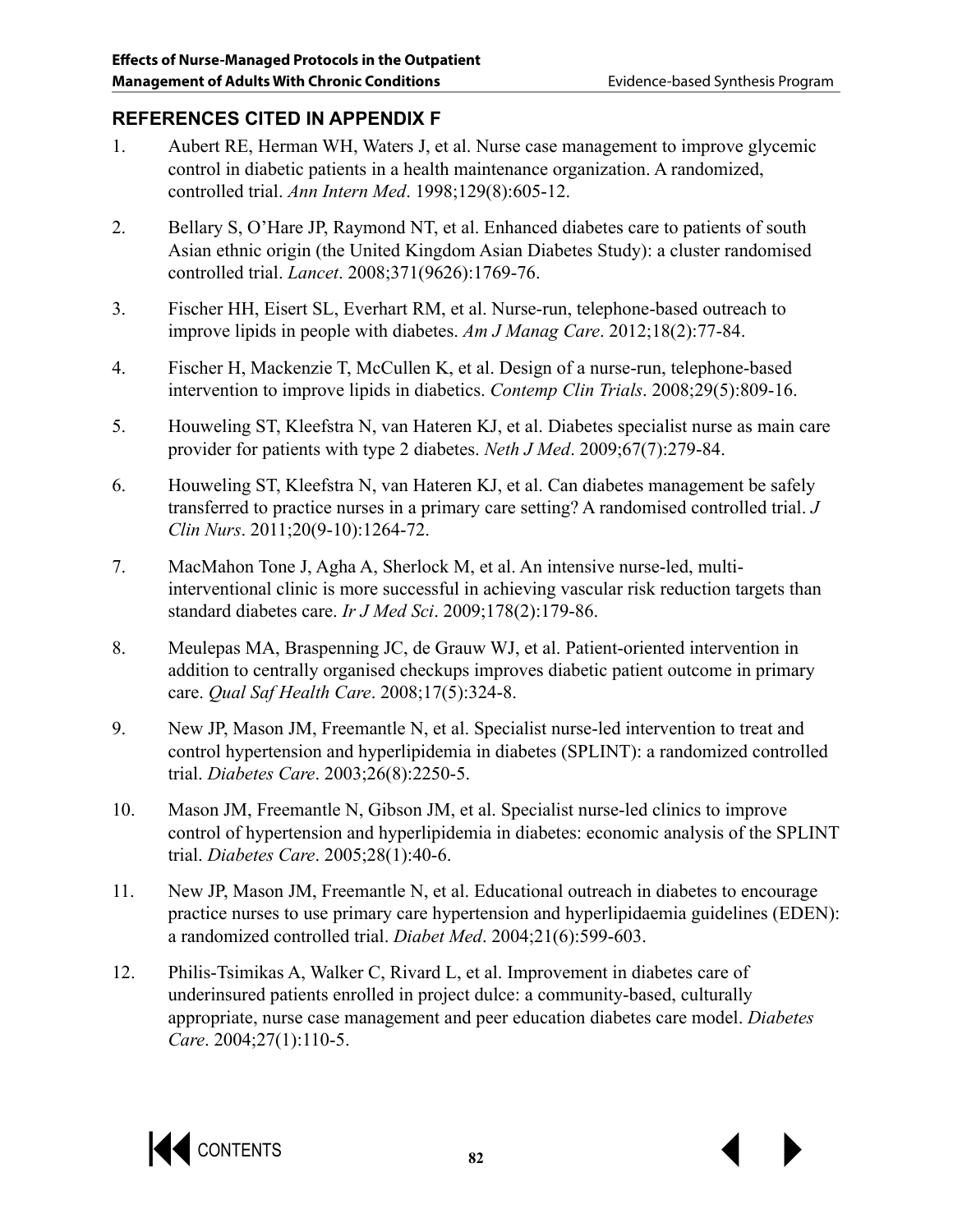- 13. Taylor CB, Miller NH, Reilly KR, et al. Evaluation of a nurse-care management system to improve outcomes in patients with complicated diabetes. *Diabetes Care*. 2003;26(4):1058-63.
- 14. Wallymahmed ME, Morgan C, Gill GV, et al. Nurse-led cardiovascular risk factor intervention leads to improvements in cardiovascular risk targets and glycaemic control in people with Type 1 diabetes when compared with routine diabetes clinic attendance. *Diabet Med*. 2011;28(3):373-9.
- 15. Bebb C, Kendrick D, Coupland C, et al. A cluster randomised controlled trial of the effect of a treatment algorithm for hypertension in patients with type 2 diabetes. *Br J Gen Pract*. 2007;57(535):136-43.
- 16. Denver EA, Barnard M, Woolfson RG, et al. Management of uncontrolled hypertension in a nurse-led clinic compared with conventional care for patients with type 2 diabetes. *Diabetes Care*. 2003;26(8):2256-60.
- 17. O'Hare JP, Raymond NT, Mughal S, et al. Evaluation of delivery of enhanced diabetes care to patients of South Asian ethnicity: the United Kingdom Asian Diabetes Study (UKADS). *Diabet Med*. 2004;21(12):1357-65.
- 18. Rudd P, Miller NH, Kaufman J, et al. Nurse management for hypertension. A systems approach. *Am J Hypertens*. 2004;17(10):921-7.
- 19. Allison TG, Squires RW, Johnson BD, et al. Achieving National Cholesterol Education Program goals for low-density lipoprotein cholesterol in cardiac patients: importance of diet, exercise, weight control, and drug therapy. *Mayo Clin Proc*. 1999;74(5):466-73.
- 20. DeBusk RF, Miller NH, Superko HR, et al. A case-management system for coronary risk factor modification after acute myocardial infarction. *Ann Intern Med*. 1994;120(9):721- 9.
- 21. Angermann CE, Stork S, Gelbrich G, et al. Mode of action and effects of standardized collaborative disease management on mortality and morbidity in patients with systolic heart failure: the Interdisciplinary Network for Heart Failure (INH) study. *Circ Heart Fail*. 2012;5(1):25-35.
- 22. Berger R, Moertl D, Peter S, et al. N-terminal pro-B-type natriuretic peptide-guided, intensive patient management in addition to multidisciplinary care in chronic heart failure a 3-arm, prospective, randomized pilot study. *J Am Coll Cardiol*. 2010;55(7):645-53.
- 23. DeBusk RF, Miller NH, Parker KM, et al. Care management for low-risk patients with heart failure: a randomized, controlled trial. *Ann Intern Med*. 2004;141(8):606-13.
- 24. Ekman I, Fagerberg B, Andersson B, et al. Can treatment with angiotensin-converting enzyme inhibitors in elderly patients with moderate to severe chronic heart failure be improved by a nurse-monitored structured care program? A randomized controlled trial. *Heart Lung*. 2003;32(1):3-9.

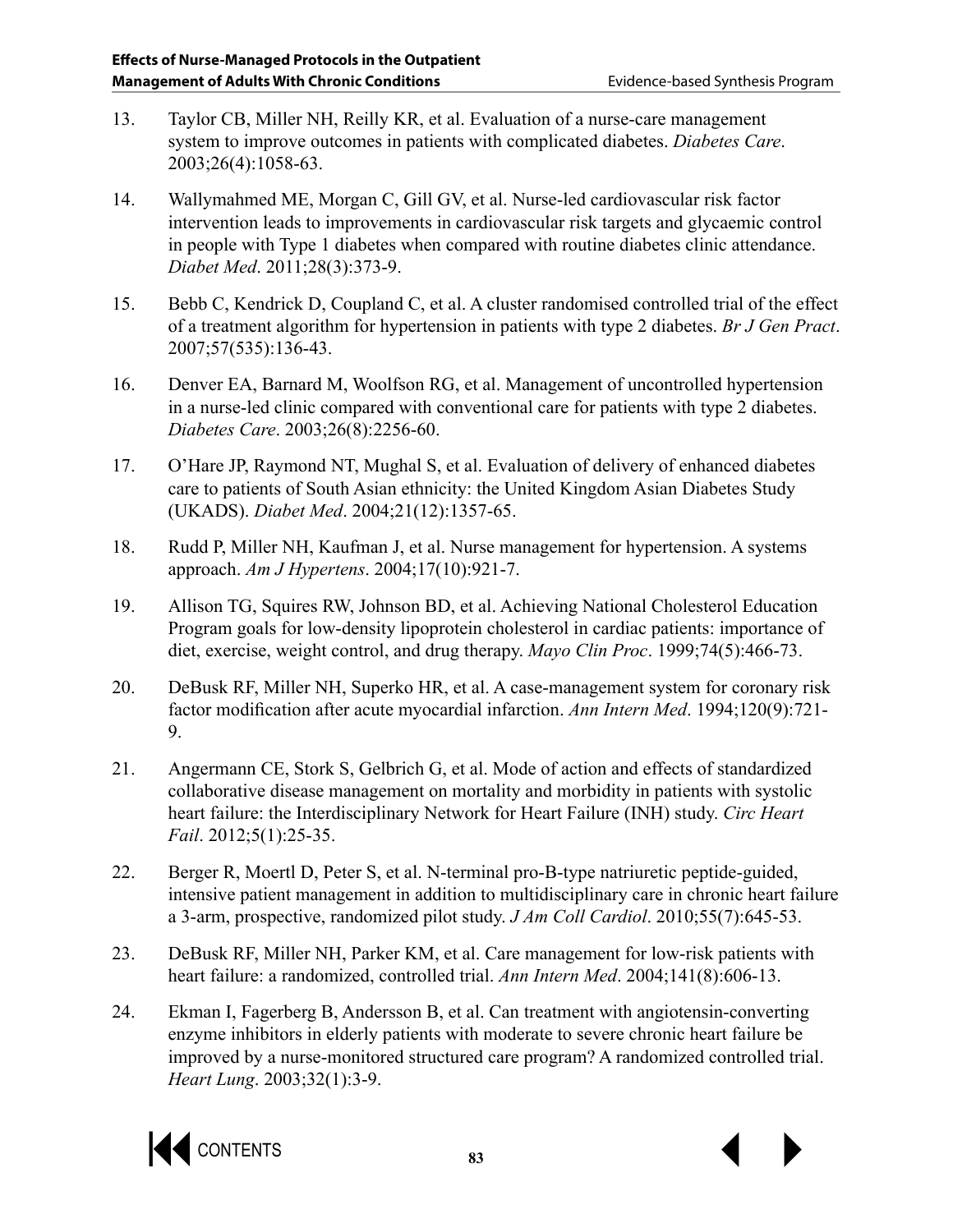- 25. Giordano A, Scalvini S, Zanelli E, et al. Multicenter randomised trial on home-based telemanagement to prevent hospital readmission of patients with chronic heart failure. *Int J Cardiol*. 2009;131(2):192-9.
- 26. Krantz MJ, Havranek EP, Haynes DK, et al. Inpatient initiation of beta-blockade plus nurse management in vulnerable heart failure patients: a randomized study. *J Card Fail*. 2008;14(4):303-9.
- 27. Mejhert M, Kahan T, Persson H, et al. Limited long term effects of a management programme for heart failure. *Heart*. 2004;90(9):1010-5.
- 28. Sisk JE, Hebert PL, Horowitz CR, et al. Effects of nurse management on the quality of heart failure care in minority communities: a randomized trial. *Ann Intern Med*. 2006;145(4):273-83.
- 29. Stromberg A, Martensson J, Fridlund B, et al. Nurse-led heart failure clinics improve survival and self-care behaviour in patients with heart failure: results from a prospective, randomised trial. *Eur Heart J*. 2003;24(11):1014-23.
- 30. Thompson DR, Roebuck A, Stewart S. Effects of a nurse-led, clinic and home-based intervention on recurrent hospital use in chronic heart failure. *Eur J Heart Fail*. 2005;7(3):377-84.
- 31. Dorr DA, Wilcox AB, Brunker CP, et al. The effect of technology-supported, multidisease care management on the mortality and hospitalization of seniors. *J Am Geriatr Soc*. 2008;56(12):2195-202.

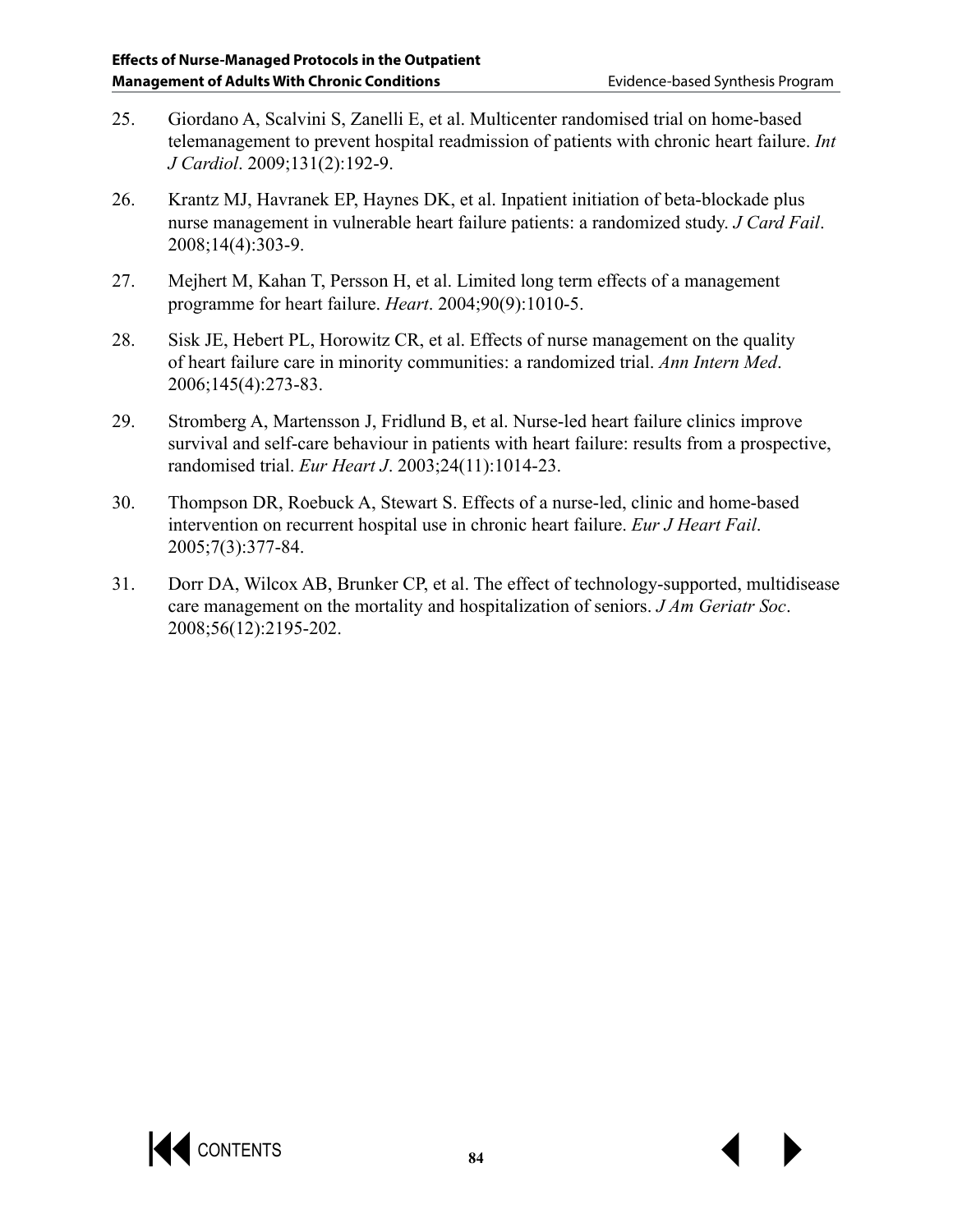# **APPENDIX G. SUBGROUP ANALYSES**

#### Table G-1. Subgroup analyses<sup>a,b</sup>

| <b>Outcome</b>                                | Single vs. multiple<br>Telephone vs. in-<br>Non-US vs. US<br>intervention target<br>person |                                                                  | <b>Education with self-</b><br>management or<br>behavioral vs. not    |                                                                       |  |  |  |  |
|-----------------------------------------------|--------------------------------------------------------------------------------------------|------------------------------------------------------------------|-----------------------------------------------------------------------|-----------------------------------------------------------------------|--|--|--|--|
| <b>Cardiovascular risk studies</b>            |                                                                                            |                                                                  |                                                                       |                                                                       |  |  |  |  |
| A1c (MD)                                      | $-0.2$ ( $I^2 = 34\%$ ) vs.<br>$-0.92$ ( $1^2=0\%$ )<br>$p=0.0003$                         | No studies in<br>telephone group                                 | $-1.1$ (1 study) vs.<br>$-0.31$ ( $1^2 = 55\%$ )<br>$p=0.005$         | $-0.46$ ( $1^2$ =84%) vs.<br>0.35 ( $I^2$ =16%) p=0.64                |  |  |  |  |
| Systolic blood<br>pressure (MD)               | $-3.24$ ( $1^2$ =76%) vs.<br>$-6.55$ ( $1^2$ =0%) p=0.17                                   | $-8.50$ (1 study) vs.<br>$-3.27$ ( $1^{2}=74\%$ )<br>$p=0.10$    | $-5.47$ ( $12=85\%$ ) vs.<br>$-3.51$ ( $1^2=74\%$ )<br>p=0.62         | $-2.12$ ( $1^2=61\%$ ) vs.<br>$-5.86$ ( $1^2 = 83\%$ )<br>$p=0.15$    |  |  |  |  |
| Diastolic blood<br>pressure (MD)              | $-1.58$ ( $I^2 = 75\%$ ) vs.<br>$-1.49$ ( $1^2=54\%$ )<br>p=0.96                           | $-3.10$ (1 study) vs.<br>$-1.46$ ( $1^{2}=74\%$ )<br>$p = 0.31$  | $-1.27$ ( $1^2$ =63%) vs.<br>$-1.71$ ( $1^2=73\%$ )<br>p=0.75         | $-1.36$ ( $1^2$ =71%) vs.<br>$-1.99$ ( $1^2=76\%$ )<br>p=0.62         |  |  |  |  |
| Blood pressure<br>performance<br>measure (OR) | 1.41 ( $1^2$ =77%) vs.<br>1.50 (1 study) p=0.87                                            | No studies in<br>telephone group                                 | 2.06 ( $1^2$ =84%) vs.<br>1.39 $(1^2=75%)$<br>$p=0.56$                | 1.10 ( $1^2$ =22%) vs.<br>1.94 ( $1^2$ =80%) p=0.07                   |  |  |  |  |
| <b>Total cholesterol</b><br>(MD)              | $-7.61$ ( $1^2$ =89%) vs.<br>$-12.71$ ( $1^2=85\%)$<br>$p=0.55$                            | $-24.33(1$ study)<br>vs. -7.17 (I <sup>2</sup> =91%)<br>p=0.0008 | $-14.17$ ( $12=90\%$ )<br>vs. -7.79 (I <sup>2</sup> =87%)<br>$p=0.58$ | $-10.62$ ( $12=95\%$ )<br>vs. -8.17 ( $1^2$ =85%)<br>$p=0.80$         |  |  |  |  |
| <b>LDL</b> cholesterol<br>(MD)                | $-11.94$ ( $12=91\%$ ) vs.<br>$-12.21$ ( $1^2=91\%$ )<br>$p=0.98$                          | -24.7 (1 study) vs.<br>$-9.22$ ( $1^2=85\%$ )<br>$p=0.03$        | $-11.67$ ( $1^2$ =95%) vs.<br>$-12.18(1^{2}=86%)$<br>p=0.97           | $-19.72$ ( $12=73\%$ )<br>vs. -8.32 (I <sup>2</sup> =89%)<br>$p=0.28$ |  |  |  |  |
| Cholesterol<br>performance<br>measure (OR)    | 1.31 ( $1^2$ =79%) vs.<br>1.85 ( $I^2 = 82\%$ ) p=0.29                                     | 2.6 ( $1^2$ =91%) vs.<br>1.28 (l <sup>2</sup> =73%) p=0.12       | 2.12 ( $1^2$ =92%) vs.<br>1.37 $(1^2=79%)$<br>$p=0.53$                | 1.51 ( $I^2 = 91\%$ ) vs.<br>1.60 (l <sup>2</sup> =74%) p=0.89        |  |  |  |  |
| <b>Congestive heart failure studies</b>       |                                                                                            |                                                                  |                                                                       |                                                                       |  |  |  |  |
| Death (OR)                                    | $0.67$ ( $1^2$ =59%) vs.<br>0.83 ( $I^2=0\%$ ) p=0.48                                      | $0.64$ ( $I^2=0\%$ ) vs. 1.18<br>$(I^2=0\%) p=0.02$              | <b>NA</b>                                                             | $0.72$ ( $1^2$ =51%) vs.<br>0.67 ( $1^2$ =44%) p=0.82                 |  |  |  |  |
| Hospitalizations<br>(OR)                      | $0.77$ ( $1^2$ =74%) vs.<br>0.91 ( $1^2$ =13%) p=0.55                                      | $0.87$ ( $1^2$ =63%) vs.<br>0.66 (l <sup>2</sup> =75%) p=0.61    | <b>NA</b>                                                             | $0.91$ ( $1^2$ =47%) vs.<br>0.58<br>(1 study) p=0.07                  |  |  |  |  |
| <b>CHF Hospitalizations</b><br>(OR)           | $0.56$ ( $1^2$ =38%) vs.<br>0.74 ( $1^2$ =0%) p=0.27                                       | No studies in in-<br>person group                                | <b>NA</b>                                                             | $0.75$ ( $I^2=0\%$ ) vs. 0.47<br>$(1^2=0\%) p=0.04$                   |  |  |  |  |
| ACE/ARB<br>performance<br>measure (OR)        | 1.10 ( $I^2=0\%$ ) vs.<br>1.35 (1 study) p=0.51                                            | 1.2 ( $I^2=0\%$ ) vs.<br>1.03 (l <sup>2</sup> =25%) p=0.61       | <b>NA</b>                                                             | 1.12 ( $I^2=0\%$ ) vs. 1.26<br>$(1^2=0\%) p=0.71$                     |  |  |  |  |

a If statistically significant main differences were found, the results are presented in bold type.

<sup>b</sup>If statistically significant subgroup differences were found, the group showing the larger effect is identified.

Abbreviations: ACE/ARB=angiotensin-converting enzyme inhibitor/angiotensin receptor blocking; CHF=congestive heart failure; LDL=low-density lipoprotein; MD=mean difference; OR=odds ratio

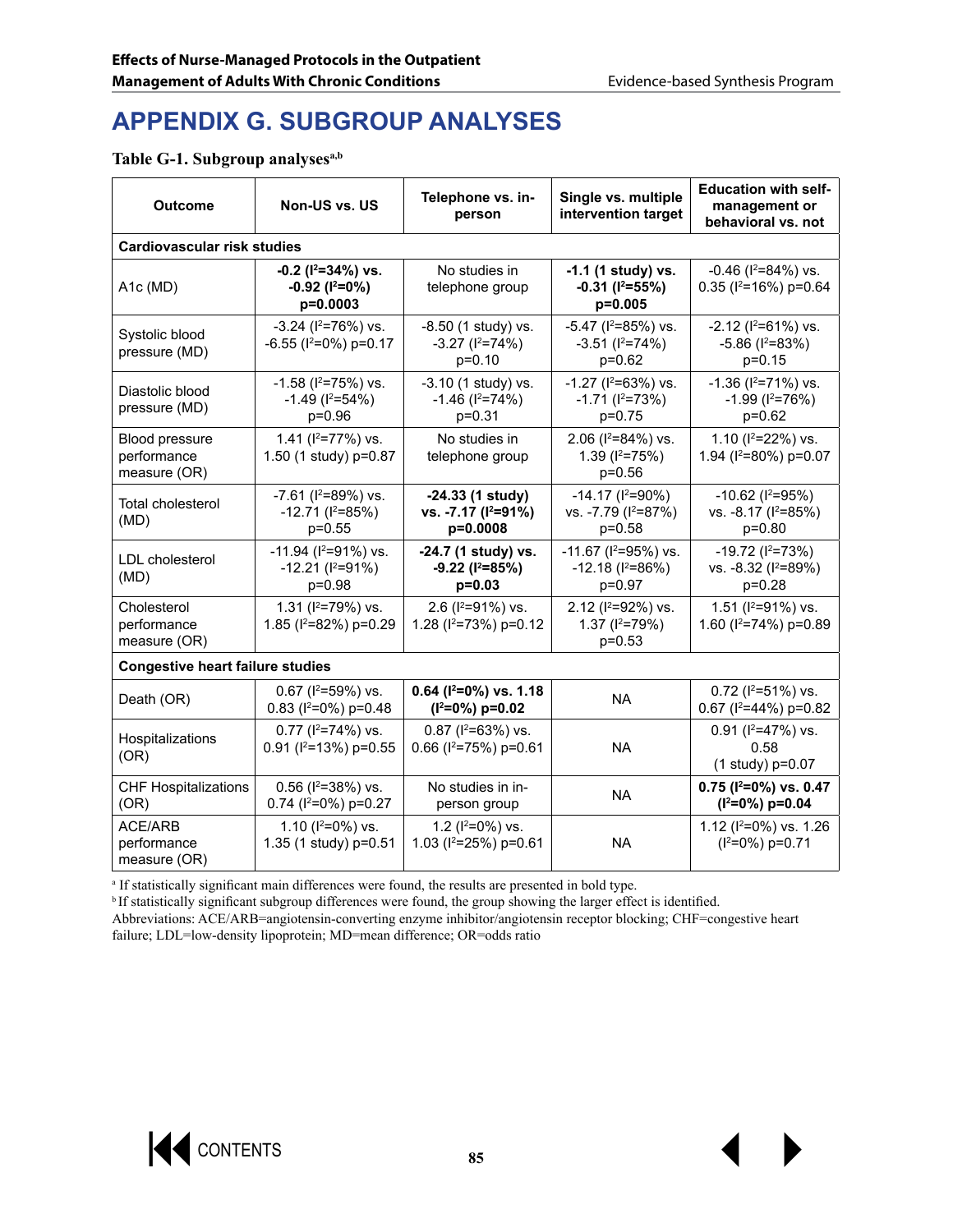# **APPENDIX H. GLOSSARY**

## **Abstract screening**

The stage in a systematic review during which titles and abstracts of articles identified in the literature search are screened for inclusion or exclusion based on established criteria. Articles that pass the abstract screening stage are promoted to the full-text review stage.

## **ClinicalTrials.gov**

A registry and results database of federally and privately supported clinical trials conducted in the United States and around the world. ClinicalTrials.gov provides information about a trial's purpose, location, and participant characteristics among other details.

## **Cochrane Database of Systematic Reviews**

A bibliographic database of peer-reviewed systematic reviews and protocols prepared by the Cochrane Review Groups in The Cochrane Collaboration.

## **Companion article**

A publication from a trial that is not the article containing the main results of that trial. It may be a methods paper, a report of subgroup analyses, a report of combined analyses, or other auxiliary topic that adds information to the interpretation of the main publication.

# **Confidence interval (CI)**

The range in which a particular result (such as a laboratory test) is likely to occur for everyone who has a disease. "Likely" usually means 95 percent of the time. Clinical research studies are conducted on only a certain number of people with a disease rather than all the people who have the disease. The study's results are true for the people who were in the study but not necessarily for everyone who has the disease. The CI is a statistical estimate of how much the study findings would vary if other different people participated in the study. A CI is defined by two numbers, one lower than the result found in the study and the other higher than the study's result. The size of the CI is the difference between these two numbers.

## **Data abstraction**

The stage of a systematic review that involves a pair of trained researchers extracting reported findings specific to the research questions from the full-text articles that met the established inclusion criteria. These data form the basis of the evidence synthesis.

# **DistillerSR**

An online application designed specifically for the screening and data extraction phases of a systematic review.

# **Embase**

The Excerpta Medica database (EMBASE) produced by Elsevier, a major biomedical and pharmaceutical database indexing over 3500 international journals in the following fields: drug research, pharmacology, pharmaceutics, toxicology, clinical and experimental human medicine, health policy and management, public health, occupational health, environmental health, drug dependence and abuse, psychiatry, forensic medicine, and biomedical engineering or instrumentation. There is selective coverage for nursing, dentistry, veterinary medicine, psychology, and alternative medicine.



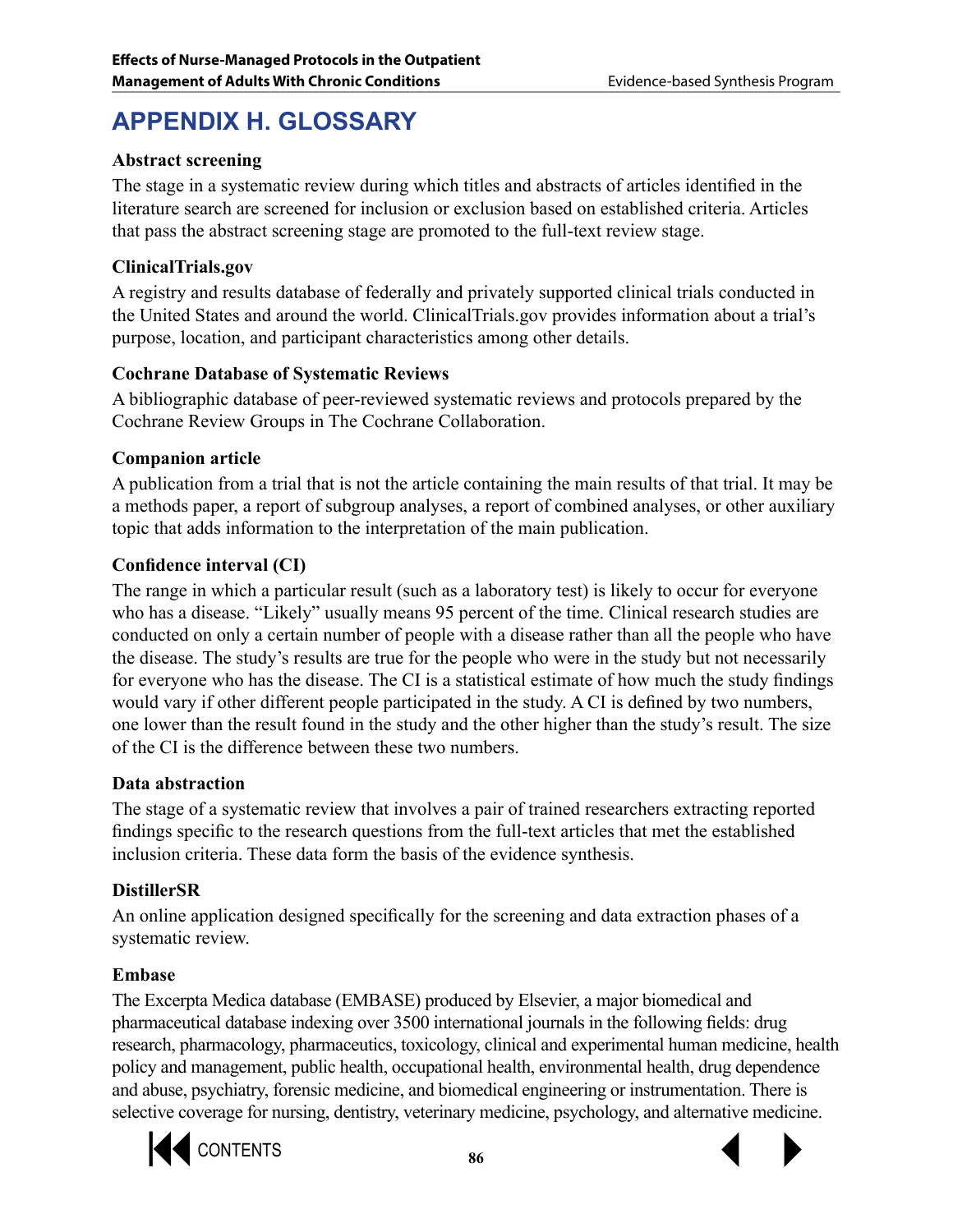# **Exclusion criteria**

The criteria, or standards, set out before a study or review. Exclusion criteria are used to determine whether a person should participate in a research study or whether an individual study should be excluded in a systematic review. Exclusion criteria may include age, previous treatments, and other medical conditions.

## **Full-text review**

The stage of a systematic review in which a pair of trained researchers evaluates the full-text of study articles for potential inclusion in the review.

# **GRADE**

Grading of Recommendations Assessment, Development, and Evaluation (GRADE), a system of assessing the quality of medical evidence and evaluating the strength of recommendations based on the evidence.

## **Inclusion criteria**

The criteria, or standards, set out before the systematic review. Inclusion criteria are used to determine whether an individual study can be included in a systematic review. Inclusion criteria may include population, study design, sex, age, type of disease being treated, previous treatments, and other medical conditions.

## **Optimal information size**

The number of patients that need to be included in a pooled analysis (meta-analysis) to provide sufficient power to detect the smallest clinically important difference in treatment effect.

## **PRISMA**

Preferred Reporting Items for Systematic Reviews and Meta-Analyses, an evidence-based minimum set of items for reporting in systematic reviews and meta-analyses.

## **Publication bias**

The tendency of researchers to publish experimental findings that have a positive result, while not publishing the findings when the results are negative or inconclusive. The effect of publication bias is that published studies may be misleading. When information that differs from that of the published study is not known, people are able to draw conclusions using only information from the published studies.

## **PubMed®**

A database of citations for biomedical literature from MEDLINE**®**, life science journals, and online books in the fields of medicine, nursing, dentistry, veterinary medicine, the health care system, and preclinical sciences.

# **Randomized controlled trial (RCT)**

A prospective, analytical, experimental study using primary data generated in the clinical environment. Individuals similar at the beginning of the trial are randomly allocated to two or more treatment groups and the outcomes the groups are compared after sufficient followup time. Properly executed, the RCT is the strongest evidence of the clinical efficacy of preventive and therapeutic procedures in the clinical setting.